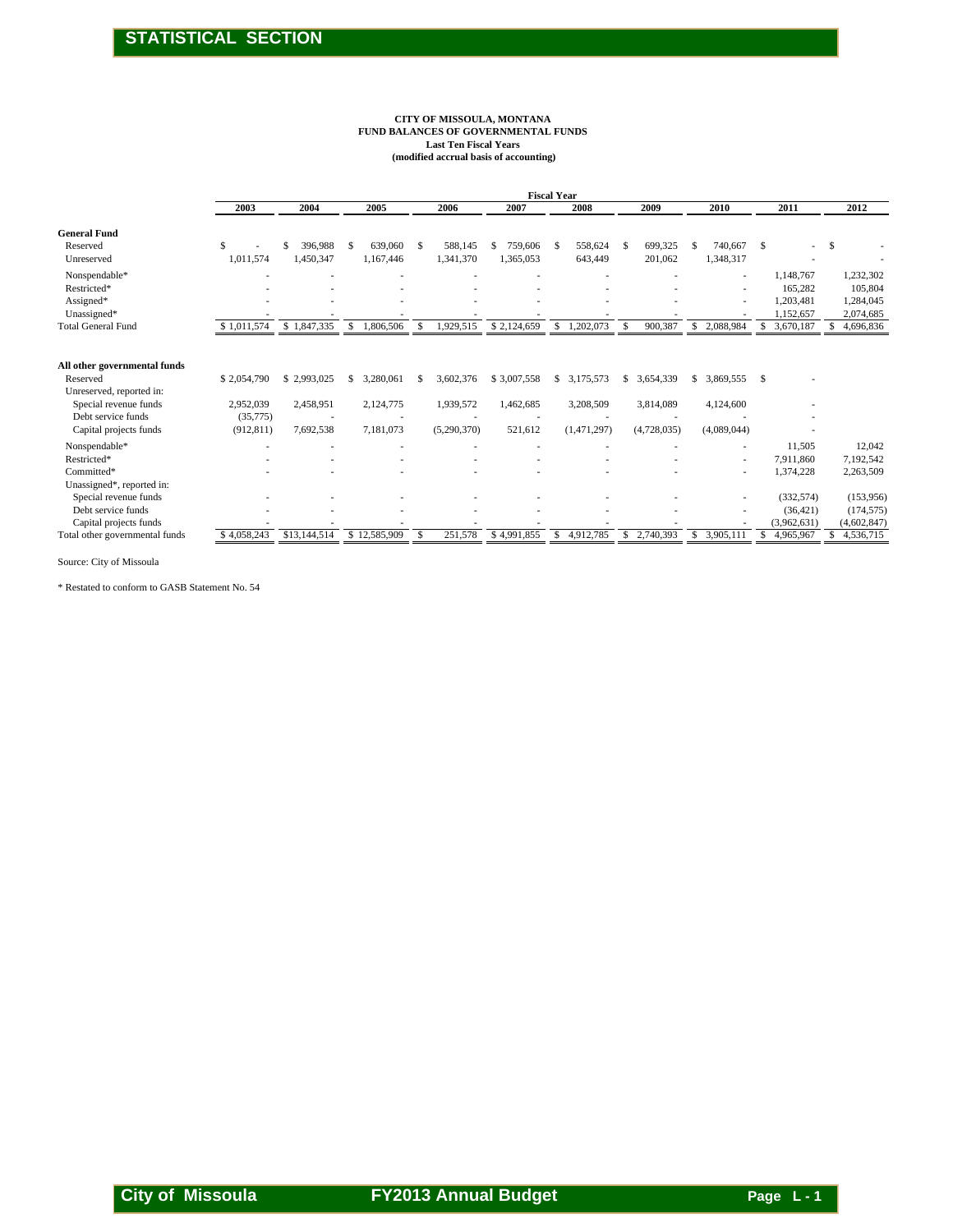# **CITY OF MISSOULA, MONTANA CHANGES IN FUND BALANCES OF GOVERNMENTAL FUNDS Last Ten Fiscal Years (modified accrual basis of accounting)**

|                                                                          |                         |                          | CHANGES IN FUND BALANCES OF GOVERNMENTAL FUNDS | CITY OF MISSOULA, MONTANA<br><b>Last Ten Fiscal Years</b><br>(modified accrual basis of accounting) |                          |                            |                         |                         |                         |                         |
|--------------------------------------------------------------------------|-------------------------|--------------------------|------------------------------------------------|-----------------------------------------------------------------------------------------------------|--------------------------|----------------------------|-------------------------|-------------------------|-------------------------|-------------------------|
|                                                                          | 2003                    | 2004                     | 2005                                           | 2006                                                                                                | 2007                     | <b>Fiscal Year</b><br>2008 | 2009                    | 2010                    | 2011                    | 2012                    |
| <b>Revenues</b><br>Taxes and assessments                                 | \$16,515,528            | 18,956,194<br>\$         | 19,470,666<br>\$                               | $\mathbb{S}$<br>22,340,804                                                                          | 24,128,385<br>\$         | $\mathsf{s}$<br>25,071,209 | 26,649,687<br>\$        | \$<br>27,445,555        | \$<br>28,256,587        | \$<br>29,396,016        |
| Licenses and permits<br>Intergovernmental                                | 2,287,385<br>11,846,177 | 2,318,146<br>11,091,624  | 3,165,413<br>14,238,028                        | 2,839,058<br>13,208,755                                                                             | 2,927,474<br>13,035,698  | 4,054,474<br>12,747,140    | 2,753,704<br>13,147,938 | 3,050,653<br>20,456,138 | 3,092,436<br>17,531,499 | 2,866,230<br>25,130,561 |
| Charges for services                                                     | 2,336,424               | 2,700,372                | 3,298,503                                      | 3,625,225                                                                                           | 4,540,977<br>1,421,588   | 3,911,813                  | 4,439,499               | 4,475,126               | 5,160,326               | 5,106,399               |
| Fines and forfeitures<br>Miscellaneous                                   | 795,329<br>420,425      | 857,707<br>520,337       | 1,223,864<br>309,781                           | 1,178,920<br>949,537                                                                                | 975,534                  | 1,215,955<br>1,699,515     | 1,130,177<br>1,168,486  | 1,203,587<br>1,464,092  | 1,008,945<br>1,205,961  | 1,344,578<br>613,255    |
| Interest earnings<br>Total revenues                                      | 231,951<br>34,433,219   | 449,387<br>36,893,767    | 226,538<br>41,932,793                          | 192,758<br>44,335,057                                                                               | 538,418<br>47,568,074    | 584,698<br>49,284,804      | 156,522<br>49,446,013   | 63,362<br>58,158,513    | 32,409<br>56,288,163    | 40,295<br>64,497,334    |
| <b>Expenditures</b>                                                      |                         |                          |                                                |                                                                                                     |                          |                            |                         |                         |                         |                         |
| General government<br>Public safety                                      | 4,005,055<br>14,588,393 | 4,718,579<br>15,420,765  | 4,501,423<br>16,957,739                        | 6,334,244<br>18,138,794                                                                             | 5,745,356<br>19,880,732  | 6,515,738<br>21,637,023    | 7,752,035<br>21,669,039 | 7,252,975<br>22,227,258 | 6,493,866<br>22,431,087 | 6,815,039<br>23,834,156 |
| Public works                                                             | 4,929,802               | 5,239,404                | 5,765,617                                      | 5,803,509                                                                                           | 6,161,928                | 6,670,377                  | 6,624,812               | 6,577,834               | 7,962,836               | 7,437,537               |
| Public health<br>Social and economic                                     | 1,030,253<br>105,100    | 1,008,837<br>100,706     | 1,096,344<br>105,238                           | 1,152,195<br>108,395                                                                                | 1,249,223<br>132,897     | 1,364,663<br>115,000       | 1,404,043<br>118,450    | 1,368,398<br>118,450    | 1,372,380<br>116,000    | 1,431,431<br>116,000    |
| Culture and recreation                                                   | 2,206,720               | 2,468,401                | 2,719,381                                      | 3,011,054                                                                                           | 3,676,479                | 3,118,438                  | 3,278,075               | 3,293,005               | 3,289,120               | 3,528,049               |
| Community development<br>Conservation of natural resources               | 709,847                 | 681,088                  | 2,129,109                                      | 2,379,741                                                                                           | 2,202,392                | 2,041,498                  | 1,193,372               | 4,017,676<br>7,757      | 2,264,947<br>450        | 10,348,860<br>100       |
| Miscellaneous<br>Debt service - principal                                | 788,987<br>2,734,737    | 795,362<br>4,369,674     | 910,387<br>2,432,981                           | 2,783,319                                                                                           | 947,093<br>6,127,301     | 2,973,898                  | 3,026,661               | 1,041,180<br>3,121,407  | 1,189,351<br>3,484,312  | 1,003,472<br>3,689,100  |
| Debt service - interest                                                  | 1,044,657               | 1,126,448                | 1,428,517                                      | 1,357,860                                                                                           | 1,671,508                | 1,665,936                  | 1,595,937               | 1,584,136               | 1,595,391               | 1,556,195               |
| Capital outlay<br>Total expenditures                                     | 32,143,551              | 6,514,225<br>42,443,489  | 4,980,661<br>43,027,397                        | 18,496,532<br>59,565,643                                                                            | 9,116,240<br>56,911,149  | 7,575,647<br>53,678,218    | 5,401,985<br>52,064,409 | 8,518,735<br>59,128,811 | 7,777,324<br>57,977,065 | 6,202,778<br>65,962,717 |
| Excess of revenues                                                       |                         |                          |                                                |                                                                                                     |                          |                            |                         |                         |                         |                         |
| over (under) expenditures                                                | 2,289,668               | (5,549,722)              | (1,094,604)                                    | (15, 230, 586)                                                                                      | (9,343,075)              | (4,393,414)                | (2,618,396)             | (970, 298)              | (1,688,902)             | (1,465,383)             |
| Other financing sources (uses)<br>Transfers in                           | 4,864,269               | 5,474,240                | 4,833,042                                      | 5,338,325                                                                                           | 7,003,875                | 4,551,456                  | 5,343,911               | 5,531,051               | 4,989,066               | 7,143,975               |
| Transfers out                                                            | (4,898,223)             | (5,283,345)              | (4,675,148)                                    | (5,170,043)                                                                                         | (6,821,059)              | (4,665,834)                | (5,282,309)             | (5,557,582)             | (4,797,139)             | (7, 478, 899)           |
| Payments to Refunded Bond Escrow Agent<br><b>Refunding Bond Proceeds</b> |                         |                          |                                                |                                                                                                     | (2,037,769)<br>4,355,000 |                            | $\sim$<br>×             | (983, 591)<br>1,000,000 |                         |                         |
| Proceeds from sale of capital assets                                     | 48,921                  | 228,088                  | 46,347                                         | 100                                                                                                 |                          | 840,620                    | 82,716                  | 56,794                  |                         | 2,559,396               |
| Proceeds from long term debt<br>Total other financing sources (uses)     | 2,461,724<br>2,476,691  | 18,759,366<br>19,178,349 | 994,921<br>1,199,162                           | 2,850,881<br>3,019,263                                                                              | 11,574,351<br>14,074,398 | 2,378,354<br>3,104,596     | 144,318                 | 3,276,941<br>3,323,613  | 4,168,336<br>4,360,263  | 2,224,471               |
| Net change in fund balances                                              | 4,766,359               | 13,628,627               | 104,558                                        | (12, 211, 323)<br>S                                                                                 | 4,731,323                | (1,288,818)                | (2,474,078)<br>S        | 2,353,315               | 2,671,361               | 759,089                 |
| Debt service as a percentage<br>of non-capital expenditures              | 13%                     | 18%                      | 15%                                            | 12%                                                                                                 | 23%                      | 12%                        | 12%                     | 11%                     | 12%                     | 10%                     |
|                                                                          |                         |                          |                                                |                                                                                                     |                          |                            |                         |                         |                         |                         |
|                                                                          |                         |                          |                                                |                                                                                                     |                          |                            |                         |                         |                         |                         |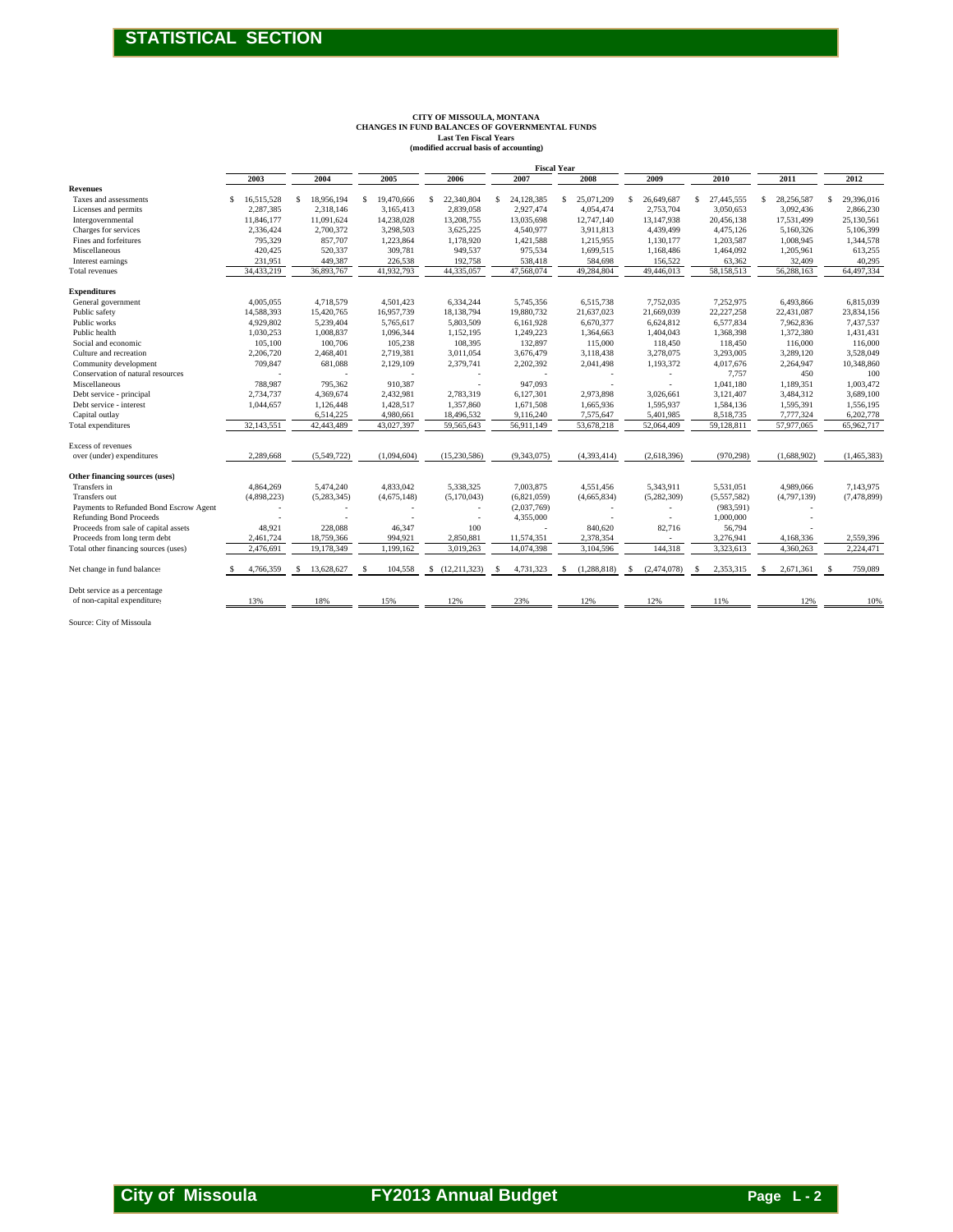#### **Last Ten Fiscal Years OVERLAPPING PROPERTY TAX LEVIES CITY OF MISSOULA, MONTANA**

|                                                |                 |                 | <b>OVERLAPPING PROPERTY TAX LEVIES</b> | <b>Last Ten Fiscal Years</b> | CITY OF MISSOULA, MONTANA |                 |                 |                 |                 |                 |
|------------------------------------------------|-----------------|-----------------|----------------------------------------|------------------------------|---------------------------|-----------------|-----------------|-----------------|-----------------|-----------------|
| <b>Taxing Authority</b><br>City of Missoula    | 2004<br>176.32  | 2005<br>182.57  | 2006<br>196.39                         | 2007<br>204.73               | 2008<br>212.23            | 2009<br>222.45  | 2010<br>222.45  | 2011<br>225.56  | 2012<br>233.24  | 2013<br>240.90  |
|                                                |                 |                 |                                        |                              |                           |                 |                 |                 |                 |                 |
| <b>County of Missoula</b><br>County Wide       | 122.79          | 127.12          | 129.11                                 | 133.64                       | 136.19                    | 140.35          | 138.94          | 139.80          | 142.47          | 145.04          |
| County Wide Schools                            | 108.34          | 101.59          | 102.26                                 | 104.26                       | 104.04                    | 105.61          | 104.62          | 103.45          | 100.94          | 100.17          |
| Total                                          | 231.13          | 228.71          | 231.37                                 | 237.90                       | 240.23                    | 245.96          | 243.56          | 243.25          | 243.41          | 245.21          |
| <b>District Schools</b>                        |                 |                 |                                        |                              |                           |                 |                 |                 |                 |                 |
| School District One<br><b>High Schools</b>     | 159.27          | 158.29          | 150.66                                 | 150.26                       | 145.45                    | 140.24          | 142.75          | 141.50          | 145.18          | 141.88          |
| Total                                          | 84.27<br>243.54 | 83.16<br>241.45 | 83.40<br>234.06                        | 82.21<br>232.47              | 77.05<br>222.50           | 79.13<br>219.37 | 76.46<br>219.21 | 74.63<br>216.13 | 76.44<br>221.62 | 71.92<br>213.80 |
|                                                |                 |                 |                                        |                              |                           |                 |                 |                 |                 |                 |
| <b>State Levies</b><br>University              | 6.00            | 6.00            | 6.00                                   | 6.00                         | 6.00                      | 6.00            | 6.00            | 6.00            | 6.00            | 6.00            |
| <b>Education Foundation</b>                    | 40.00           | 40.00           | 40.00                                  | 40.00                        | 40.00                     | 40.00           | 40.00           | 40.00           | 40.00           | 40.00           |
| Total                                          | 46.00           | 46.00           | 46.00                                  | 46.00                        | 46.00                     | 46.00           | 46.00           | 46.00           | 46.00           | 46.00           |
| <b>Urban Transportation District</b>           | 11.93           | 12.23           | 12.38                                  | 13.91                        | 14.62                     | 14.86           | 16.30           | 16.45           | 17.69           | 19.51           |
|                                                |                 |                 | 720.20                                 |                              |                           |                 |                 |                 |                 |                 |
| Total Levy on City Residents                   | 708.92          | 710.96          |                                        | 735.01                       | 735.58                    | 748.64          | 747.52          | 747.39          | 761.96          | 765.42          |
| <b>Other Levies of Interest</b><br>County Only | 25.33           | 33.97           | 31.83                                  | 34.50                        | 35.68                     | 35.80           | 35.80           | 36.18           | 36.18           | 36.38           |
| Missoula Rural Fire                            | 77.37           | 78.26           | 79.64                                  | 80.89                        | 91.13                     | 94.13           | 94.13           | 97.97           | 97.97           | 100.33          |
| Note: MRA doesn't get University mills.        |                 |                 |                                        |                              |                           |                 |                 |                 |                 |                 |
|                                                |                 |                 |                                        |                              |                           |                 |                 |                 |                 |                 |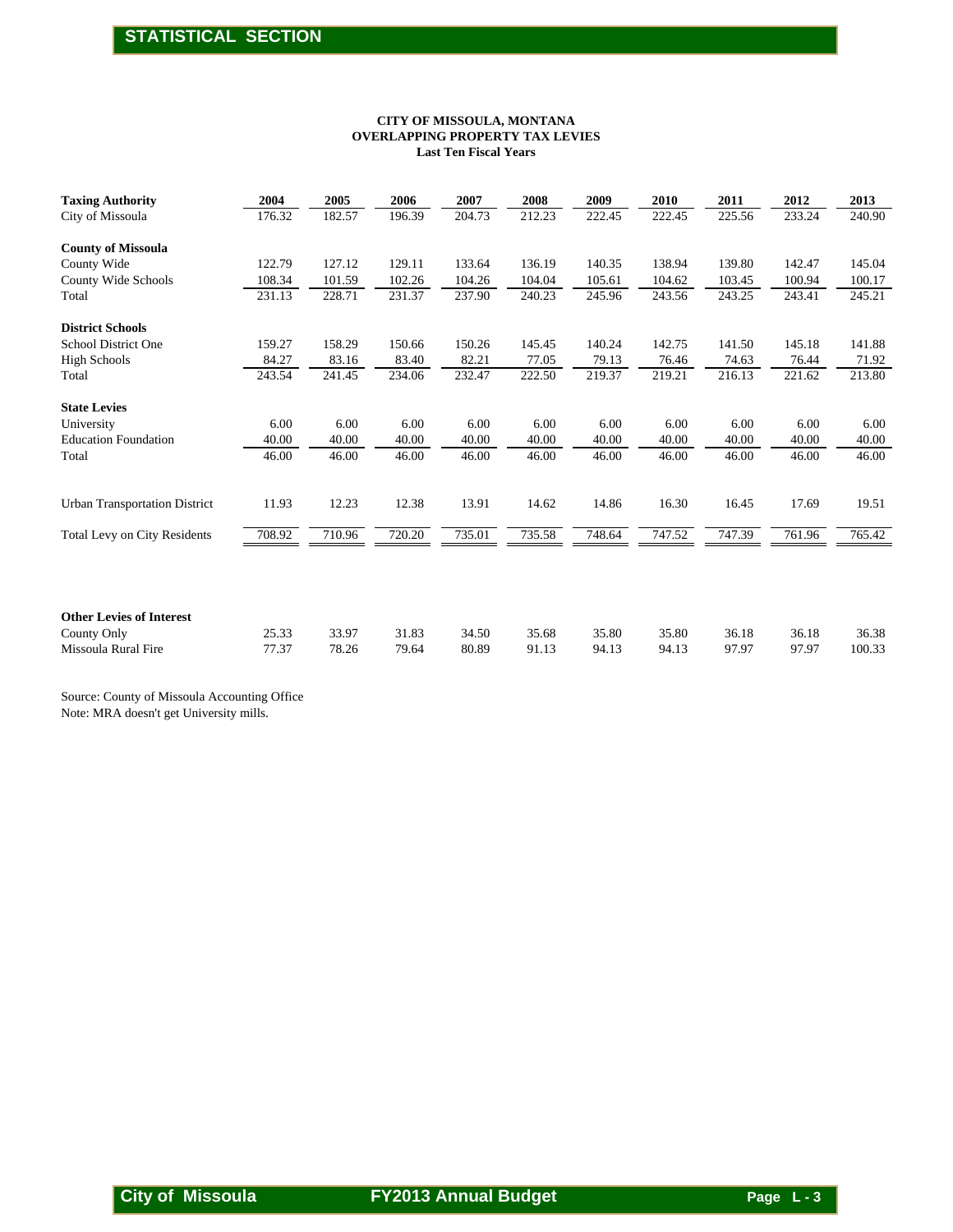#### **CITY OF MISSOULA, MONTANA ESTIMATED MARKET VALUE, TAXABLE VALUE AND MILL LEVY Last Ten Fiscal Years**

|                |                              | CITY OF MISSOULA, MONTANA<br><b>Last Ten Fiscal Years</b> | ESTIMATED MARKET VALUE, TAXABLE VALUE AND MILL LEVY                           |                                                    |              |
|----------------|------------------------------|-----------------------------------------------------------|-------------------------------------------------------------------------------|----------------------------------------------------|--------------|
| Fiscal<br>Year | Estimated<br>Market<br>Value | Taxable Value<br>City Without<br>Tax Increment            | Ratio of Total<br>Assessed Value to<br><b>Total Estimated</b><br>Market Value | <b>Taxable Value</b><br>Tax Increment<br>Districts | Mill<br>Levy |
| 2004           | \$<br>2,403,250,454          | $\frac{1}{2}$<br>82,076,104                               | 3.42%                                                                         | $\$\,$<br>2,652,385                                | 176.32       |
| 2005           | 2,636,857,585                | 84,586,453                                                | 3.21%                                                                         | 3,603,495                                          | 182.57       |
| 2006           | 2,805,424,077                | 91,358,406                                                | 3.26%                                                                         | 3,844,866                                          | 196.39       |
| 2007           | 2,901,638,641                | 93,533,579                                                | 3.22%                                                                         | 1,446,959                                          | 204.73       |
| 2008           | 3,195,587,513                | 99,332,558                                                | 3.11%                                                                         | 1,806,159                                          | 212.23       |
| 2009           | 3,369,424,088                | 103,000,436                                               | 3.06%                                                                         | 1,909,938                                          | 222.45       |
| 2010           | 3,757,969,949                | 104,408,018                                               | 2.78%                                                                         | 4,507,159                                          | 222.45       |
| 2011           | 3,965,146,053                | 106,229,033                                               | 2.68%                                                                         | 5,245,004                                          | 225.56       |
|                |                              |                                                           |                                                                               |                                                    |              |
| 2012           | 4,140,685,284                | 107,878,992                                               | 2.61%                                                                         | 5,114,782                                          | 233.24       |
| 2013           | 4,110,699,383                | 112,697,955                                               | 2.74%                                                                         | 4,530,936                                          | 240.90       |
|                |                              |                                                           |                                                                               |                                                    |              |
|                |                              |                                                           |                                                                               |                                                    |              |
|                |                              |                                                           |                                                                               |                                                    |              |
|                |                              |                                                           |                                                                               |                                                    |              |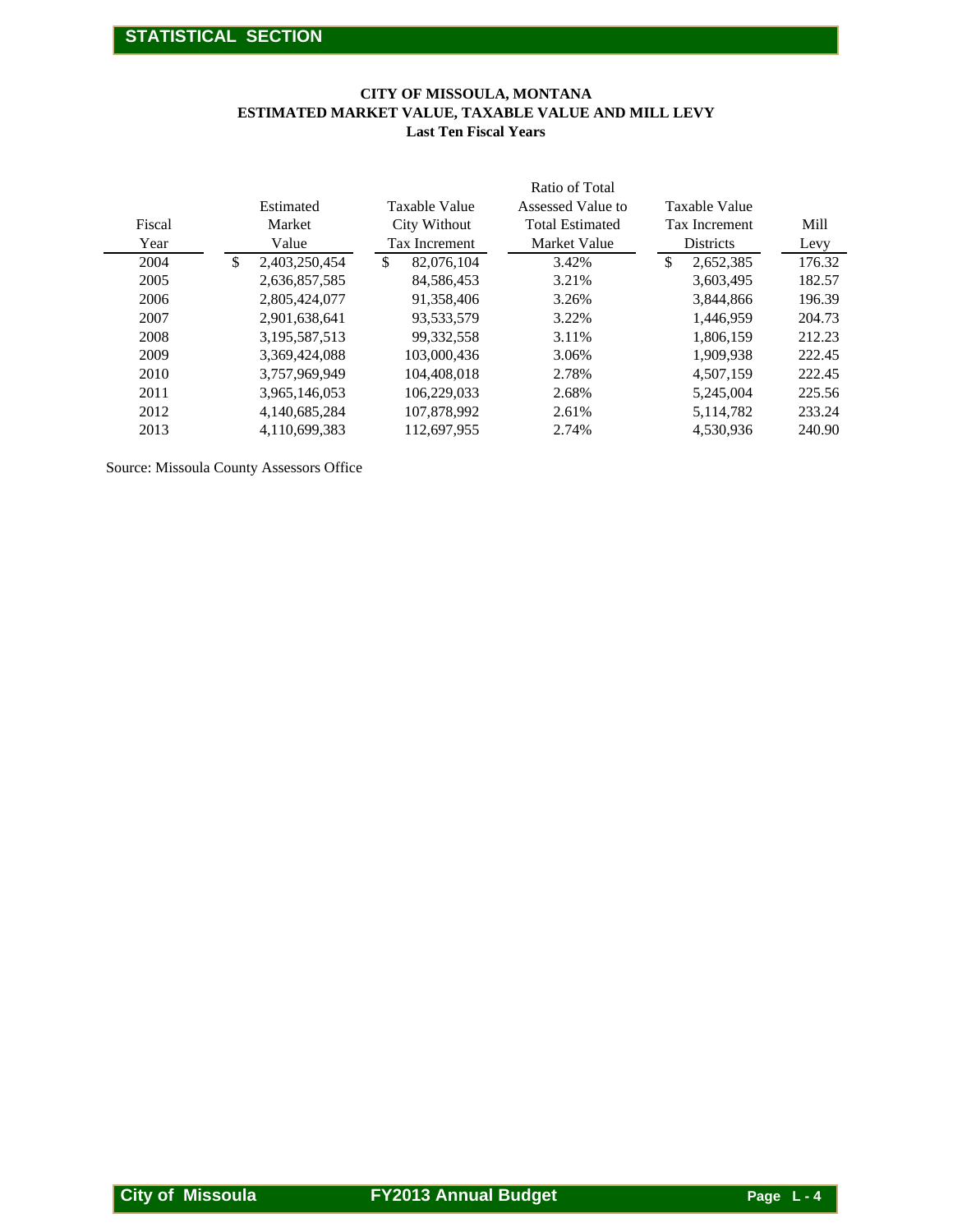#### **CITY OF MISSOULA, MONTANA**

**ASSESSED VALUE AND ESTIMATED ACTUAL VALUE OF TAXABLE PROPERTY**

**Last Ten Fiscal Years**

**(in thousands of dollars)**

| <b>Fiscal</b><br>Year | Real<br><b>Property</b> | Equipment<br>& Fixtures  | Electric,<br>Airline &<br><b>Telecommuni</b><br>cations | Railroad       | Electric,<br><b>Phone Co-</b><br>ops &<br><b>Pollution</b><br><b>Control</b> | Other                    | Tax<br><b>Increment</b><br><b>District</b> | <b>Total</b><br><b>Taxable</b><br><b>Assessed</b><br><b>Value</b> |
|-----------------------|-------------------------|--------------------------|---------------------------------------------------------|----------------|------------------------------------------------------------------------------|--------------------------|--------------------------------------------|-------------------------------------------------------------------|
| 2004                  | \$<br>74,393            | \$<br>4,145              | \$<br>5,313                                             | \$<br>389      | \$<br>399                                                                    | \$<br>$8\,$              | \$<br>(2,612)                              | \$<br>82,035                                                      |
| 2005                  | 78,436                  | 4,362                    | 4,902                                                   | 372            | 363                                                                          | (246)                    | (3,603)                                    | 84,586                                                            |
| 2006                  | 81,061                  | 4,529                    | 4,999                                                   | 363            | 380                                                                          | 27                       | (3,845)                                    | 87,514                                                            |
| 2007                  | 84,231                  | 4,697                    | 5,291                                                   | 346            | 379                                                                          | 61                       | (1, 471)                                   | 93,534                                                            |
| 2008                  | 91,045                  | 4,474                    | 7,475                                                   | 313            | 382                                                                          | $\overline{\phantom{a}}$ | (1,806)                                    | 101,883                                                           |
| $2009$ ^              |                         | $\overline{\phantom{a}}$ |                                                         | $\blacksquare$ | $\overline{\phantom{0}}$                                                     | $\overline{\phantom{a}}$ |                                            |                                                                   |
| 2010                  | 96,352                  | 5,133                    | 3,585                                                   | 348            | 380                                                                          | 3,117                    | (4,507)                                    | 104,408                                                           |
| 2011                  | 96,914                  | 4,785                    | 5,304                                                   | 397            | 393                                                                          | 3,681                    | (5,245)                                    | 106,229                                                           |
| 2012                  | 98,235                  | 4,851                    | 5,376                                                   | 402            | 398                                                                          | 3,732                    | (5,115)                                    | 107,879                                                           |
| 2013                  | 98,669                  | 3,852                    | 5,175                                                   | 440            | 407                                                                          | 4,154                    | (4,531)                                    | 108,167                                                           |

\*Property in the City is assessed at actual value; therefore, the assessed values are equal to actual value.

\*This table presents taxable property assessments at values calculated after certified values were received from the Department of Revenue. These values will not articulate to certified values.

^ 2009 Values are no longer available due to Department of Revenue (DOR) software constraints and timing issues in FY2009.

Source: Missoula County Assessor's Office and Department of Revenue.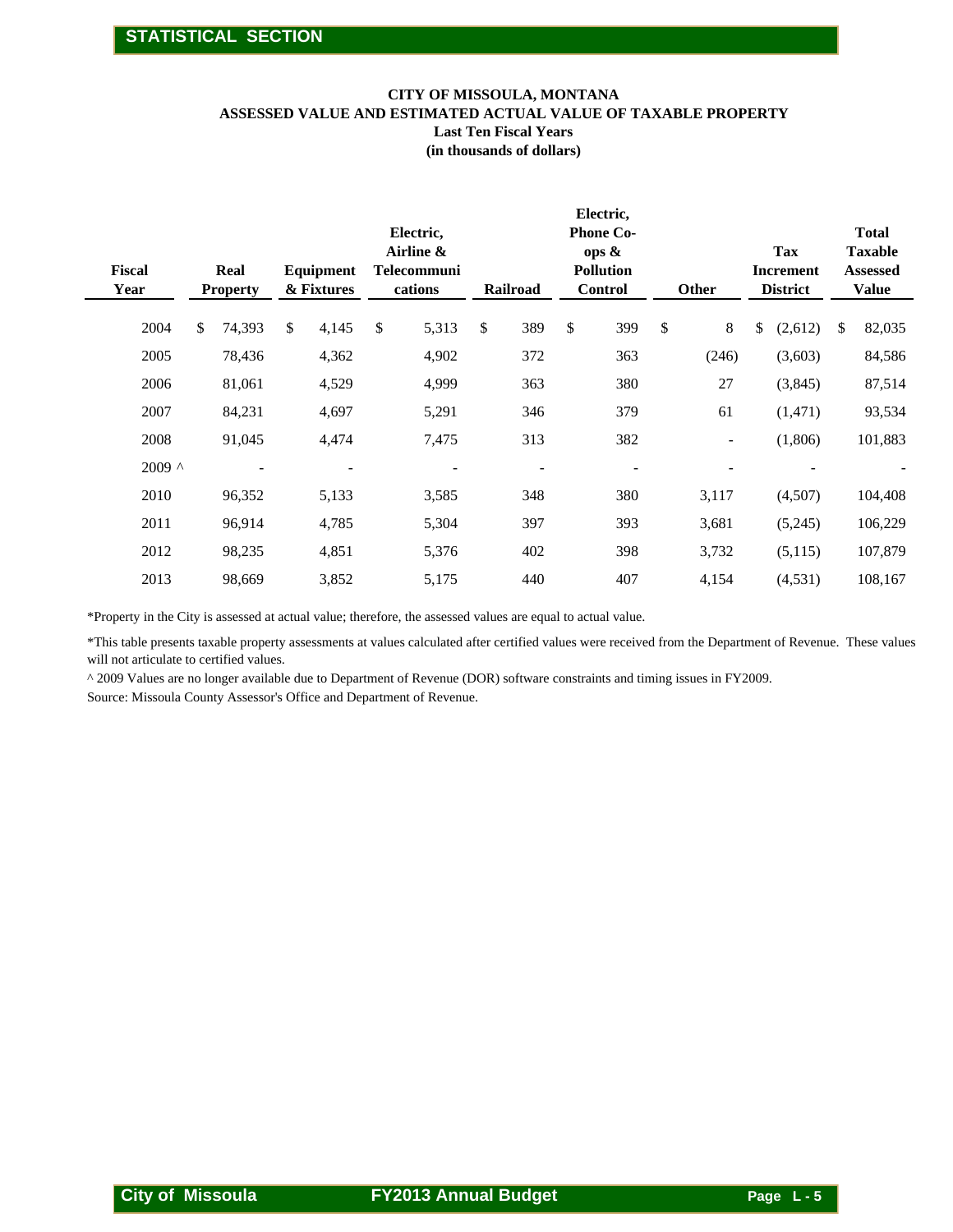|                                                                                                                         |                                          | Single Family                                                                                  |               | New Construction<br>Multi-Family |        | All Construction        | % Change  |
|-------------------------------------------------------------------------------------------------------------------------|------------------------------------------|------------------------------------------------------------------------------------------------|---------------|----------------------------------|--------|-------------------------|-----------|
| Assessed Value                                                                                                          |                                          | Value                                                                                          |               | Value                            |        | Value                   | Over Last |
|                                                                                                                         | Number                                   | Estimate                                                                                       | Number        | Estimate                         | Number | Estimate                | Year      |
| City Property<br>2,247,822,357<br>$\leftrightarrow$                                                                     | 419                                      | \$38,976,11                                                                                    | 1,111         | \$47,410,182                     | 2,180  | 193,963,792<br>$\Theta$ | 89.63%    |
| 2,403,250,454<br>2,636,857,585<br>2,805,424,077<br>2,901,638,641<br>3,195,587,513<br>3,757,969,949<br>3,757,965,146,053 |                                          | 38,976,115<br>31,611,232<br>38,970,878<br>38,521,132<br>31,466,438<br>21,534,764<br>21,524,764 | 359           | 15,081,537                       | 1,663  | 09,963,100              | $-43.31%$ |
|                                                                                                                         |                                          |                                                                                                | 194           | 8,157,757                        | 1,677  | 13,217,490              | 2.96%     |
|                                                                                                                         |                                          |                                                                                                | $\mathcal{L}$ | 4,393,527                        | 1,494  | 99,855,627              | $-11.80%$ |
|                                                                                                                         |                                          |                                                                                                | 153           | 7,595,391                        | 1,613  | 89,139,379              | $-10.73%$ |
|                                                                                                                         | $367$<br>$457$<br>$303$<br>$129$<br>$13$ |                                                                                                | 154           | 9,711,099                        | 530    | 33,165,009              | 49.39%    |
|                                                                                                                         |                                          |                                                                                                | 73            | 3,019,865                        | 1,291  | 63,987,567              | $-51.95%$ |
|                                                                                                                         |                                          |                                                                                                | 63            | 2,552,415                        | 1,306  | 54,867,213              | $-14.25%$ |
|                                                                                                                         | 95                                       | 12,643,362<br>8,892,276                                                                        | 262           | 7,010,385                        | 1,283  | 87,790,572              | 60.01%    |
| 4,140,685,284                                                                                                           | 96                                       | 9,675,751                                                                                      | 329           | 5,186,996                        | ,395   | 58,443,007              | 33.43%    |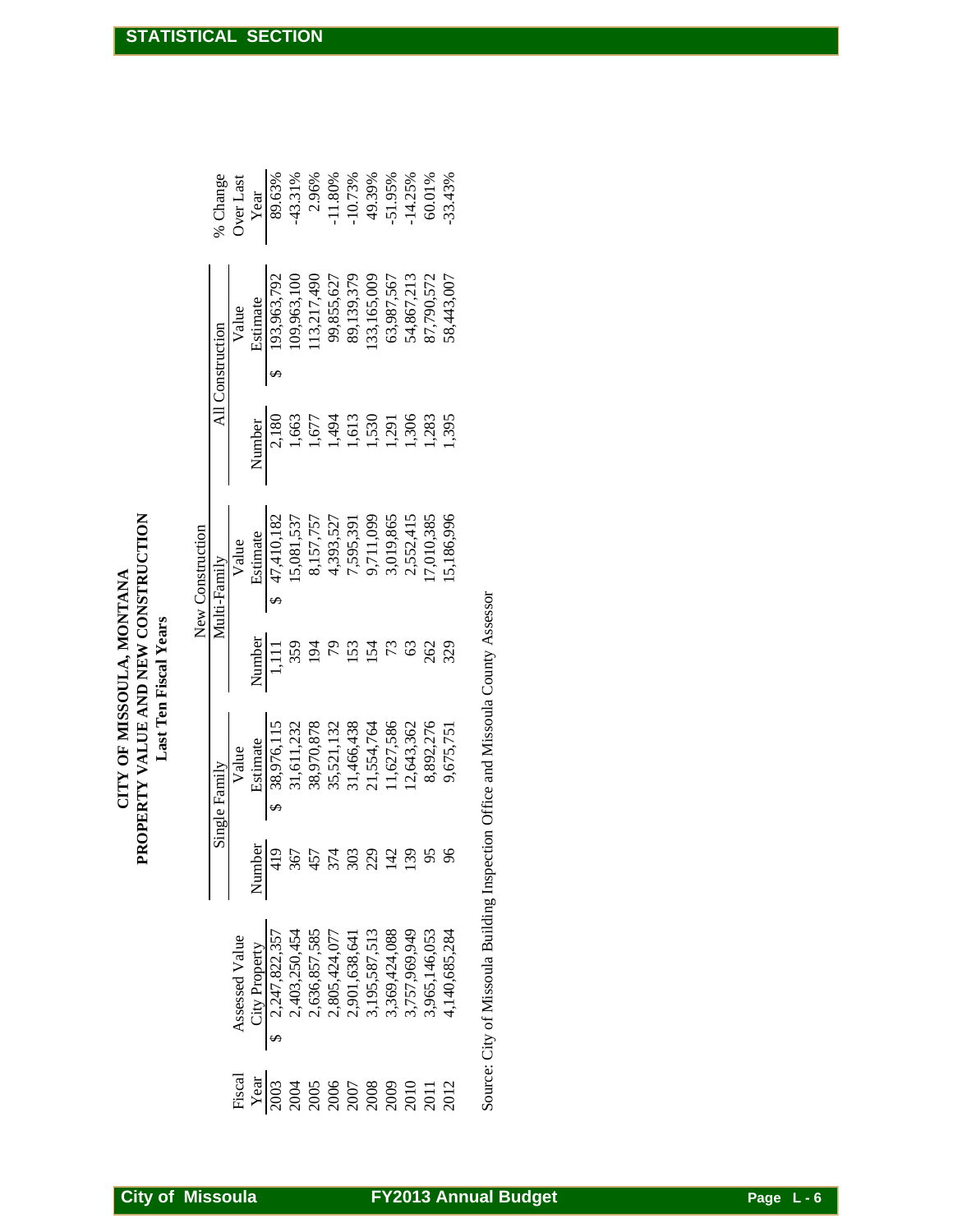### **CITY OF MISSOULA FOR FY 2011 - FY 2012**

| Rank           | <b>Taxpayer</b>                         | <b>Taxable Value</b> |
|----------------|-----------------------------------------|----------------------|
|                |                                         |                      |
| 1              | NORTHWESTERN CORPORATION                | \$<br>2,806,213      |
| 2              | <b>OWEST COMMUNICATIONS</b>             | 1,536,222            |
| 3              | BRESNAN COMMUNICATIONS                  | 1,129,723            |
| 4              | MOUNTAIN WATER COMPANY                  | 897,748              |
| 5              | <b>SOUTHGATE MALL</b>                   | 699,823              |
| 6              | CELLCO PARTNERSHIP DBA VERIZON          | 653,492              |
| $\overline{7}$ | <b>GATEWAY LIMITED PARTNERSHIP</b>      | 578,122              |
| 8              | A T & T MOBILITY LLC INCLUDING NEW CING | 478,524              |
| 9              | ST PATRICK HOSPITAL CORPORATION         | 474,892              |
| 10             | FIRST INTERSTATE BANK                   | 362,000              |
|                |                                         |                      |

\$ 9,616,759

┓

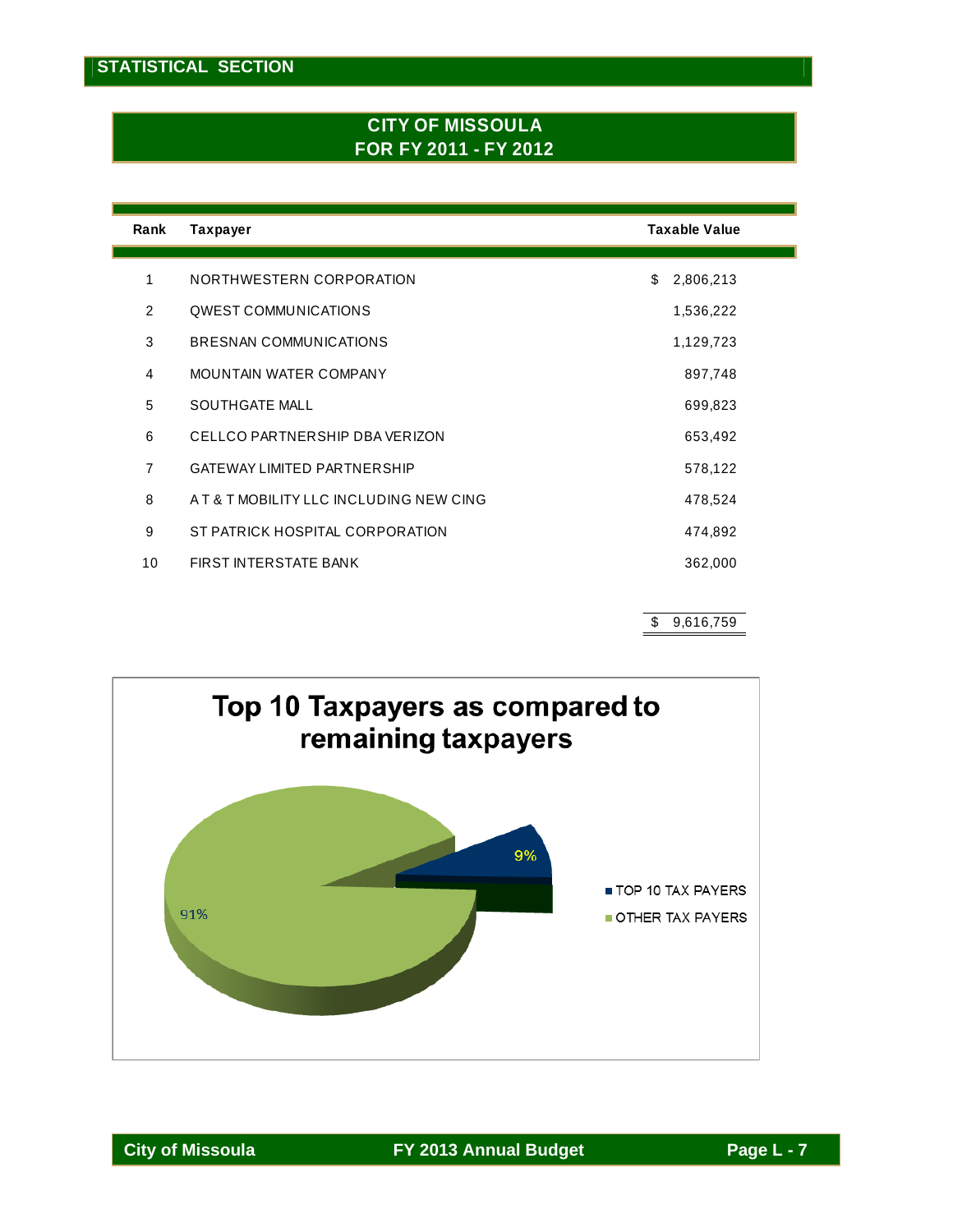|                             |                         |              | Collected within the Fiscal<br>Year of the Levy |                              |              | Total Collections to Date* |               |
|-----------------------------|-------------------------|--------------|-------------------------------------------------|------------------------------|--------------|----------------------------|---------------|
| <b>Fiscal Year</b><br>Ended | <b>Total Tax</b>        |              | Percentage of                                   | Collections in<br>Subsequent |              | Percentage of              | Percentage of |
| June 30th                   | Levy for Fiscal<br>Year | Amount       | Levy                                            | <b>Years</b>                 | Amount       | Levy                       | Delinquencies |
| 2003                        | \$13,897,789            | \$13,233,442 | 95.22%                                          | 387,103<br>↮                 | \$13,620,545 | 98.01%                     | 4.78%         |
| 2004                        | 14,911,332              | 14,943,191   | 100.21%                                         | 281,762                      | 15,224,953   | 102.10%                    | $-0.21%$      |
| 2005                        | 15,976,238              | 15,900,407   | 99.53%                                          | 208,969                      | 16,109,376   | 100.83%                    | 0.47%         |
| 2006                        | 18,368,735              | 17,935,902   | 97.64%                                          | 366,878                      | 18,302,780   | 99.64%                     | 2.36%         |
| 2007                        | 19,967,941              | 19,806,028   | 99.19%                                          | 220,890                      | 20,026,918   | 100.30%                    | $0.81\%$      |
| 2008                        | 21,454,303              | 20,926,264   | 97.54%                                          | 56,389                       | 20,982,653   | 97.80%                     | 2.46%         |
| 2009                        | 22,915,155              | 21,901,904   | 95.58%                                          | 887,073                      | 22,788,977   | 99.45%                     | 4.42%         |
| 2010                        | 22,916,556              | 22,249,952   | 97.09%                                          | 942,450                      | 23,192,402   | 101.20%                    | 2.91%         |
| 2011                        | 23,960,119              | 22,526,690   | 94.02%                                          | 1,003,845                    | 23,530,535   | 98.21%                     | 5.98%         |
| 2012                        | 20,656,453              | 20,154,453   | 97.57%                                          | 203,657                      | 20,358,110   | 98.56%                     | 2.43%         |
|                             |                         |              |                                                 |                              |              |                            |               |

Source: City of Missoula Source: City of Missoula

\* This includes all collections, current and delinquent \* This includes all collections, current and delinquent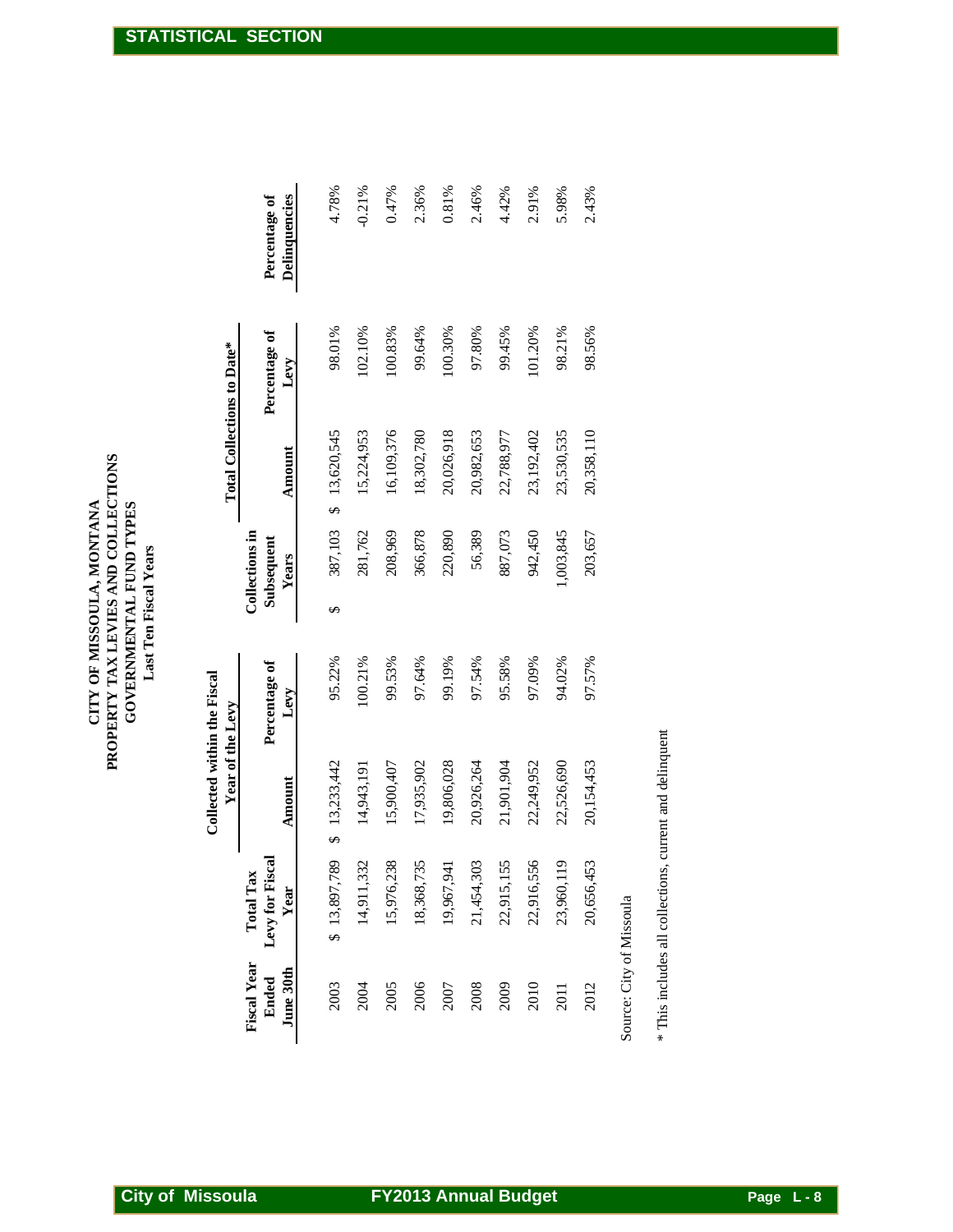#### **GENERAL OBLIGATION DEBT RATIOS REQUIRED CONTINUING DISCLOSURE CITY OF MISSOULA, MONTANA**

#### **The following general obligation debt ratios are provided as of June 30, 2012**

| CITY OF MISSOULA, MONTANA<br><b>GENERAL OBLIGATION DEBT RATIOS</b><br>REQUIRED CONTINUING DISCLOSURE |                             |               |
|------------------------------------------------------------------------------------------------------|-----------------------------|---------------|
| The following general obligation debt ratios are provided as of June 30, 2012                        |                             |               |
| <b>Market Valuation</b>                                                                              | \$                          | 4,140,685,284 |
| Market Valuation (Less Tax Increment)                                                                | \$                          | 4,135,570,502 |
| Taxable Valuation                                                                                    | \$                          | 112,993,774   |
| Taxable Valuation (Less Tax Increment)                                                               | \$                          | 107,878,992   |
| Population                                                                                           |                             | 67,242        |
| Direct Debt Per Capita                                                                               | \$                          | 187           |
| Direct and Overlapping Debt Per Capita                                                               | \$                          | 504           |
| Direct Debt to Market Valuation                                                                      |                             | 0.30%         |
| Direct and Overlapping Debt to Market Valuation                                                      |                             | 0.82%         |
| Direct Debt to Taxable Valuation                                                                     |                             | 11.12%        |
| Direct and Overlapping Debt to Taxable Valuation                                                     |                             | 30.00%        |
| Market Valuation per Capita                                                                          | \$                          | 61,579        |
| Taxable Valuation per Capita                                                                         | \$                          | 1,604         |
| ce: City of Missoula                                                                                 |                             |               |
|                                                                                                      |                             |               |
|                                                                                                      |                             |               |
| <b>City of Missoula</b>                                                                              | <b>FY2013 Annual Budget</b> |               |

Source: City of Missoula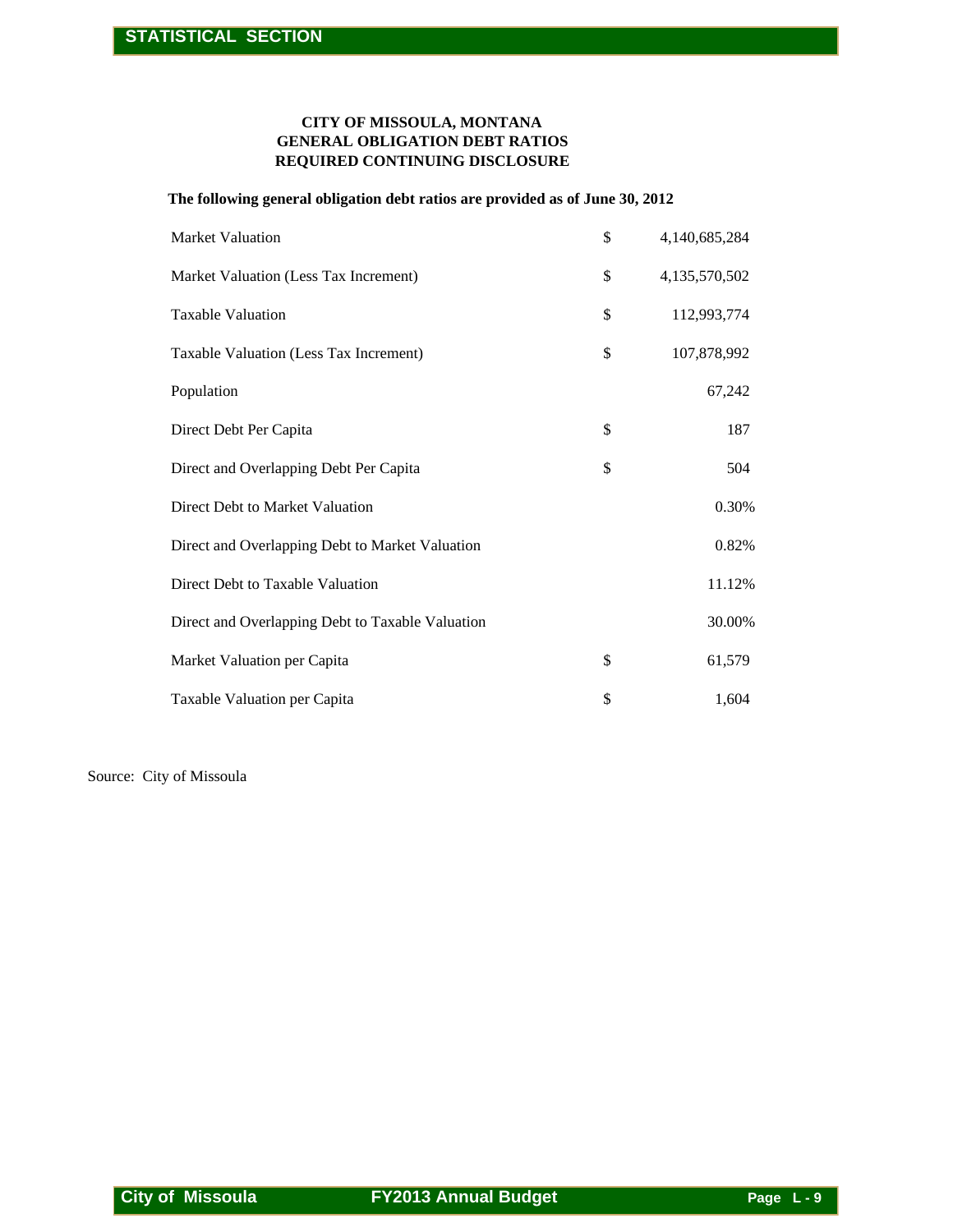#### **AS OF JUNE 30, 2012 SUMMARY OF DIRECT DEBT, INDIRECT DEBT AND DEBT RATIOS REQUIRED CONTINUING DISCLOSURE**

|                                            |   |                   |   | <b>Summary of Direct Debt</b> |                        |
|--------------------------------------------|---|-------------------|---|-------------------------------|------------------------|
|                                            |   |                   |   | <b>Less: Debt Service</b>     |                        |
|                                            |   | <b>Gross Debt</b> |   | Funds (a)                     | <b>Net Direct Debt</b> |
| General Obligation Debt Supported by Taxes | S | 12,570,000        | S | $\overline{\phantom{a}}$      | \$<br>12,570,000       |
| Debt Supported by General Fund             |   | 5.285,000         |   |                               | 5,285,000              |
| Revenue Debt (Sewer)                       |   | 23,600,000        |   | (b)                           | 23,600,000             |
| Revenue Debt (TIF and Parking)             |   | 20, 107, 711      |   | $\left( c\right)$             | 20, 107, 711           |
| Subtotal of Direct Debt                    |   | 61,562,711        |   |                               | 61,562,711             |

(a) Debt Service funds are as of June 30th. Includes money to pay both principal and interest.

|                                                                                                                                                                                                                                                                                                                                                                                               | SUMMARY OF DIRECT DEBT, INDIRECT DEBT AND DEBT RATIOS        |                                      |                                           |
|-----------------------------------------------------------------------------------------------------------------------------------------------------------------------------------------------------------------------------------------------------------------------------------------------------------------------------------------------------------------------------------------------|--------------------------------------------------------------|--------------------------------------|-------------------------------------------|
|                                                                                                                                                                                                                                                                                                                                                                                               | REQUIRED CONTINUING DISCLOSURE<br><b>AS OF JUNE 30, 2012</b> |                                      |                                           |
|                                                                                                                                                                                                                                                                                                                                                                                               |                                                              | <b>Summary of Direct Debt</b>        |                                           |
|                                                                                                                                                                                                                                                                                                                                                                                               |                                                              | <b>Less: Debt Service</b>            |                                           |
|                                                                                                                                                                                                                                                                                                                                                                                               | <b>Gross Debt</b>                                            | Funds (a)                            | <b>Net Direct Debt</b>                    |
| General Obligation Debt Supported by Taxes                                                                                                                                                                                                                                                                                                                                                    | \$<br>12,570,000                                             | \$                                   | \$<br>12,570,000                          |
| Debt Supported by General Fund                                                                                                                                                                                                                                                                                                                                                                | 5,285,000                                                    |                                      | 5,285,000                                 |
| Revenue Debt (Sewer)<br>Revenue Debt (TIF and Parking)                                                                                                                                                                                                                                                                                                                                        | 23,600,000<br>20, 107, 711                                   | (b)<br>(c)                           | 23,600,000<br>20,107,711                  |
| <b>Subtotal of Direct Debt</b>                                                                                                                                                                                                                                                                                                                                                                | 61,562,711<br>\$                                             |                                      | 61,562,711                                |
|                                                                                                                                                                                                                                                                                                                                                                                               |                                                              |                                      |                                           |
| ebt Service funds are as of June 30th. Includes money to pay both principal and interest.<br>Ionies are transferred from the Sewer Enterprise Fund to make the principal and interest payments on these bonds.                                                                                                                                                                                |                                                              |                                      |                                           |
| Ionies from the Missoula Parking Commission and tax increment revenues are used to make principal and interest payments on<br>nese bonds.                                                                                                                                                                                                                                                     |                                                              |                                      |                                           |
|                                                                                                                                                                                                                                                                                                                                                                                               |                                                              | <b>Summary of Indirect Debt</b>      |                                           |
|                                                                                                                                                                                                                                                                                                                                                                                               |                                                              | Debt Applicable to                   |                                           |
|                                                                                                                                                                                                                                                                                                                                                                                               | G.O. Debt as of                                              | <b>Tax Capacity of City</b>          |                                           |
| Taxing Unit:                                                                                                                                                                                                                                                                                                                                                                                  | June 30, 2012                                                | Percentage <sup>^</sup>              | Amount                                    |
| Missoula County High School District                                                                                                                                                                                                                                                                                                                                                          | \$<br>11,110,000                                             | 57.60%                               | \$<br>6,399,360                           |
| Hellgate Elementary School District                                                                                                                                                                                                                                                                                                                                                           | 11,410,000                                                   | 15.68%                               | 1,788,599                                 |
| School District No. 20 (Desmet)                                                                                                                                                                                                                                                                                                                                                               | 310,000                                                      | 0.50%                                | 1,550                                     |
| Missoula County<br>Subtotal of Indirect Debt                                                                                                                                                                                                                                                                                                                                                  | 24,640,000<br>47,470,000<br>\$                               | 53.30%                               | 13,133,120<br>21,322,629<br>\$            |
|                                                                                                                                                                                                                                                                                                                                                                                               |                                                              |                                      |                                           |
|                                                                                                                                                                                                                                                                                                                                                                                               |                                                              |                                      |                                           |
|                                                                                                                                                                                                                                                                                                                                                                                               |                                                              | Total of Direct and Indirect Debt \$ | 82,885,340                                |
|                                                                                                                                                                                                                                                                                                                                                                                               |                                                              | Debt Ratios*                         |                                           |
|                                                                                                                                                                                                                                                                                                                                                                                               |                                                              | G.O. Net Direct<br><b>Debt</b>       | G.O. Indirect & Net<br><b>Direct Debt</b> |
|                                                                                                                                                                                                                                                                                                                                                                                               | <b>Current Year Estimated Value</b>                          | 0.30%                                | 0.82%                                     |
|                                                                                                                                                                                                                                                                                                                                                                                               | Per Capita                                                   | \$<br>187                            | \$<br>504                                 |
|                                                                                                                                                                                                                                                                                                                                                                                               |                                                              |                                      |                                           |
| udes general obligation debt and debt supported by general fund revenues, excludes revenue supported debt.                                                                                                                                                                                                                                                                                    |                                                              |                                      |                                           |
|                                                                                                                                                                                                                                                                                                                                                                                               |                                                              |                                      |                                           |
|                                                                                                                                                                                                                                                                                                                                                                                               |                                                              |                                      |                                           |
|                                                                                                                                                                                                                                                                                                                                                                                               |                                                              |                                      |                                           |
|                                                                                                                                                                                                                                                                                                                                                                                               |                                                              |                                      |                                           |
|                                                                                                                                                                                                                                                                                                                                                                                               |                                                              |                                      |                                           |
|                                                                                                                                                                                                                                                                                                                                                                                               |                                                              |                                      |                                           |
|                                                                                                                                                                                                                                                                                                                                                                                               |                                                              |                                      |                                           |
|                                                                                                                                                                                                                                                                                                                                                                                               |                                                              |                                      |                                           |
|                                                                                                                                                                                                                                                                                                                                                                                               |                                                              |                                      |                                           |
|                                                                                                                                                                                                                                                                                                                                                                                               |                                                              |                                      |                                           |
|                                                                                                                                                                                                                                                                                                                                                                                               |                                                              |                                      |                                           |
|                                                                                                                                                                                                                                                                                                                                                                                               |                                                              |                                      |                                           |
|                                                                                                                                                                                                                                                                                                                                                                                               |                                                              |                                      |                                           |
|                                                                                                                                                                                                                                                                                                                                                                                               |                                                              |                                      |                                           |
|                                                                                                                                                                                                                                                                                                                                                                                               |                                                              |                                      |                                           |
|                                                                                                                                                                                                                                                                                                                                                                                               |                                                              |                                      |                                           |
|                                                                                                                                                                                                                                                                                                                                                                                               |                                                              |                                      |                                           |
| percentage of overlapping debt applicable is estimated using taxable assessed property values. Applicable percentages were estimated by<br>mining the portion of the county's taxable assessed value that is within the government's boundaries and dividing it by the county's total taxable<br>sed value.<br>e: City of Missoula<br>e: Missoula County Assessors Office<br>e: Local Schools |                                                              |                                      |                                           |
|                                                                                                                                                                                                                                                                                                                                                                                               |                                                              |                                      |                                           |
|                                                                                                                                                                                                                                                                                                                                                                                               |                                                              |                                      |                                           |

82,885,340  **Total of Direct and Indirect Debt**

| علامم |  |  |
|-------|--|--|
|       |  |  |

|                              |                 | Debt Ratios* |                     |
|------------------------------|-----------------|--------------|---------------------|
|                              | G.O. Net Direct |              | G.O. Indirect & Net |
|                              | Debt            |              | <b>Direct Debt</b>  |
| Current Year Estimated Value | 0.30%           |              | 0.82%               |
| Per Capita                   | 187             |              | 504                 |

\*Includes general obligation debt and debt supported by general fund revenues, excludes revenue supported debt.

Source: City of Missoula Source: Missoula County Assessors Office Source: Local Schools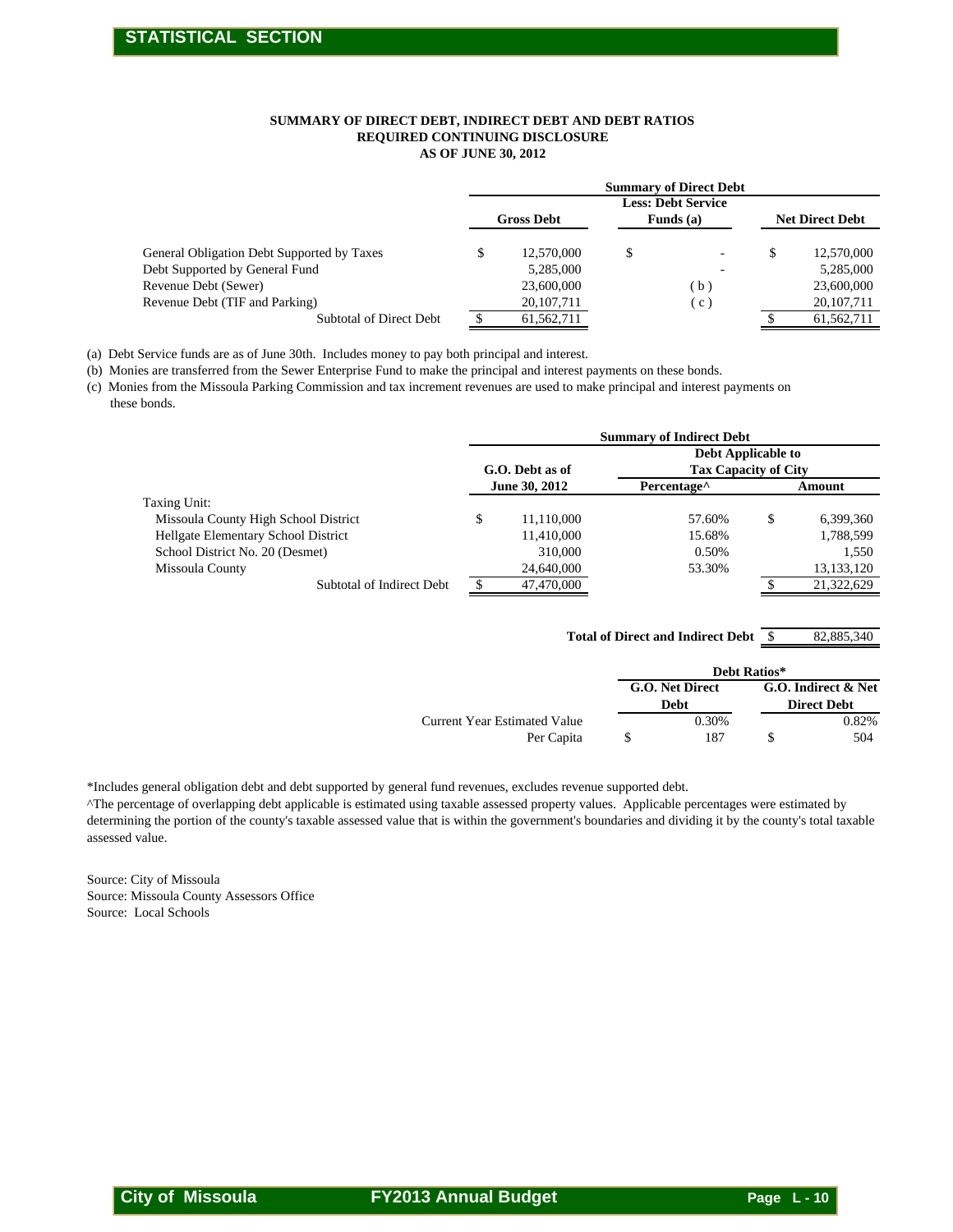| 2.50%<br>11.00%<br>\$4,110,699<br>11,305<br>91,462<br>11,305<br>91,462<br>91,462<br>102,767<br>102,767<br>2013<br>$\rightsquigarrow$<br>↮<br>12.23%<br>90,856<br>103,517<br>12,661<br>2012<br>$\rightsquigarrow$<br>14.09%<br>13,966<br>85,163<br>99,129<br>2011<br>$\overline{\mathbf{r}}$<br>↮<br>(1) Montana Statute (7-7-4201) prescribes a legal debt limit of 2.5% of the total assessed value of taxable property, which was increased in the FY 2007 leg<br>78,725<br>16.20%<br>93,949<br>15,224<br>2010<br>↮<br>$\rightsquigarrow$<br>77,523<br>17.48%<br>16,426<br>93,949<br>2009<br>$\Theta$<br>$\rightsquigarrow$<br>Assessed Value of Taxable Property as Ascertained by the last Assessment for Taxes<br>19.26%<br>68,882<br>16,426<br>85,308<br>2008<br><b>Fiscal Year</b><br>$\rightsquigarrow$<br>↮<br>66,292<br>21.30%<br>84,236<br>17,944<br><b>2007</b><br>Less: Outstanding General Obligation Debt, June 30, 2012<br>Legal Debt Margin Calculation for Fiscal Year 2012<br>$\rightsquigarrow$<br>↮<br>39.32%<br>48,253<br>18,972<br>29,281<br>2006<br>Debt Limit 2.5% of Assessed Value (1)<br>$\frac{1}{2}$<br>$\Theta$<br>Total net debt applicable to limit<br>General Obligation Debt Limit<br>33.12%<br>43,815<br>29,304<br>14,511<br>2005<br>Legal Debt Margin<br>$\Theta$<br>$\rightsquigarrow$<br>36.75%<br>26,796<br>15,566<br>42,362<br>2004<br>$\Theta$<br>$\rightsquigarrow$<br>Source: Missoula County Assessors Office<br>as a percentage of debt limit |                                        |  |  |  | (amounts expressed in thousands) |  |  |  |  |
|---------------------------------------------------------------------------------------------------------------------------------------------------------------------------------------------------------------------------------------------------------------------------------------------------------------------------------------------------------------------------------------------------------------------------------------------------------------------------------------------------------------------------------------------------------------------------------------------------------------------------------------------------------------------------------------------------------------------------------------------------------------------------------------------------------------------------------------------------------------------------------------------------------------------------------------------------------------------------------------------------------------------------------------------------------------------------------------------------------------------------------------------------------------------------------------------------------------------------------------------------------------------------------------------------------------------------------------------------------------------------------------------------------------------------------------------------------------------------------------------|----------------------------------------|--|--|--|----------------------------------|--|--|--|--|
|                                                                                                                                                                                                                                                                                                                                                                                                                                                                                                                                                                                                                                                                                                                                                                                                                                                                                                                                                                                                                                                                                                                                                                                                                                                                                                                                                                                                                                                                                             |                                        |  |  |  |                                  |  |  |  |  |
|                                                                                                                                                                                                                                                                                                                                                                                                                                                                                                                                                                                                                                                                                                                                                                                                                                                                                                                                                                                                                                                                                                                                                                                                                                                                                                                                                                                                                                                                                             | Debt Limit                             |  |  |  |                                  |  |  |  |  |
|                                                                                                                                                                                                                                                                                                                                                                                                                                                                                                                                                                                                                                                                                                                                                                                                                                                                                                                                                                                                                                                                                                                                                                                                                                                                                                                                                                                                                                                                                             | Total net debt applicable to limit     |  |  |  |                                  |  |  |  |  |
|                                                                                                                                                                                                                                                                                                                                                                                                                                                                                                                                                                                                                                                                                                                                                                                                                                                                                                                                                                                                                                                                                                                                                                                                                                                                                                                                                                                                                                                                                             | Legal debt Margin                      |  |  |  |                                  |  |  |  |  |
|                                                                                                                                                                                                                                                                                                                                                                                                                                                                                                                                                                                                                                                                                                                                                                                                                                                                                                                                                                                                                                                                                                                                                                                                                                                                                                                                                                                                                                                                                             | Total net debt applicable to the limit |  |  |  |                                  |  |  |  |  |
|                                                                                                                                                                                                                                                                                                                                                                                                                                                                                                                                                                                                                                                                                                                                                                                                                                                                                                                                                                                                                                                                                                                                                                                                                                                                                                                                                                                                                                                                                             |                                        |  |  |  |                                  |  |  |  |  |
|                                                                                                                                                                                                                                                                                                                                                                                                                                                                                                                                                                                                                                                                                                                                                                                                                                                                                                                                                                                                                                                                                                                                                                                                                                                                                                                                                                                                                                                                                             |                                        |  |  |  |                                  |  |  |  |  |
|                                                                                                                                                                                                                                                                                                                                                                                                                                                                                                                                                                                                                                                                                                                                                                                                                                                                                                                                                                                                                                                                                                                                                                                                                                                                                                                                                                                                                                                                                             |                                        |  |  |  |                                  |  |  |  |  |
|                                                                                                                                                                                                                                                                                                                                                                                                                                                                                                                                                                                                                                                                                                                                                                                                                                                                                                                                                                                                                                                                                                                                                                                                                                                                                                                                                                                                                                                                                             |                                        |  |  |  |                                  |  |  |  |  |
|                                                                                                                                                                                                                                                                                                                                                                                                                                                                                                                                                                                                                                                                                                                                                                                                                                                                                                                                                                                                                                                                                                                                                                                                                                                                                                                                                                                                                                                                                             |                                        |  |  |  |                                  |  |  |  |  |
|                                                                                                                                                                                                                                                                                                                                                                                                                                                                                                                                                                                                                                                                                                                                                                                                                                                                                                                                                                                                                                                                                                                                                                                                                                                                                                                                                                                                                                                                                             |                                        |  |  |  |                                  |  |  |  |  |
|                                                                                                                                                                                                                                                                                                                                                                                                                                                                                                                                                                                                                                                                                                                                                                                                                                                                                                                                                                                                                                                                                                                                                                                                                                                                                                                                                                                                                                                                                             | Source: City of Missoula               |  |  |  |                                  |  |  |  |  |
|                                                                                                                                                                                                                                                                                                                                                                                                                                                                                                                                                                                                                                                                                                                                                                                                                                                                                                                                                                                                                                                                                                                                                                                                                                                                                                                                                                                                                                                                                             |                                        |  |  |  |                                  |  |  |  |  |
|                                                                                                                                                                                                                                                                                                                                                                                                                                                                                                                                                                                                                                                                                                                                                                                                                                                                                                                                                                                                                                                                                                                                                                                                                                                                                                                                                                                                                                                                                             |                                        |  |  |  |                                  |  |  |  |  |

# **Legal Debt Margin Calculation for Fiscal Year 2012**

| 2.50%<br>\$4,110,699                                                                                                        | 102,767                          | $\frac{11,305}{91,462}$                                                                        | \$91,462          |
|-----------------------------------------------------------------------------------------------------------------------------|----------------------------------|------------------------------------------------------------------------------------------------|-------------------|
| Assessed Value of Taxable Property as Ascertained by the last Assessment for Taxes<br>Debt Limit 2.5% of Assessed Value (1) | Limit<br>General Obligation Debt | Less: Outstanding General Obligation Debt, June 30, 2012<br>Total net debt applicable to limit | Legal Debt Margin |
|                                                                                                                             |                                  |                                                                                                |                   |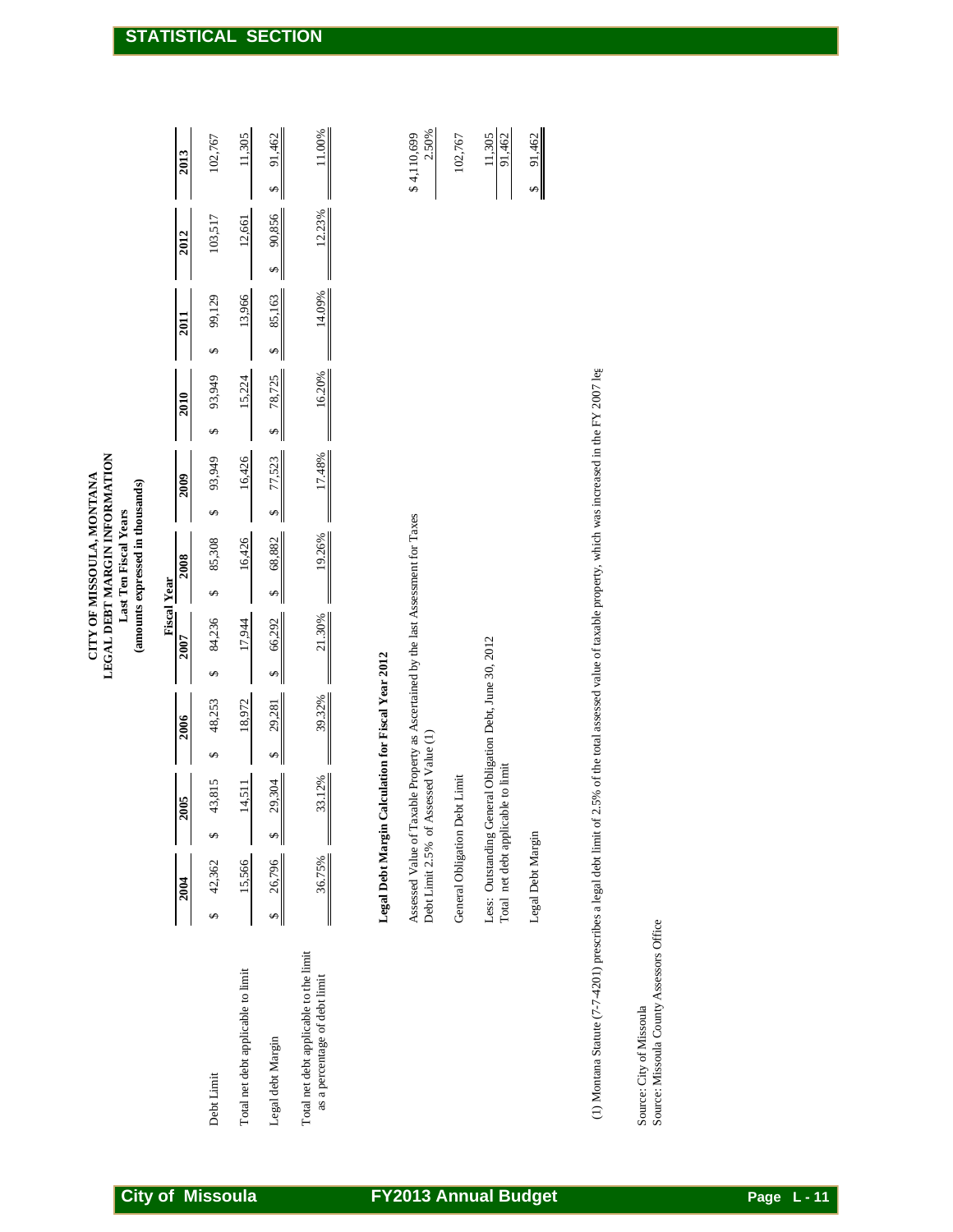# CITY OF MISSOULA, MONTANA<br>RATIO OF OUTSTANDING DEBT BY TYPE **RATIO OF OUTSTANDING DEBT BY TYPE CITY OF MISSOULA, MONTANA** Last Ten Fiscal Years **Last Ten Fiscal Years**

|        |                                                                                               |                                                                                                      |                                                                                                                                                                                        |                                                                |                                                                                              | Business-<br>Type<br>Activities                                                                                                                                                |                                                                                                                                                                                                                              |                                                                                                                                                                                                                                                                                                                                                 |                                                                                                                                          |            |                                                                                       |                                                                                                             |
|--------|-----------------------------------------------------------------------------------------------|------------------------------------------------------------------------------------------------------|----------------------------------------------------------------------------------------------------------------------------------------------------------------------------------------|----------------------------------------------------------------|----------------------------------------------------------------------------------------------|--------------------------------------------------------------------------------------------------------------------------------------------------------------------------------|------------------------------------------------------------------------------------------------------------------------------------------------------------------------------------------------------------------------------|-------------------------------------------------------------------------------------------------------------------------------------------------------------------------------------------------------------------------------------------------------------------------------------------------------------------------------------------------|------------------------------------------------------------------------------------------------------------------------------------------|------------|---------------------------------------------------------------------------------------|-------------------------------------------------------------------------------------------------------------|
|        |                                                                                               |                                                                                                      | <b>Governmental Activities</b>                                                                                                                                                         |                                                                |                                                                                              |                                                                                                                                                                                |                                                                                                                                                                                                                              |                                                                                                                                                                                                                                                                                                                                                 |                                                                                                                                          |            |                                                                                       |                                                                                                             |
|        |                                                                                               |                                                                                                      |                                                                                                                                                                                        |                                                                |                                                                                              |                                                                                                                                                                                |                                                                                                                                                                                                                              |                                                                                                                                                                                                                                                                                                                                                 |                                                                                                                                          | Debt as a  |                                                                                       |                                                                                                             |
|        | General                                                                                       | Limited                                                                                              | Special                                                                                                                                                                                | State Board                                                    | Sidewalk and                                                                                 |                                                                                                                                                                                |                                                                                                                                                                                                                              |                                                                                                                                                                                                                                                                                                                                                 |                                                                                                                                          | ercentage  | Debt                                                                                  | Debt as a                                                                                                   |
| Fiscal | Obligation                                                                                    | Obligation                                                                                           | Assessment                                                                                                                                                                             | Investment                                                     | Curb<br>Warrants<br>316,409<br>316,409<br>228,628<br>22,923<br>120,923<br>120,923<br>120,923 |                                                                                                                                                                                | <b>Total Primary</b>                                                                                                                                                                                                         | Total<br><b>Personal</b><br><b>Percapita</b><br><b>Percapita</b><br><b>Percapita</b><br><b>Percapita</b><br><b>Percapita</b><br><b>Percapita</b><br><b>Percapita</b><br><b>Percapita</b><br><b>Percapital</b><br><b>Percapital</b><br><b>Percapital</b><br><b>Percapital</b><br><b>Percapital</b><br><b>Percapital</b><br><b>Percapital</b><br> | Total                                                                                                                                    | f Personal | <b>Per</b><br>Clapital<br>$\frac{1}{9}$ 757<br>757<br>752<br>832<br>775<br>775<br>775 | Percentage of                                                                                               |
| Year   | <b>Bonds</b>                                                                                  | <b>Bonds</b>                                                                                         | <b>Bonds</b>                                                                                                                                                                           | Loans                                                          |                                                                                              |                                                                                                                                                                                |                                                                                                                                                                                                                              |                                                                                                                                                                                                                                                                                                                                                 | Population                                                                                                                               | Income     |                                                                                       | Market Value                                                                                                |
|        | 15,895,000                                                                                    | \$1,440,000                                                                                          | \$14,649,201                                                                                                                                                                           | 100,179                                                        |                                                                                              | <b>Revenue</b><br><b>Bonds</b><br><b>Bonds</b><br>16,586,138<br>16,586,138<br>17,079,212<br>16,797,231<br>15,818,3,485<br>13,883,485<br>13,883,485<br>13,883,485<br>24,579,000 | Government<br>$\frac{47,616,776}{47,987,541}$<br>$\frac{47,987,541}{48,620,310}$<br>$\frac{48,620,310}{56,106,288}$<br>$\frac{54,531,744}{54,332,789}$<br>$\frac{48,392,789}{50,190,799}$<br>$\frac{50,488,083}{50,190,799}$ |                                                                                                                                                                                                                                                                                                                                                 |                                                                                                                                          |            |                                                                                       | 1.81%<br>1.71%                                                                                              |
|        |                                                                                               |                                                                                                      |                                                                                                                                                                                        |                                                                |                                                                                              |                                                                                                                                                                                |                                                                                                                                                                                                                              |                                                                                                                                                                                                                                                                                                                                                 |                                                                                                                                          |            |                                                                                       |                                                                                                             |
|        | $\begin{array}{c} 15,020,000\\ 14,070,000\\ 18,720,000\\ 17,500,000\\ 16,235,000 \end{array}$ | 1,380,000<br>1,315,000<br>4,760,000<br>5,360,000<br>5,135,000<br>5,285,000<br>5,285,000<br>5,285,000 | $\begin{array}{l} 14{,}226{,}402\\ 15{,}594{,}203\\ 15{,}455{,}681\\ 15{,}455{,}681\\ 15{,}10{,}165\\ 14{,}300{,}295\\ 14{,}350{,}241\\ 15{,}021{,}055\\ 15{,}021{,}055\\ \end{array}$ | 546,373<br>440,972<br>440,972<br>252,425<br>159,063<br>159,063 |                                                                                              |                                                                                                                                                                                |                                                                                                                                                                                                                              |                                                                                                                                                                                                                                                                                                                                                 | $\begin{array}{l} 62,120 \\ 63,396 \\ 63,826 \\ 65,826 \\ 66,000 \\ 66,500 \\ 66,788 \\ 66,788 \\ 67,744 \\ 69 \\ 67,699 \\ \end{array}$ |            |                                                                                       | $\begin{array}{l} 1.68\% \\ 1.76\% \\ 1.62\% \\ 1.34\% \\ 1.58\% \\ 1.57\% \\ 1.37\% \\ 1.37\% \end{array}$ |
|        |                                                                                               |                                                                                                      |                                                                                                                                                                                        |                                                                |                                                                                              |                                                                                                                                                                                |                                                                                                                                                                                                                              |                                                                                                                                                                                                                                                                                                                                                 |                                                                                                                                          |            |                                                                                       |                                                                                                             |
|        |                                                                                               |                                                                                                      |                                                                                                                                                                                        |                                                                |                                                                                              |                                                                                                                                                                                |                                                                                                                                                                                                                              |                                                                                                                                                                                                                                                                                                                                                 |                                                                                                                                          |            |                                                                                       |                                                                                                             |
|        |                                                                                               |                                                                                                      |                                                                                                                                                                                        |                                                                |                                                                                              |                                                                                                                                                                                |                                                                                                                                                                                                                              |                                                                                                                                                                                                                                                                                                                                                 |                                                                                                                                          |            |                                                                                       |                                                                                                             |
|        | 15,065,000                                                                                    |                                                                                                      |                                                                                                                                                                                        |                                                                |                                                                                              |                                                                                                                                                                                |                                                                                                                                                                                                                              |                                                                                                                                                                                                                                                                                                                                                 |                                                                                                                                          |            |                                                                                       |                                                                                                             |
|        | 13,840,000<br>12,570,000                                                                      |                                                                                                      |                                                                                                                                                                                        | 125,646                                                        |                                                                                              |                                                                                                                                                                                |                                                                                                                                                                                                                              |                                                                                                                                                                                                                                                                                                                                                 |                                                                                                                                          |            |                                                                                       |                                                                                                             |
|        |                                                                                               |                                                                                                      |                                                                                                                                                                                        | 91,014                                                         |                                                                                              |                                                                                                                                                                                |                                                                                                                                                                                                                              |                                                                                                                                                                                                                                                                                                                                                 |                                                                                                                                          |            |                                                                                       |                                                                                                             |
| 2013   | 1,250,000                                                                                     |                                                                                                      | 13,796,516                                                                                                                                                                             | 55,126                                                         |                                                                                              |                                                                                                                                                                                |                                                                                                                                                                                                                              |                                                                                                                                                                                                                                                                                                                                                 |                                                                                                                                          |            |                                                                                       |                                                                                                             |
|        | $\ddot{\phantom{a}}$                                                                          |                                                                                                      |                                                                                                                                                                                        |                                                                |                                                                                              |                                                                                                                                                                                |                                                                                                                                                                                                                              |                                                                                                                                                                                                                                                                                                                                                 |                                                                                                                                          |            |                                                                                       |                                                                                                             |

Source: City of Missoula

Source: City of Missoula<br>Source: Missoula County Assessors Office<br>Source: Montana Department of Labor - Research and Analysis Bureau Source: Montana Department of Labor - Research and Analysis Bureau Source: Missoula County Assessors Office

\*2010 is the most recent data available. Preceding years to 2001-2009 are City estimates. \*2010 is the most recent data available. Preceding years to 2001-2009 are City estimates.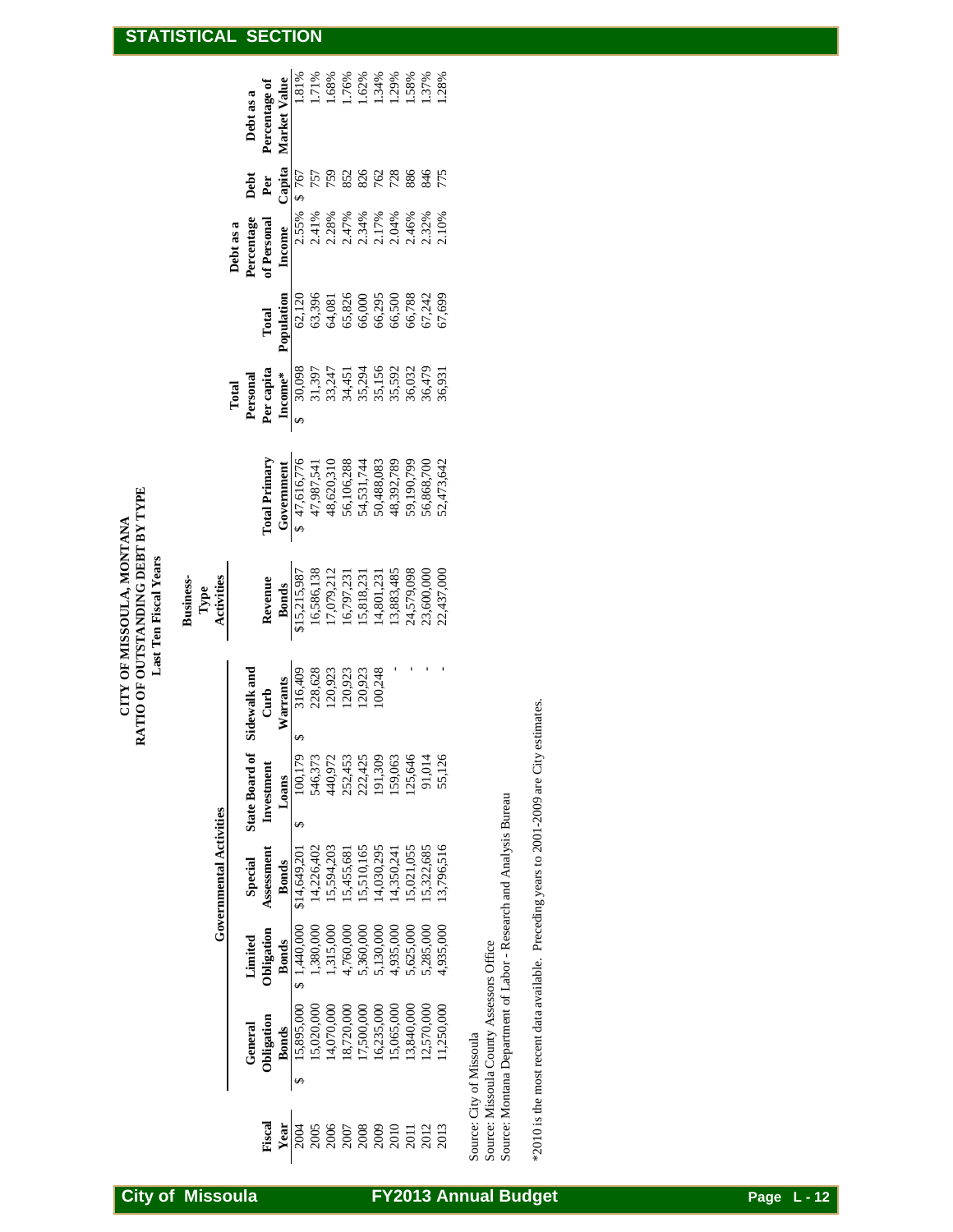#### **CITY OF MISSOULA, MONTANA RATIO OF ANNUAL DEBT SERVICE REQUIREMENTS FOR Last Ten Fiscal Years**

|                                                                                                             |                                              |        | <b>Last Ten Fiscal Years</b>                                | CITY OF MISSOULA, MONTANA<br>RATIO OF ANNUAL DEBT SERVICE REQUIREMENTS FOR<br>Amounts expressed in thousands, except population and per capita |                                |             |
|-------------------------------------------------------------------------------------------------------------|----------------------------------------------|--------|-------------------------------------------------------------|------------------------------------------------------------------------------------------------------------------------------------------------|--------------------------------|-------------|
| <b>Fiscal Year</b>                                                                                          | <b>General</b><br>Obligation<br><b>Bonds</b> |        | <b>Total Taxable</b><br><b>Assessed</b><br><b>Valuation</b> | Percentage of<br><b>Taxable Value of</b><br><b>Property</b>                                                                                    | <b>Estimated</b><br>Population | Per Capita  |
| 2003                                                                                                        | \$<br>8,302                                  | $\$\,$ | 78,962                                                      | 11%                                                                                                                                            | 60,870                         | 136.39      |
| 2004                                                                                                        | 15,895                                       |        | 82,076                                                      | 19%                                                                                                                                            | 62,120                         | 255.87      |
| 2005                                                                                                        | 15,020                                       |        | 84,586                                                      | 18%                                                                                                                                            | 63,396                         | 236.92      |
| 2006                                                                                                        | 14,070                                       |        | 91,358                                                      | 15%                                                                                                                                            | 64,081                         | 219.57      |
| 2007                                                                                                        | 18,720                                       |        | 93,534                                                      | 20%                                                                                                                                            | 65,826                         | 284.39      |
| 2008                                                                                                        | 17,500                                       |        | 99,333                                                      | 18%                                                                                                                                            | 66,000                         | 265.15      |
| 2009                                                                                                        | 16,235                                       |        | 103,000                                                     | 16%                                                                                                                                            | 66,295                         | 244.89      |
| 2010                                                                                                        | 15,065                                       |        | 104,408                                                     | 14%                                                                                                                                            | 66,500                         | 226.54      |
| 2011                                                                                                        | 13,840                                       |        | 106,229                                                     | 13%                                                                                                                                            | 66,788                         | 207.22      |
| 2012                                                                                                        | 12,570                                       |        | 107,879                                                     | 12%                                                                                                                                            | 67,242                         | 186.94      |
| 2013                                                                                                        | 11,250                                       |        | 112,698                                                     | 10%                                                                                                                                            | 67,699                         | 166.18      |
| Source: City of Missoula<br>Source: Missoula County Assessors Office<br>Source: Bureau of Economic Analysis |                                              |        |                                                             |                                                                                                                                                |                                |             |
|                                                                                                             |                                              |        |                                                             |                                                                                                                                                |                                |             |
| <b>City of Missoula</b>                                                                                     |                                              |        | <b>FY2013 Annual Budget</b>                                 |                                                                                                                                                |                                | Page L - 13 |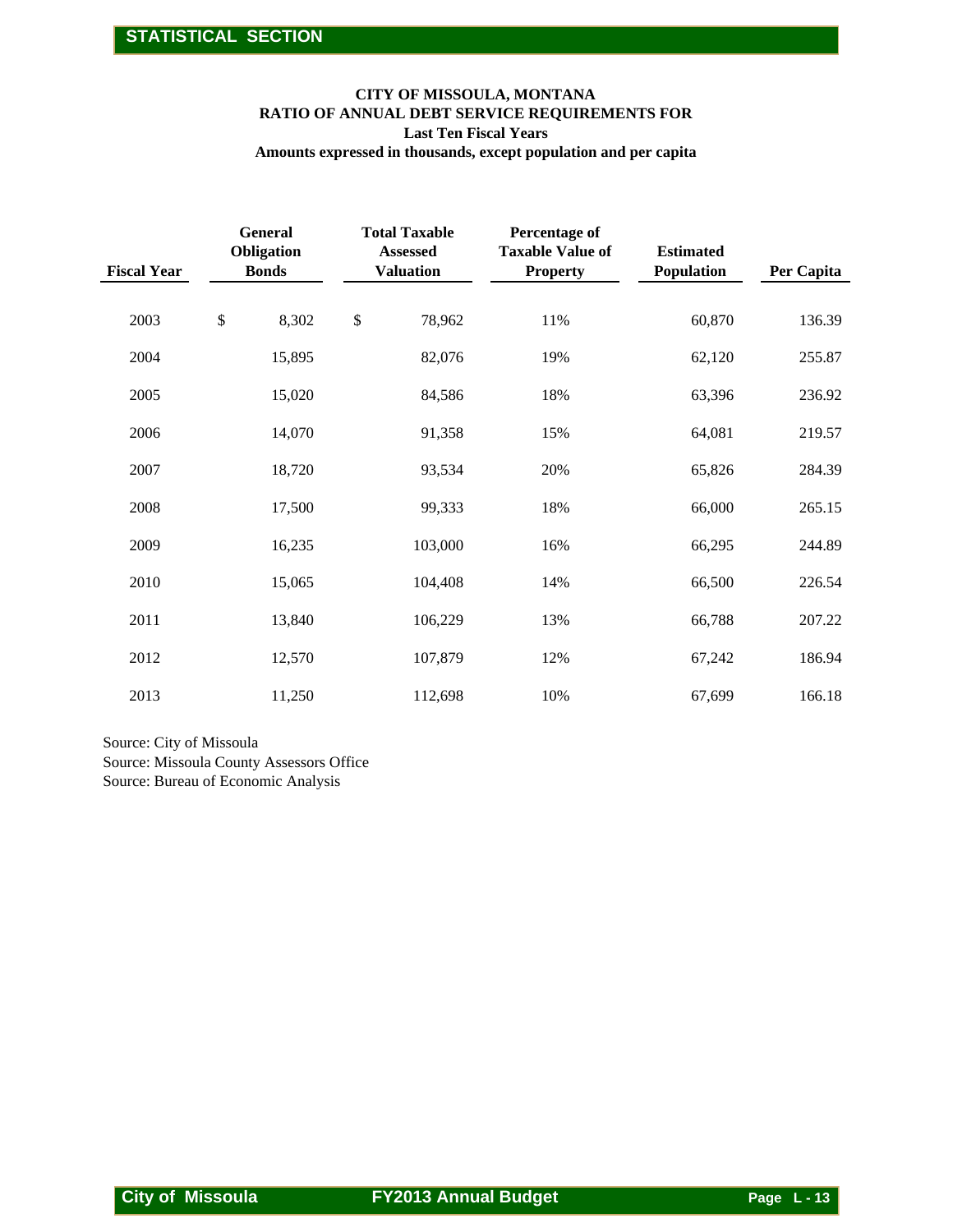#### **Last Ten Fiscal Years WASTEWATER FACILITY REVENUE BONDS PLEDGED-REVENUE COVERAGE CITY OF MISSOULA, MONTANA**

|                                                                                                                      |                                            |                                         |                                            | <b>CITY OF MISSOULA, MONTANA</b><br>PLEDGED-REVENUE COVERAGE<br><b>WASTEWATER FACILITY REVENUE BONDS</b><br><b>Last Ten Fiscal Years</b> |                                       |                                  |             |
|----------------------------------------------------------------------------------------------------------------------|--------------------------------------------|-----------------------------------------|--------------------------------------------|------------------------------------------------------------------------------------------------------------------------------------------|---------------------------------------|----------------------------------|-------------|
|                                                                                                                      |                                            |                                         |                                            |                                                                                                                                          |                                       | <b>Debt Service Requirements</b> |             |
| Fiscal                                                                                                               | Operating                                  | Operating                               | <b>Net Revenue</b><br><b>Available for</b> |                                                                                                                                          |                                       | <b>Total Debt</b>                | Coverage    |
| Year<br>2003                                                                                                         | <b>Revenues</b><br>\$<br>6,234,505         | <b>Expenses</b> (1)<br>2,555,053<br>\$  | Debt<br>$\mathbb{S}$<br>3,679,452          | <b>Principal Paid</b><br>\$<br>489,162                                                                                                   | <b>Interest Paid</b><br>231,961<br>\$ | <b>Service</b><br>\$<br>721,123  | (2)<br>510% |
| 2004                                                                                                                 | 6,308,650                                  | 3,036,426                               | 3,272,224                                  | 689,000                                                                                                                                  | 503,234                               | 1,192,234                        | 274%        |
| 2005                                                                                                                 | 7,265,854                                  | 3,151,625                               | 4,114,229                                  | 797,233                                                                                                                                  | 655,716                               | 1,452,949                        | 283%        |
| 2006                                                                                                                 | 6,620,032                                  | 3,263,652                               | 3,356,380                                  | 894,751                                                                                                                                  | 660,341                               | 1,555,092                        | 216%        |
| 2007                                                                                                                 | 6,778,103                                  | 3,492,891                               | 3,285,211                                  | 941,000                                                                                                                                  | 682,728                               | 1,623,728                        | 202%        |
| 2008                                                                                                                 | 6,848,299                                  | 3,900,755                               | 2,947,544                                  | 979,000                                                                                                                                  | 641,677                               | 1,620,677                        | 182%        |
| 2009                                                                                                                 | 6,543,754                                  | 3,860,411                               | 2,683,343                                  | 1,017,000                                                                                                                                | 605,558                               | 1,622,558                        | 165%        |
| 2010                                                                                                                 | 6,705,911                                  | 3,769,644                               | 2,936,267                                  | 1,050,023                                                                                                                                | 568,464                               | 1,618,487                        | 181%        |
| 2011 $^\wedge$                                                                                                       | 6,678,968                                  | 3,876,659                               | 2,802,309                                  | 1,511,485                                                                                                                                | 721,218                               | 2,232,703                        | 126%        |
| 2012                                                                                                                 | 7,375,912                                  | 4,701,243                               | 2,674,669                                  | 979,098                                                                                                                                  | 876,018                               | 1,855,116                        | 144%        |
|                                                                                                                      |                                            |                                         |                                            |                                                                                                                                          |                                       |                                  |             |
|                                                                                                                      |                                            |                                         |                                            |                                                                                                                                          |                                       |                                  |             |
| <b>Revenues</b><br><b>Operating Revenue</b><br>Less: Federal Credit                                                  | ^ Debt Service Coverage Calculation - 2012 | FY 2012<br>\$<br>7,633,812<br>(257,900) |                                            |                                                                                                                                          |                                       |                                  |             |
| <b>Total Operating Revenue</b>                                                                                       |                                            | 7,375,912                               |                                            |                                                                                                                                          |                                       |                                  |             |
|                                                                                                                      |                                            |                                         |                                            |                                                                                                                                          |                                       |                                  |             |
|                                                                                                                      |                                            | (7, 468, 542)                           |                                            |                                                                                                                                          |                                       |                                  |             |
|                                                                                                                      |                                            | 2,767,299                               |                                            |                                                                                                                                          |                                       |                                  |             |
|                                                                                                                      |                                            | (4,701,243)                             |                                            |                                                                                                                                          |                                       |                                  |             |
| <b>Expenses</b><br><b>Operating Expenses</b><br>Add back Depreciation<br><b>Total Operating Expenses</b><br>Service: | <b>Revenues Available for Debt</b>         | \$<br>2,674,669                         |                                            |                                                                                                                                          |                                       |                                  |             |
|                                                                                                                      |                                            |                                         |                                            |                                                                                                                                          |                                       |                                  |             |
|                                                                                                                      |                                            |                                         |                                            |                                                                                                                                          |                                       |                                  |             |
|                                                                                                                      |                                            | \$<br>979,098                           |                                            |                                                                                                                                          |                                       |                                  |             |
|                                                                                                                      |                                            | 1,133,918                               |                                            |                                                                                                                                          |                                       |                                  |             |
|                                                                                                                      |                                            | (257,900)<br>\$<br>1,855,116            |                                            |                                                                                                                                          |                                       |                                  |             |
|                                                                                                                      |                                            |                                         |                                            |                                                                                                                                          |                                       |                                  |             |
| <b>Debt Service</b><br>Principal<br>Interest<br>Less: Federal Credit<br>Net Debt Service<br>Coverage                 |                                            | 144%                                    |                                            |                                                                                                                                          |                                       |                                  |             |

| ^ Debt Service Coverage Calculation - 2012     |                 |
|------------------------------------------------|-----------------|
|                                                | FY 2012         |
| <b>Revenues</b>                                |                 |
| <b>Operating Revenue</b>                       | \$<br>7,633,812 |
| Less: Federal Credit                           | (257,900)       |
| <b>Total Operating Revenue</b>                 | 7,375,912       |
| <b>Expenses</b>                                |                 |
| <b>Operating Expenses</b>                      | (7, 468, 542)   |
| Add back Depreciation                          | 2,767,299       |
| <b>Total Operating Expenses</b>                | (4,701,243)     |
| <b>Revenues Available for Debt</b><br>Service: | \$<br>2,674,669 |
| <b>Debt Service</b>                            |                 |
| Principal                                      | \$<br>979,098   |
| <b>Interest</b>                                | 1,133,918       |
| Less: Federal Credit                           | (257,900)       |
| Net Debt Service                               | 1,855,116       |
|                                                |                 |
| Coverage                                       | 144%            |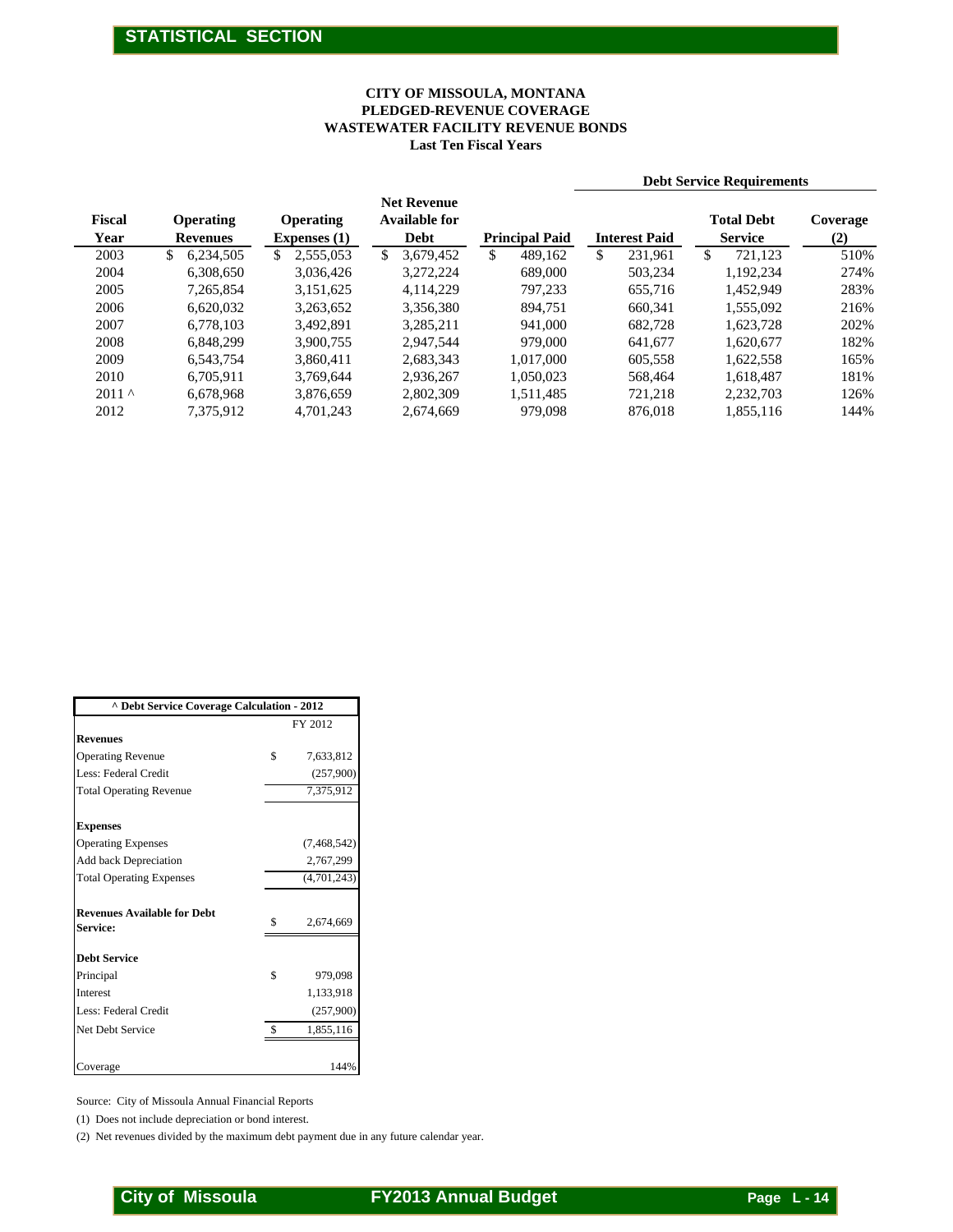#### **REVOLVING FUND YEAR-END BALANCES Last Ten Fiscal Years CITY OF MISSOULA, MONTANA REQUIRED CONTINUING DISCLOSURE**

|                         |                                                        | CITY OF MISSOULA, MONTANA<br>REVOLVING FUND YEAR-END BALANCES<br>REQUIRED CONTINUING DISCLOSURE<br><b>Last Ten Fiscal Years</b> |            |  |
|-------------------------|--------------------------------------------------------|---------------------------------------------------------------------------------------------------------------------------------|------------|--|
| <b>Fiscal</b><br>Year   | <b>Revolving</b><br><b>Fund Cash</b><br><b>Balance</b> | Principal<br>Amount<br>of Bonds                                                                                                 | Percentage |  |
| 2003                    | \$<br>778,049                                          | \$<br>12,928,174                                                                                                                | 6.0%       |  |
| 2004                    | 955,785                                                | 14,357,629                                                                                                                      | 6.7%       |  |
| 2005                    |                                                        |                                                                                                                                 |            |  |
|                         | 808,460                                                | 14,226,402                                                                                                                      | 5.7%       |  |
| 2006                    | 889,718                                                | 15,594,203                                                                                                                      | 5.7%       |  |
| 2007                    | 954,148                                                | 15,455,681                                                                                                                      | 6.2%       |  |
| 2008                    | 779,966                                                | 15,510,165                                                                                                                      | 5.0%       |  |
| 2009                    | 719,399                                                | 14,030,295                                                                                                                      | 5.1%       |  |
| 2010                    | 746,320                                                | 14,250,241                                                                                                                      | 5.2%       |  |
| 2011                    | 794,547                                                | 15,021,055                                                                                                                      | 5.3%       |  |
| 2012                    | 774,812                                                | 15,322,685                                                                                                                      | 5.1%       |  |
|                         |                                                        |                                                                                                                                 |            |  |
| <b>City of Missoula</b> | <b>FY2013 Annual Budget</b>                            |                                                                                                                                 | Page L-15  |  |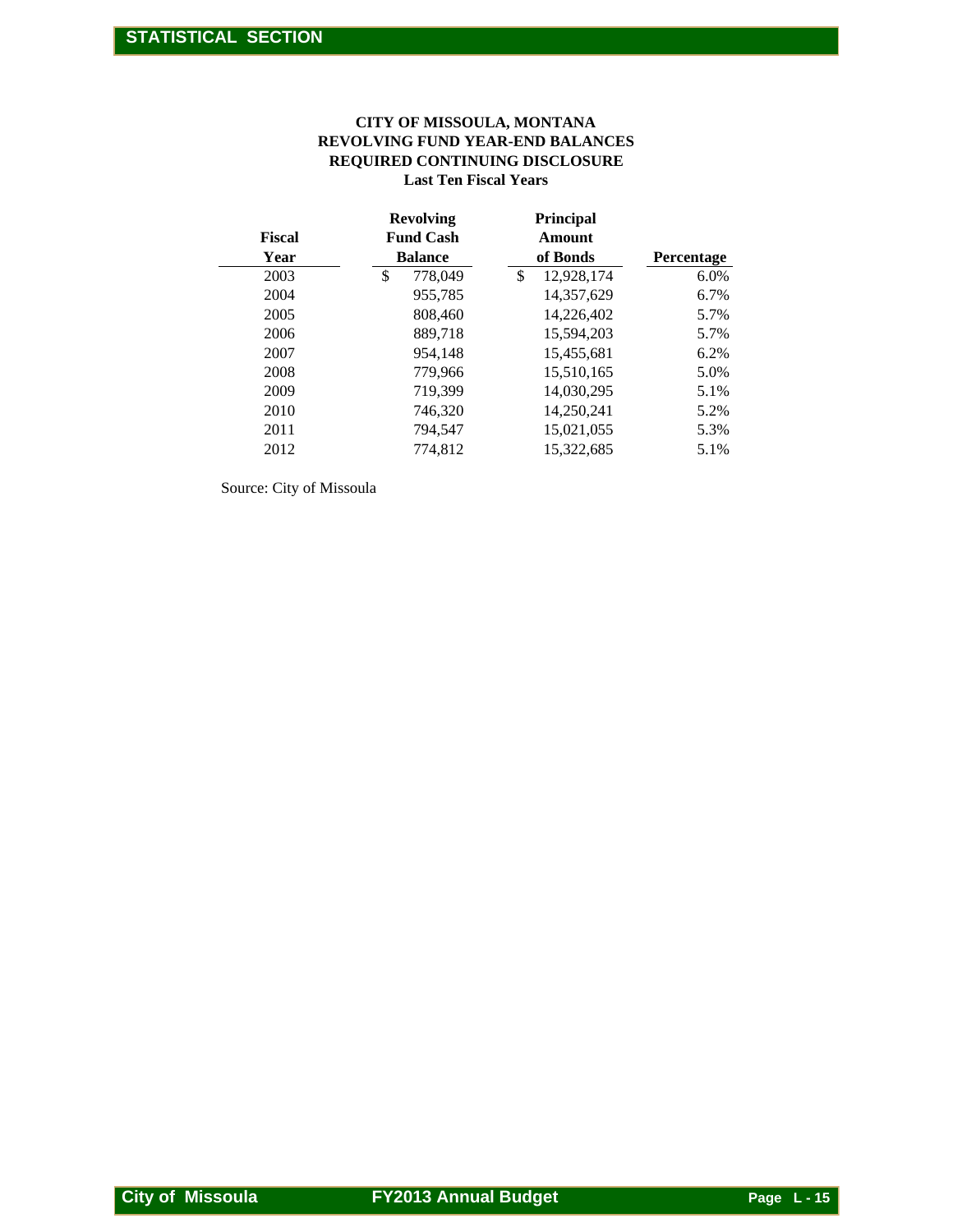| $\rightsquigarrow$<br>954,148<br>196,765<br>196,765<br>$\rightsquigarrow$ | 889,718<br>214,930 | 808,460<br>227,828<br>227,828<br>$\spadesuit$ | 1,245,349<br>955,785<br>289,564<br>289,564<br>↮ | \$778,049<br>310,660<br>310,660<br>310,660<br>1,088,709 |
|---------------------------------------------------------------------------|--------------------|-----------------------------------------------|-------------------------------------------------|---------------------------------------------------------|
|                                                                           |                    | 214,930                                       | $\bullet$                                       |                                                         |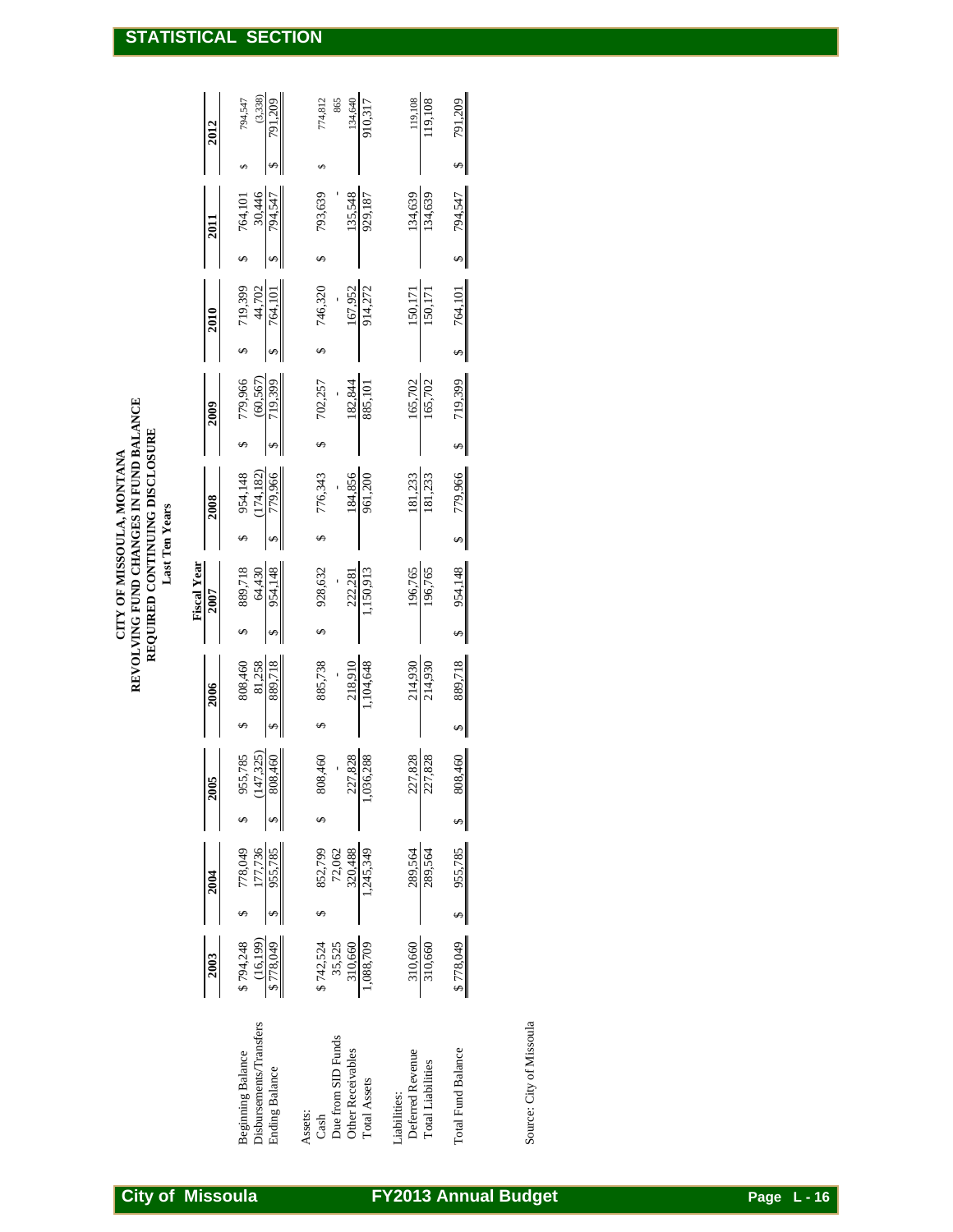**DEMOGRAPHIC AND ECONOMIC STATISTICS** CITY OF MISSOULA, MONTANA **CITY OF MISSOULA, MONTANA Last Ten Fiscal Years**

|                | Population                              |                      | <b>Income Statistics</b>            |                          |                                      |                                         |
|----------------|-----------------------------------------|----------------------|-------------------------------------|--------------------------|--------------------------------------|-----------------------------------------|
| Fiscal<br>Year | <b>Estimated City</b><br>Population (1) | Population<br>County | <b>Total Personal</b><br>Income (2) | Per Capita<br>Income (2) | Unemployment<br><b>State</b><br>Rate | Missoula County<br>Unemployment<br>Rate |
| 2003           | 60,870                                  | 99,911               | 2,880,100<br>S                      | 28,849<br>$\varphi$      | 4.4%                                 | 3.9%                                    |
| 2004           | 62,120                                  | 100,891              | 3,032,540                           | 30,098                   | 4.3%                                 | 4.0%                                    |
| 2005           | 63,396                                  | 102,118              | 3,204,473                           | 31,397                   | 4.0%                                 | 3.7%                                    |
| 2006           | 64,081                                  | 104,145              | 3,460,865                           | 33,247                   | 3.5%                                 | 3.3%                                    |
| 2007           | 65,826                                  | 105,911              | 3,646,623                           | 34,451                   | 2.5%                                 | 2.3%                                    |
| 2008           | 66,000                                  | 107,565              | 3,795,962                           | 35,294                   | 4.1%                                 | 4.1%                                    |
| 2009           | 66,295                                  | 108,000              | 3,818,772                           | 35,156                   | 5.3%                                 | 5.1%                                    |
| 2010           | 66,500                                  | 108,500              | 3,866,079                           | 35,592                   | 6.6%                                 | 6.3%                                    |
| 2011           | 66,788                                  | 109,299              | ₩<br>3,913,971<br>∗                 | 36,032                   | 6.9%<br>⋇                            | 6.8%                                    |
| 2012           | 67,242                                  | 110,042              | 3,962,457 *<br>₩                    | 36,479                   | 6.5%<br>⋇                            | 6.4%                                    |

(1) 2000 and 2010 population is from the US Census Bureau. All other years are estimated.  $(2)$  Only Missoula County information available.

\* Estimate based on average increase of prior years. \* Estimate based on average increase of prior years. (2) Only Missoula County information available.

Source - Bureau of Economic Analysis and Department of Labor & Industry, Research & Analysis Bureau N/A - Not available Source - Bureau of Economic Analysis and Department of Labor & Industry, Research & Analysis Bureau N/A - Not available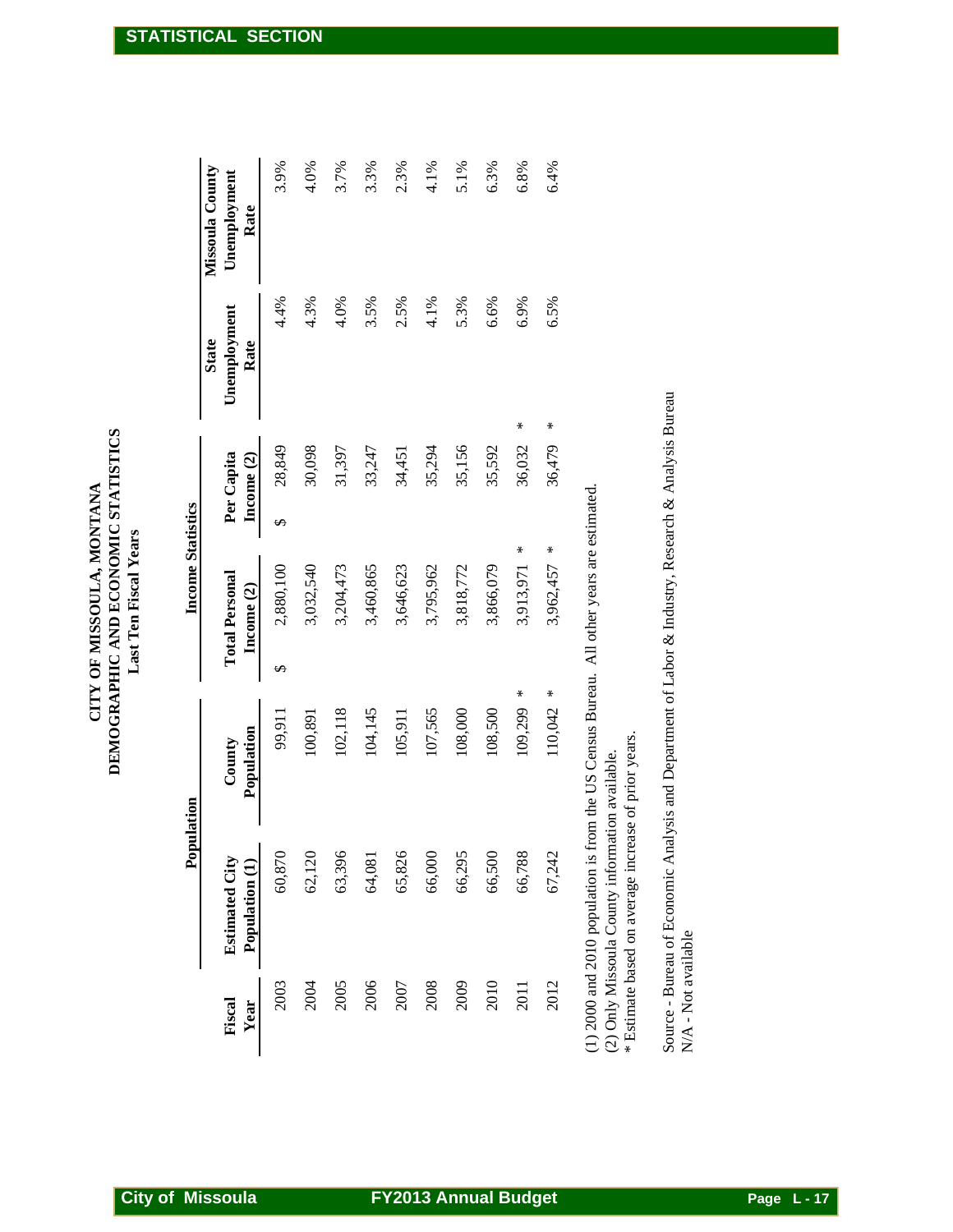#### **City of Missoula Climate Demographics Last 30 years**

|                                                                |                                    | <b>City of Missoula</b><br><b>Climate Demographics</b><br>Last 30 years |                                 |                          |                                 |
|----------------------------------------------------------------|------------------------------------|-------------------------------------------------------------------------|---------------------------------|--------------------------|---------------------------------|
| Temperature                                                    | <b>Missoula</b><br>$(1893 - 2003)$ | Kalispell<br>$(1899 - 2003)$                                            | <b>Butte</b><br>$(1894 - 2003)$ | <b>State of Montana</b>  | <b>State of Idaho</b>           |
| Latest 30 Year Normal Temperature (1971-2000)                  | 44.8                               | 42.6                                                                    | 39.5                            |                          |                                 |
| Average Temperature (Jan-Dec)                                  | 44.3                               | 43.1                                                                    | 39.9                            | $\overline{\phantom{a}}$ | $\sim$                          |
| Lowest Temperature                                             | $-33$                              | $-38$                                                                   | $-52$                           | $-70$<br>Rogers Pass     | $-60$<br><b>Island Park Dam</b> |
|                                                                | (1/26/57)                          | $(1/30/50 - 1/31/50)$                                                   | (2/9/33)                        | (1/20/54)                | (1/18/43)                       |
| <b>Highest Temperature</b>                                     | 107                                | 105                                                                     | 100                             | 117<br>Medicine Lake     | 118                             |
|                                                                | (7/6/2007)                         | (8/4/61)                                                                | (7/22/31)                       | (7/5/37)                 | Orofino (7/28/34)               |
| Precipitation                                                  | <b>Missoula</b><br>$(1893 - 2003)$ | Kalispell<br>$(1899 - 2003)$                                            | <b>Butte</b><br>$(1894 - 2003)$ | <b>State of Montana</b>  | <b>State of Idaho</b>           |
| Latest 30 Year Normal Precipitation (1971-2000)                | 13.84                              | 17.21                                                                   | 12.78                           | $\blacksquare$           | $\blacksquare$                  |
| Average Precipitation (Jan-Dec)                                | 13.65                              | 16.22                                                                   | 12.97                           | $\blacksquare$           | $\overline{\phantom{a}}$        |
| <b>Driest Month</b>                                            | Trace                              | Trace                                                                   | Trace                           | $\sim$                   |                                 |
|                                                                | August 1967<br>8.16                | August 1955<br>10.42                                                    | October 1987<br>6.89            | $\overline{\phantom{a}}$ |                                 |
| Driest Year                                                    | 1931                               | 1944                                                                    | 1935                            | $\overline{a}$           | $\sim$                          |
|                                                                | 2.32 inches                        | 2.71 inches                                                             | 3.00 inches                     | $\sim$                   | $\overline{a}$                  |
| Greatest 24-hour Precipitation                                 | (11/5/1927)                        | (6/29/1982)                                                             | (06/09/1913)                    |                          |                                 |
| Wettest Month                                                  | 7.38 inches                        | 6.02 inches                                                             | 8.86 inches                     | $\overline{\phantom{a}}$ | $\sim$                          |
|                                                                | May 1980<br>21.92 inches           | <b>July 1983</b><br>25.23 inches                                        | June 1913<br>$20.55$ inches     |                          |                                 |
| Wettest Year                                                   | 1998                               | 1996                                                                    | 1909                            | $\sim$                   |                                 |
| Annual Average Snowfall                                        | 44 inches                          | 58.3 inches                                                             | 61.3 inches                     | $\sim$                   | $\sim$                          |
| Greatest 24-hour Snow                                          | 27.5 inches                        | 20.1 inches                                                             | 30.0 inches                     | $\overline{\phantom{a}}$ | $\overline{a}$                  |
|                                                                | (11/30/1893)<br>54.1 inches        | (12/27/1911)<br>55.9 inches                                             | (10/10/1911)<br>32.5 inches     |                          |                                 |
| <b>Greatest Monthly Snow</b>                                   | December 1996                      | December 1936                                                           | October 1911                    |                          |                                 |
| <b>Greatest Annual Snowfall</b>                                | 106.1 inches                       | 148.8 inches                                                            | 125.5 inches                    | $\overline{\phantom{a}}$ |                                 |
|                                                                | 1996                               | 1996                                                                    | 1996                            |                          |                                 |
| <b>Greatest Snow Depth</b>                                     | 27.0 inches<br>(12/29/1996)        | 61.0 inches<br>(12/30/1996)                                             | 27.0 inches<br>(12/29/1996)     | $\overline{\phantom{a}}$ | $\sim$                          |
| Source: National Weather Service Forecast Office, Missoula, MT |                                    |                                                                         |                                 |                          |                                 |
| <b>City of Missoula</b>                                        |                                    | <b>FY2013 Annual Budget</b>                                             |                                 | Page L-18                |                                 |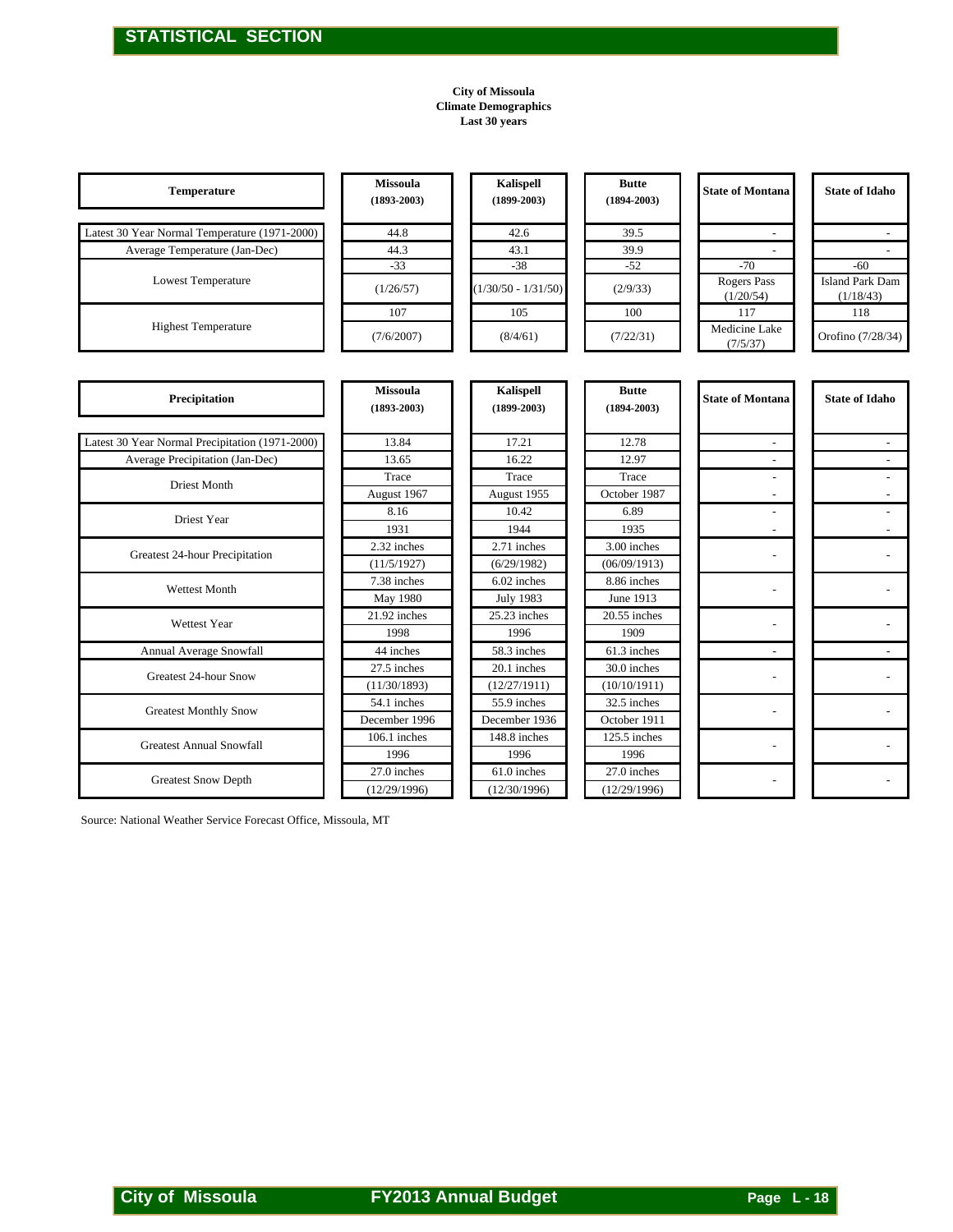#### **CITY OF MISSOULA, MONTANA TOP EMPLOYERS IN CITY OF MISSOULA Current and Ten Years Ago**

|                                | TOP EMPLOYERS IN CITY OF MISSOULA    | CITY OF MISSOULA, MONTANA<br><b>Current and Ten Years Ago</b> |                                                         |        |                                                         |
|--------------------------------|--------------------------------------|---------------------------------------------------------------|---------------------------------------------------------|--------|---------------------------------------------------------|
| <b>Employer</b>                | <b>Type of Product</b><br>or Service | 2012                                                          | Percentage of<br><b>Total City</b><br><b>Employment</b> | 2003   | Percentage of<br><b>Total City</b><br><b>Employment</b> |
| University of Montana          | <b>Higher Education</b>              | 3,119                                                         | 4.64%                                                   | 2795   | 4.59%                                                   |
| St. Patrick Hospital           | Healthcare                           | 1,787                                                         | 2.66%                                                   | 1450   | 2.38%                                                   |
| Missoula County Public Schools | <b>Public Education</b>              | 1,172                                                         | 1.74%                                                   | 1481   | 2.43%                                                   |
| Community Medical Center       | Healthcare                           | 1,185                                                         | 1.76%                                                   | 1243   | 2.04%                                                   |
| DirecTV Customer Service       | Service                              | 850                                                           | 1.26%                                                   | $\ast$ | $\ast$                                                  |
| Missoula County                | <b>County Government</b>             | 810                                                           | 1.20%                                                   | 700    | 1.15%                                                   |
| <b>Us Forrest Service</b>      | Federal Government                   | 750                                                           | 1.12%                                                   | 400    | 0.66%                                                   |
| <b>Opportunity Resources</b>   | Service                              | 700                                                           | 1.04%                                                   | $\ast$ | $\ast$                                                  |
| Wal-Mart                       | Retail                               | 585                                                           | $0.87\%$                                                | $\ast$ | $\ast$                                                  |
| City of Missoula               | City Government                      | 490                                                           | 0.73%                                                   | 516    | 0.85%                                                   |
| Village Health Care Center     | Healthcare                           | 405                                                           | 0.60%                                                   | $\ast$ | $\ast$                                                  |
| Montana Rail Link              | Rail Transportation                  | 287                                                           | 0.43%                                                   | 321    | 0.53%                                                   |
|                                |                                      |                                                               |                                                         |        |                                                         |
|                                |                                      |                                                               |                                                         |        |                                                         |
|                                |                                      |                                                               |                                                         |        |                                                         |
|                                |                                      |                                                               |                                                         |        |                                                         |
|                                |                                      |                                                               |                                                         |        |                                                         |
|                                |                                      |                                                               |                                                         |        |                                                         |
|                                |                                      |                                                               |                                                         |        |                                                         |
|                                |                                      |                                                               |                                                         |        |                                                         |
|                                |                                      |                                                               |                                                         |        |                                                         |
|                                |                                      |                                                               |                                                         |        |                                                         |
|                                |                                      |                                                               |                                                         |        |                                                         |
|                                |                                      |                                                               |                                                         |        |                                                         |
|                                |                                      |                                                               |                                                         |        |                                                         |
|                                |                                      |                                                               |                                                         |        |                                                         |
|                                |                                      |                                                               |                                                         |        |                                                         |
|                                |                                      |                                                               |                                                         |        |                                                         |
|                                |                                      |                                                               |                                                         |        |                                                         |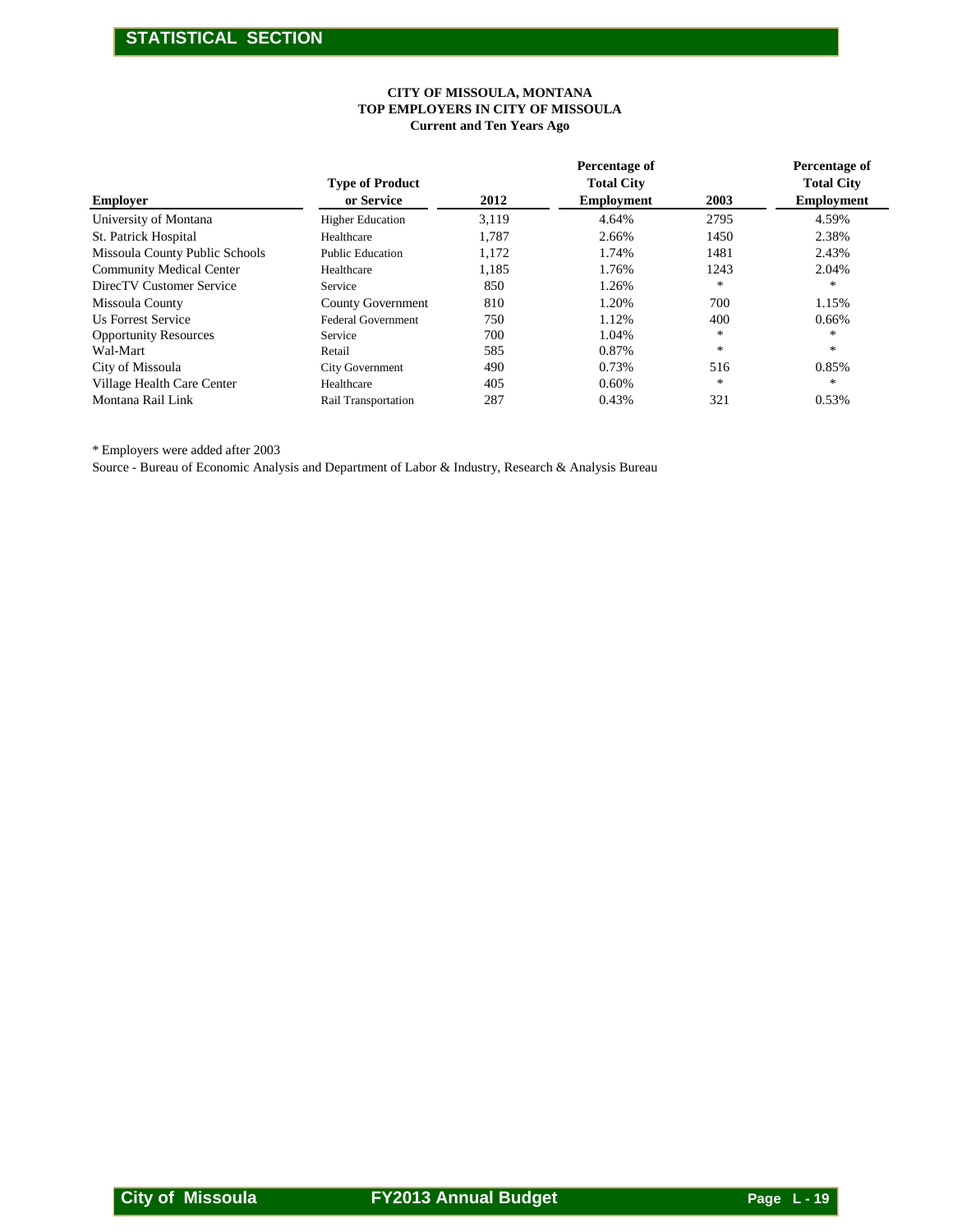#### **CITY OF MISSOULA, MONTANA CITY SERVICES AND EMPLOYMENT**

|                                                                                                  | <b>CITY OF MISSOULA, MONTANA</b><br><b>CITY SERVICES AND EMPLOYMENT</b>            |
|--------------------------------------------------------------------------------------------------|------------------------------------------------------------------------------------|
| <b>Bargaining Unit</b>                                                                           | <b>Number of</b><br><b>Date of Expired</b><br><b>Members</b><br>Contract           |
| International Association of Firefighters, Local No. 271                                         | 86<br>June 30, 2015                                                                |
| Missoula Police Protective Association                                                           | 94<br>June 30, 2015                                                                |
| Montana Public Employees Association                                                             |                                                                                    |
| Maintenance Technicians in Parks and Recreation Dept                                             | June 30, 2014<br>9                                                                 |
| <b>Wastewater Lab Techs</b>                                                                      | $\overline{c}$<br>June 30, 2015                                                    |
| Parking Commission                                                                               | 7<br>June 30, 2014                                                                 |
| Teamsters Union, Local No. 2                                                                     | 20<br>June 30, 2015                                                                |
| Operators' Union, Local No. 4000                                                                 | June 30, 2015<br>10                                                                |
| Machinists Union, Local No. 88, District No. 86                                                  | 8<br>June 30, 2015                                                                 |
| Teamsters, Parks and Recreation Seasonal                                                         | June 30, 2014<br>18                                                                |
| Wastewater Operator's Union, Local 400<br><b>International Brotherhood of Electrical Workers</b> | June 30, 2015<br>14                                                                |
| International Brotherhood of Electrical Workers (Building)                                       | $\boldsymbol{2}$<br>June 30, 2012<br>5<br>June 30, 2012                            |
|                                                                                                  | units. The City considers relations with its bargaining groups to be satisfactory. |
|                                                                                                  |                                                                                    |
|                                                                                                  |                                                                                    |
|                                                                                                  |                                                                                    |
|                                                                                                  |                                                                                    |
|                                                                                                  |                                                                                    |
|                                                                                                  |                                                                                    |
|                                                                                                  |                                                                                    |
|                                                                                                  |                                                                                    |
|                                                                                                  |                                                                                    |
|                                                                                                  |                                                                                    |
|                                                                                                  |                                                                                    |
| Source: City of Missoula                                                                         |                                                                                    |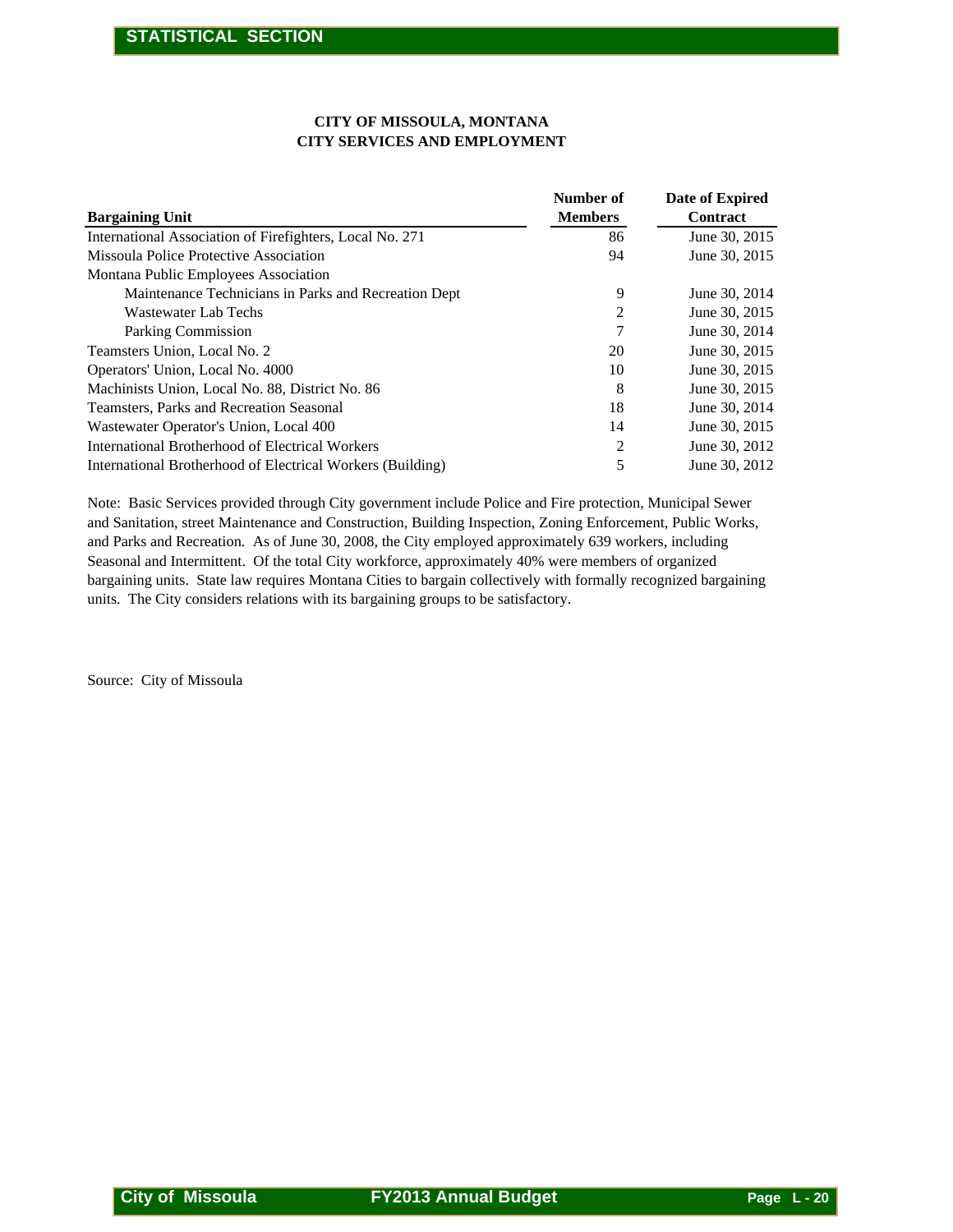| <b>STATISTICAL</b>                                                                                                         |         |                                                        |                                   |                                 |                                                             | <b>SECTION</b> |             |                                                                    |                                                                                         |                             |  |  |  |  |               |  |
|----------------------------------------------------------------------------------------------------------------------------|---------|--------------------------------------------------------|-----------------------------------|---------------------------------|-------------------------------------------------------------|----------------|-------------|--------------------------------------------------------------------|-----------------------------------------------------------------------------------------|-----------------------------|--|--|--|--|---------------|--|
|                                                                                                                            | 2003    | 12,200<br>6,000                                        | 4,800                             | $7,600$                         | 7,200<br>6,600                                              | 9,900          | 54,300      |                                                                    |                                                                                         |                             |  |  |  |  |               |  |
|                                                                                                                            | 2004    | 12,500<br>6,200                                        | 4,900                             | 8,000                           | 7,600<br>6,800                                              | 10,100         | 56,100<br>I |                                                                    |                                                                                         |                             |  |  |  |  |               |  |
|                                                                                                                            | 2005    | 12,600<br>6,200                                        | 5,000                             | 8,200                           | $7{,}800$<br>6,900                                          | 10,200         | 56,900<br>I |                                                                    |                                                                                         |                             |  |  |  |  |               |  |
|                                                                                                                            | 2006    | 12,800<br>6,200                                        | 5,200                             | 8,300                           | 7,900<br>7,100                                              | 10,600         | 58,100<br>I |                                                                    |                                                                                         |                             |  |  |  |  |               |  |
| MISSOULA, MONTANA METROPOLITAN AREA<br>EMPLOYMENT BY MAJOR INDUSTRY TYPE<br><b>ANNUAL AVERAGE</b><br>Last Ten Fiscal Years | 2007    | 12,900<br>6,200                                        | 5,900                             | 8,300                           | 7,900<br>7,600                                              | 10,400         | 59,200<br>I |                                                                    |                                                                                         |                             |  |  |  |  |               |  |
|                                                                                                                            | 2008    | 12,900<br>6,100                                        | 6,200                             | 8,700                           | 8,200<br>7,900                                              | 9,300          | 59,300<br>I |                                                                    |                                                                                         |                             |  |  |  |  |               |  |
|                                                                                                                            | 2009    | 12,100<br>5,500                                        | 6,100                             | 8,900                           | 8,400<br>7,600                                              | 8,300          | 56,900<br>I |                                                                    |                                                                                         |                             |  |  |  |  |               |  |
|                                                                                                                            | 2010    | 11,300<br>4,600                                        | 6,900                             | 9,200                           | 8,700<br>7,000                                              | 10,300         | 58,000      |                                                                    |                                                                                         |                             |  |  |  |  |               |  |
|                                                                                                                            | 2011    | 11,400<br>4,700                                        | 6,900                             | 9,500                           | 9,000<br>6,900                                              | 8,400          | 56,800      |                                                                    |                                                                                         |                             |  |  |  |  |               |  |
|                                                                                                                            | 2012(A) | 11,900<br>4,500                                        | 7,300                             | 9,500                           | 9,000<br>7,200                                              | 9,900          | 59,300      |                                                                    |                                                                                         |                             |  |  |  |  |               |  |
|                                                                                                                            |         | Trade, Transportation and Utilities<br>Goods Producing | Professional and Business Service | Educational and Health Services | Healthcare and Social Assistance<br>Leisure and Hospitality | Government     |             | Source: Department of Labor & Industry, Research & Analysis Bureau | (A) Most recent data available through October 2012.<br>All other years are annual data |                             |  |  |  |  |               |  |
| <b>City of Missoula</b>                                                                                                    |         |                                                        |                                   |                                 |                                                             |                |             |                                                                    |                                                                                         | <b>FY2013 Annual Budget</b> |  |  |  |  | Page $L - 21$ |  |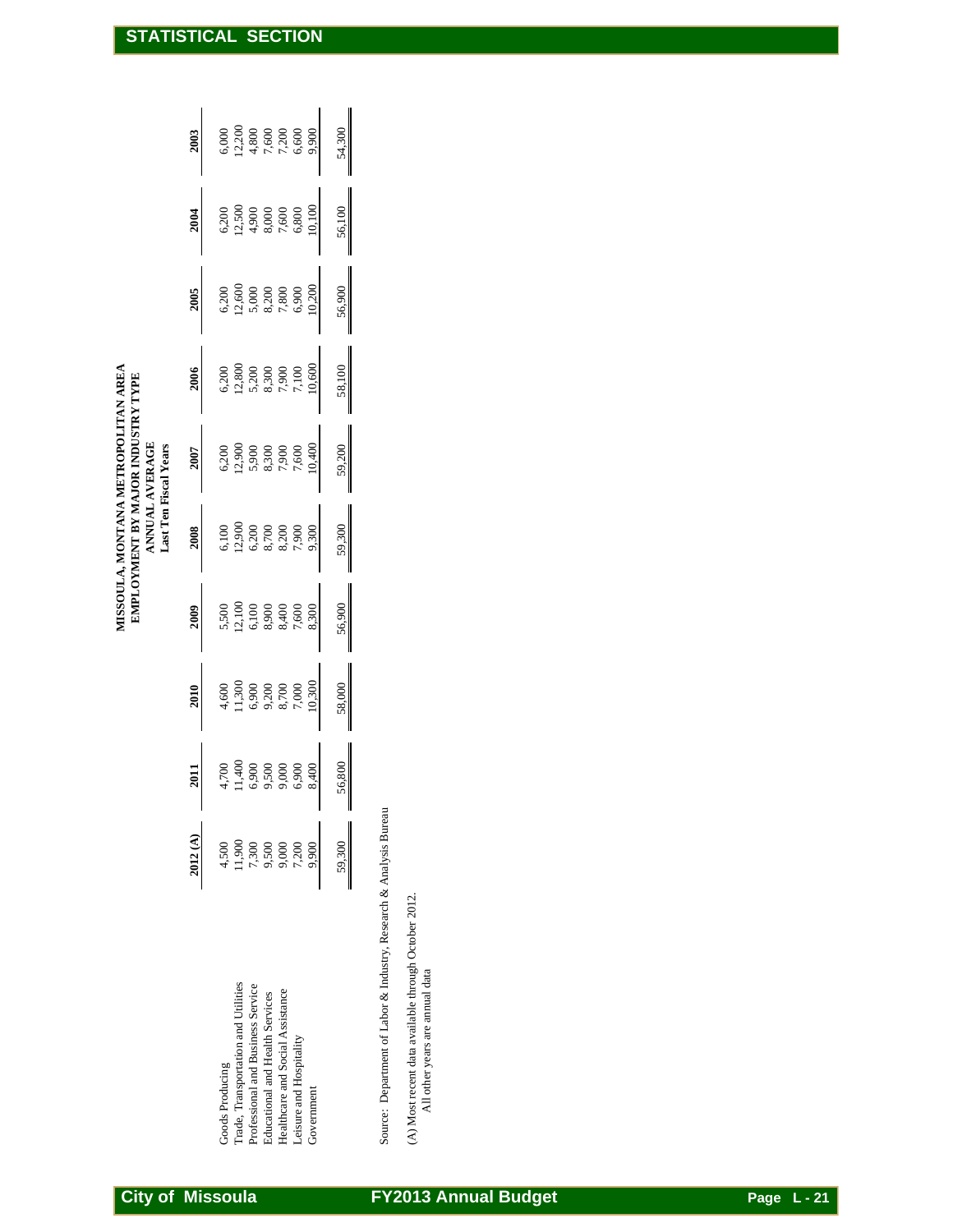| Function/Program                           | 2003            | 2004                                                                                                                                                                                                                                                                                                                           | 2005                                                                                                                                                                                                                                                                                                    | 2006                                                                     | 2007                                                                          | 2008                                                                                 | 2009                                                                                                         | 2010                                                            | 2011                                                              | 2012                                                                                |
|--------------------------------------------|-----------------|--------------------------------------------------------------------------------------------------------------------------------------------------------------------------------------------------------------------------------------------------------------------------------------------------------------------------------|---------------------------------------------------------------------------------------------------------------------------------------------------------------------------------------------------------------------------------------------------------------------------------------------------------|--------------------------------------------------------------------------|-------------------------------------------------------------------------------|--------------------------------------------------------------------------------------|--------------------------------------------------------------------------------------------------------------|-----------------------------------------------------------------|-------------------------------------------------------------------|-------------------------------------------------------------------------------------|
| General Government                         |                 |                                                                                                                                                                                                                                                                                                                                |                                                                                                                                                                                                                                                                                                         |                                                                          |                                                                               |                                                                                      |                                                                                                              |                                                                 |                                                                   |                                                                                     |
| <b>Business Licenses Issued</b>            | 7,823           |                                                                                                                                                                                                                                                                                                                                |                                                                                                                                                                                                                                                                                                         |                                                                          |                                                                               |                                                                                      |                                                                                                              |                                                                 |                                                                   |                                                                                     |
| Amount of SID's Billed                     | Ģ,<br>1,947,490 | 7,907<br>2,275,546<br>35,448                                                                                                                                                                                                                                                                                                   | $4,484$<br>2,241,307<br>36,641                                                                                                                                                                                                                                                                          | 5,173<br>2,748,200<br>38,728                                             | 5,290<br>2,793,604<br>41,002                                                  |                                                                                      |                                                                                                              |                                                                 | 5,103<br>2,979,149<br>43,493                                      |                                                                                     |
| # Sewer Bills                              | 35,124          |                                                                                                                                                                                                                                                                                                                                |                                                                                                                                                                                                                                                                                                         |                                                                          |                                                                               | 6,386<br>2,802,979<br>41,818                                                         | 5, 141<br>2, 781, 168<br>42, 323                                                                             | 5,947<br>2,979,149<br>42,860                                    |                                                                   | 5,872<br>2,806,974<br>44,495                                                        |
|                                            |                 |                                                                                                                                                                                                                                                                                                                                |                                                                                                                                                                                                                                                                                                         |                                                                          |                                                                               |                                                                                      |                                                                                                              |                                                                 |                                                                   |                                                                                     |
| Public Safety Activities                   |                 |                                                                                                                                                                                                                                                                                                                                |                                                                                                                                                                                                                                                                                                         |                                                                          |                                                                               |                                                                                      |                                                                                                              |                                                                 |                                                                   |                                                                                     |
| Citations issued                           | 21,809          |                                                                                                                                                                                                                                                                                                                                |                                                                                                                                                                                                                                                                                                         |                                                                          |                                                                               |                                                                                      |                                                                                                              |                                                                 |                                                                   |                                                                                     |
| Orders of Protection issued                | 523             |                                                                                                                                                                                                                                                                                                                                |                                                                                                                                                                                                                                                                                                         |                                                                          |                                                                               |                                                                                      |                                                                                                              |                                                                 |                                                                   |                                                                                     |
| Attorney's Office - Lawsuits & Claims      |                 |                                                                                                                                                                                                                                                                                                                                |                                                                                                                                                                                                                                                                                                         |                                                                          |                                                                               |                                                                                      |                                                                                                              |                                                                 |                                                                   |                                                                                     |
| Attorney - Opened criminal files           | 1,890           | $25,136$<br>$298$<br>$51$<br>$1.42$<br>$3.398$<br>$37,398$<br>$4,729$                                                                                                                                                                                                                                                          | $\begin{array}{r} 31,008 \\ 586 \\ 53 \\ 2,179 \\ 1.51 \\ 96 \\ 80 \\ 1.79 \\ 1.70 \\ 1.70 \\ 1.701 \\ 4,701 \\ 4,701 \\ 4,701 \\ 4,701 \\ 4,701 \\ 4,701 \\ 4,701 \\ 4,701 \\ 4,701 \\ 4,701 \\ 4,701 \\ 4,701 \\ 4,701 \\ 4,701 \\ 4,701 \\ 4,701 \\ 4,701 \\ 4,701 \\ 4,701 \\ 4,701 \\ 4,701 \\ 4,$ | $33,362\n604\n51\n4,235\n1.50\n1.50\n1.5,259\n1.3,778\n1.3,778\n1.3,778$ | 38,468<br>417<br>47<br>47<br>51.55<br>102<br>102<br>102<br>197<br>97<br>5,497 | $32,219$<br>400<br>400<br>40, 3708<br>2708, 5905<br>101<br>101<br>40, 981<br>40, 981 | $\begin{array}{r} 31,700 \\ 398 \\ 41 \\ 2,372 \\ 1.52 \\ 1.01 \\ 101 \\ 1424 \\ 5,850 \\ 5,850 \end{array}$ | 136<br>277<br>286<br>286<br>11.50<br>11.573<br>11.573<br>11.573 | 20,232<br>209<br>20,50<br>3,029<br>1.50<br>1.50<br>4,752<br>5,752 | 20,554<br>256<br>255<br>205<br>205<br>355<br>351<br>351<br>351<br>351<br>351<br>351 |
| Officers/1,000 population                  | 0.40            |                                                                                                                                                                                                                                                                                                                                |                                                                                                                                                                                                                                                                                                         |                                                                          |                                                                               |                                                                                      |                                                                                                              |                                                                 |                                                                   |                                                                                     |
| Total swom officers                        | 85              |                                                                                                                                                                                                                                                                                                                                |                                                                                                                                                                                                                                                                                                         |                                                                          |                                                                               |                                                                                      |                                                                                                              |                                                                 |                                                                   |                                                                                     |
| Police calls for Service                   | 36,221          |                                                                                                                                                                                                                                                                                                                                |                                                                                                                                                                                                                                                                                                         |                                                                          |                                                                               |                                                                                      |                                                                                                              |                                                                 |                                                                   |                                                                                     |
| Total Fire Department Incident Responses*  | 4,451           |                                                                                                                                                                                                                                                                                                                                |                                                                                                                                                                                                                                                                                                         |                                                                          |                                                                               |                                                                                      |                                                                                                              |                                                                 |                                                                   |                                                                                     |
|                                            |                 |                                                                                                                                                                                                                                                                                                                                |                                                                                                                                                                                                                                                                                                         |                                                                          |                                                                               |                                                                                      |                                                                                                              |                                                                 |                                                                   |                                                                                     |
| Public Works                               |                 |                                                                                                                                                                                                                                                                                                                                |                                                                                                                                                                                                                                                                                                         |                                                                          |                                                                               |                                                                                      |                                                                                                              |                                                                 |                                                                   |                                                                                     |
| Miles of sidewalk installed                |                 |                                                                                                                                                                                                                                                                                                                                |                                                                                                                                                                                                                                                                                                         |                                                                          |                                                                               |                                                                                      |                                                                                                              |                                                                 |                                                                   |                                                                                     |
| <b>Building Permits Issued</b>             |                 |                                                                                                                                                                                                                                                                                                                                |                                                                                                                                                                                                                                                                                                         |                                                                          |                                                                               |                                                                                      |                                                                                                              |                                                                 |                                                                   |                                                                                     |
| Construction Value of Bldg permits issued  |                 | ↮<br>$\begin{array}{cccc} & 0.259 \\ & 0.810 \\ & 0.810 \\ & 0.810 \\ & 0.969 \\ & 0.113 \\ & 0.113 \\ & 0.113 \\ & 0.113 \\ & 0.113 \\ & 0.113 \\ & 0.113 \\ & 0.114 \\ & 0.114 \\ & 0.114 \\ & 0.114 \\ & 0.114 \\ & 0.114 \\ & 0.114 \\ & 0.114 \\ & 0.114 \\ & 0.114 \\ & 0.114 \\ & 0.114 \\ & 0.114 \\ & 0.114 \\ & 0.1$ | 24.74<br>1,494<br>1,494<br>99,855,627<br>359                                                                                                                                                                                                                                                            | 9.34<br>1,613<br>1,613<br>189,379<br>359<br>359                          | 9.19<br>1,613<br>150,379<br>388<br>388<br>3886                                | $\begin{array}{r} 7.00 \\ 1,530 \\ 133.165,009 \\ 312 \\ 512 \\ 66,000 \end{array}$  | $4.00$<br>1,291<br>1,291<br>103,987,567<br>383<br>383                                                        | $54,867,213$<br>306<br>54,867,213<br>391<br>391                 | 5.42<br>1,283<br>87,790,572<br>413<br>66,788                      | 4.72<br>1,395<br>58,443,007<br>416<br>416<br>67,242                                 |
| Miles of Street - per State Gas Tax Report |                 |                                                                                                                                                                                                                                                                                                                                |                                                                                                                                                                                                                                                                                                         |                                                                          |                                                                               |                                                                                      |                                                                                                              |                                                                 |                                                                   |                                                                                     |
| Population                                 |                 |                                                                                                                                                                                                                                                                                                                                | 63,396                                                                                                                                                                                                                                                                                                  |                                                                          |                                                                               |                                                                                      |                                                                                                              |                                                                 |                                                                   |                                                                                     |

Source: City of Missoula

Source: City of Missoula<br>\* Fire Department Incident Responses are based on Calendar Years. Current Year number through 12/31/11. \* Fire Department Incident Responses are based on Calendar Years. Current Year number through 12/31/11.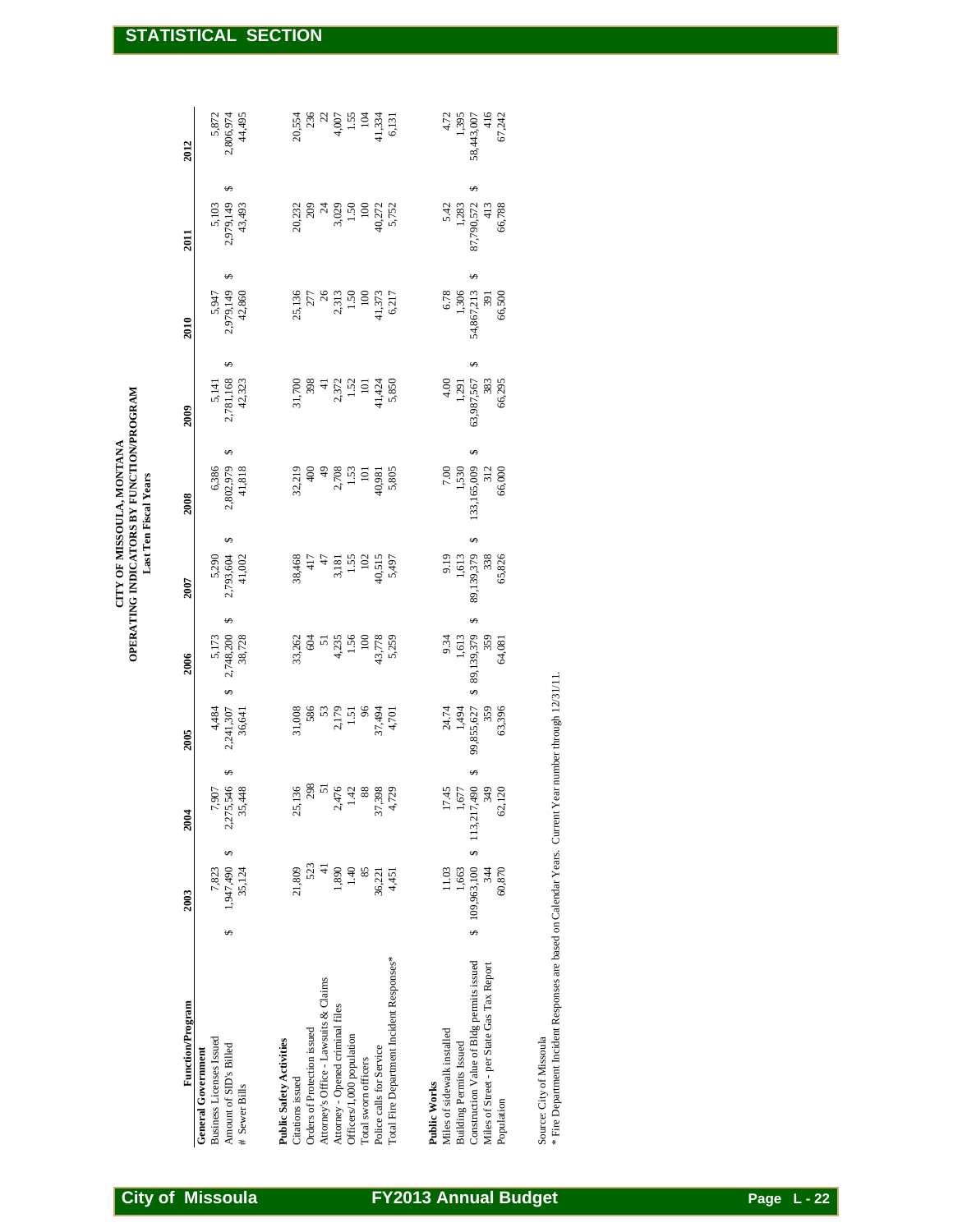#### **CITY OF MISSOULA, MONTANA CAPITAL ASSET STATISTICS BY FUNCTION/PROGRAM Last Six Fiscal Years**

| 2011<br>4<br>3<br>5<br>25<br>6<br>63<br>7,265,469<br>2,135,361<br>12,699,836 | Fiscal Year<br>2010<br>$\overline{4}$<br>3<br>5<br>25<br>6<br>63<br>7,056,869 | 2009<br>4<br>3<br>5<br>26<br>6<br>62 | 2008<br>$\boldsymbol{7}$<br>3<br>5<br>26<br>6<br>58 | 2007<br>5<br>$\overline{c}$<br>5<br>27<br>6 |
|------------------------------------------------------------------------------|-------------------------------------------------------------------------------|--------------------------------------|-----------------------------------------------------|---------------------------------------------|
|                                                                              |                                                                               |                                      |                                                     |                                             |
|                                                                              |                                                                               |                                      |                                                     |                                             |
|                                                                              |                                                                               |                                      |                                                     |                                             |
|                                                                              |                                                                               |                                      |                                                     |                                             |
|                                                                              |                                                                               |                                      |                                                     |                                             |
|                                                                              |                                                                               |                                      |                                                     |                                             |
|                                                                              |                                                                               |                                      |                                                     | 47                                          |
|                                                                              |                                                                               |                                      |                                                     |                                             |
|                                                                              |                                                                               | 6,837,927                            | 6,826,850                                           | 6,761,248                                   |
|                                                                              | 2,100,819                                                                     | 1,957,574                            | 1,997,728                                           | 1,957,574                                   |
| 168,148                                                                      | 10,599,017<br>162,158                                                         | 10,232,017<br>157,826                | 10,015,638<br>153,275                               | 9,830,923<br>153,275                        |
| 5,496                                                                        | 5,385                                                                         | 5,307                                | 5,307                                               | 5,160                                       |
| 58,369                                                                       | 57,502                                                                        | 56,635                               | 53,768                                              | 54,901                                      |
| $\overline{4}$                                                               | $\overline{4}$                                                                | $\overline{4}$                       | 4                                                   | 98<br>$\tau$                                |
|                                                                              |                                                                               |                                      |                                                     |                                             |
| $\tau$                                                                       | 7                                                                             | $7\phantom{.0}$                      | $\overline{7}$                                      | $\tau$                                      |
| 15                                                                           | 14                                                                            | 14                                   | 16                                                  | 17                                          |
|                                                                              |                                                                               |                                      |                                                     |                                             |
|                                                                              |                                                                               |                                      |                                                     | 46<br>18                                    |
| 22                                                                           | 22                                                                            | N/A                                  | N/A                                                 | N/A                                         |
|                                                                              |                                                                               |                                      |                                                     | N/A<br>10                                   |
| 23                                                                           | 23                                                                            | 23                                   | 23                                                  | 20                                          |
| 59                                                                           | 59                                                                            | 58                                   | 55                                                  | 57                                          |
|                                                                              |                                                                               |                                      |                                                     |                                             |
| 1                                                                            | 1                                                                             | 1                                    | 10                                                  | 10                                          |
|                                                                              |                                                                               |                                      |                                                     | 2                                           |
|                                                                              |                                                                               |                                      |                                                     |                                             |
|                                                                              |                                                                               |                                      |                                                     |                                             |
|                                                                              | 165<br>69<br>55<br>15                                                         | 163<br>68<br>55<br>12                | 161<br>67<br>22<br>N/A<br>10                        | 107<br>51<br>20<br>N/A<br>10<br>2           |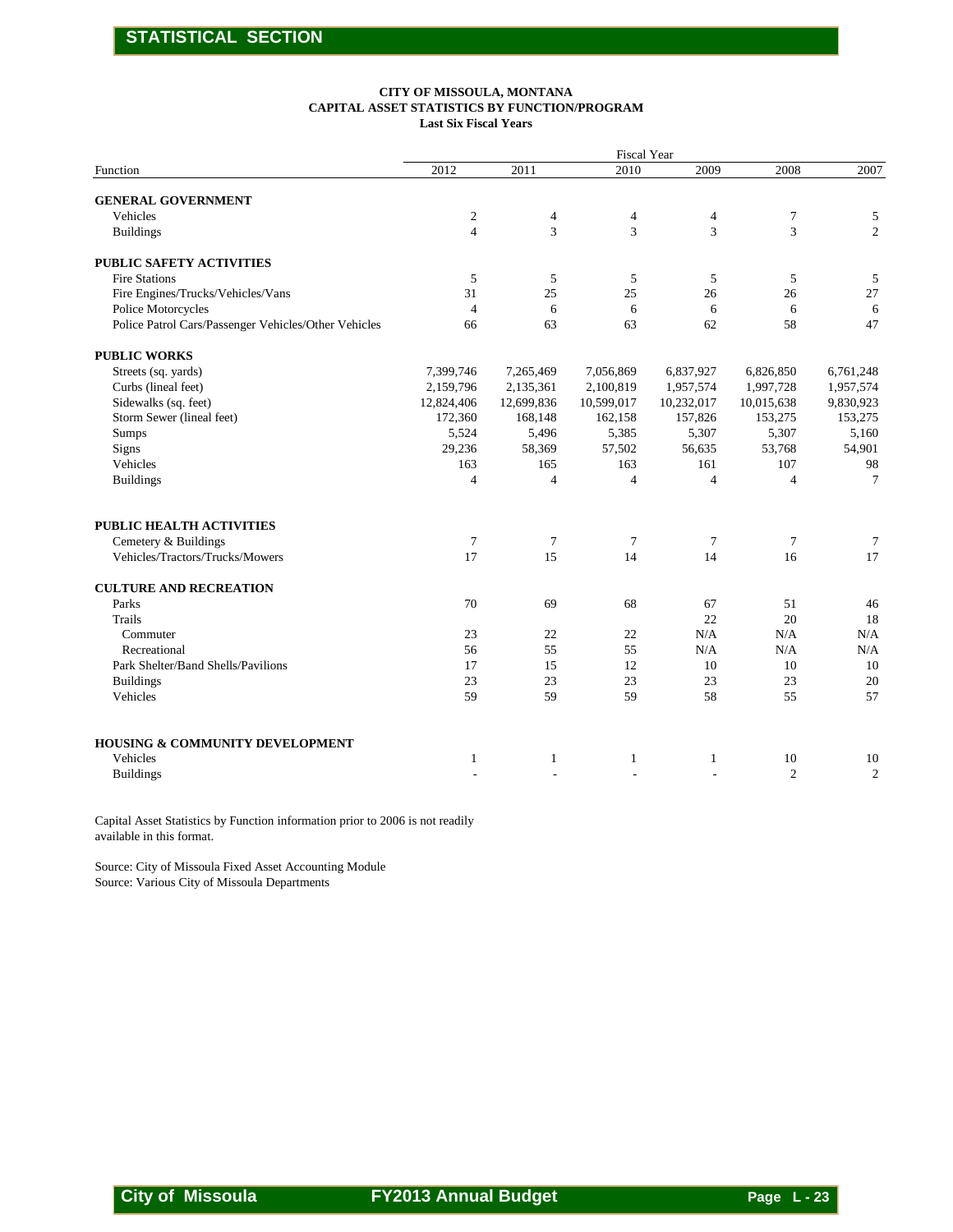|                | STATISTICAL SECTION                                                                                                                                                                                                                                 |                                              |                                                           |                                                 |                                            |                                               |
|----------------|-----------------------------------------------------------------------------------------------------------------------------------------------------------------------------------------------------------------------------------------------------|----------------------------------------------|-----------------------------------------------------------|-------------------------------------------------|--------------------------------------------|-----------------------------------------------|
|                |                                                                                                                                                                                                                                                     |                                              |                                                           |                                                 |                                            |                                               |
|                |                                                                                                                                                                                                                                                     | SPECIAL ASSESSMENTS BILLED AND COLLECTED     | CITY OF MISSOULA, MONTANA<br><b>Last Ten Fiscal Years</b> |                                                 |                                            |                                               |
|                |                                                                                                                                                                                                                                                     |                                              |                                                           |                                                 |                                            |                                               |
| Fiscal<br>Year | <b>Assessments</b><br><b>Billed</b>                                                                                                                                                                                                                 | <b>Current</b><br><b>Assessments</b><br>Paid | Percent<br><b>Collected</b>                               | <b>Delinquent</b><br><b>Assessments</b><br>Paid | <b>Total</b><br><b>Assessments</b><br>Paid | <b>Penalty and</b><br><b>Interest</b><br>Paid |
| 2003           | $\overline{\mathcal{S}}$<br>1,947,490                                                                                                                                                                                                               | $\overline{\mathcal{S}}$<br>2,424,156        | 124.48%                                                   | $\overline{\mathcal{S}}$<br>88,387              | $\overline{\$}$<br>2,512,543               | $\overline{\$}$<br>13,363                     |
| 2004           | 2,275,546                                                                                                                                                                                                                                           | 2,105,570                                    | 92.53%                                                    | 94,509                                          | 2,200,079                                  | 14,225                                        |
| 2005           | 2,241,307                                                                                                                                                                                                                                           | 2,132,336                                    | 95.14%                                                    | 425,988                                         | 2,558,324                                  | 16,314                                        |
| 2006           | 2,748,200                                                                                                                                                                                                                                           | 2,638,272                                    | 96.00%                                                    | 246,280                                         | 2,884,552                                  | 10,996                                        |
| 2007           | 2,793,604                                                                                                                                                                                                                                           | 3,695,269                                    | 132.28%                                                   | 106,930                                         | 3,802,199                                  | 11,629                                        |
| 2008           | 2,802,979                                                                                                                                                                                                                                           | 2,690,299                                    | 95.98%                                                    | 107,817                                         | 2,798,116                                  | 11,653                                        |
| 2009           | 2,781,168                                                                                                                                                                                                                                           | 2,666,875                                    | 95.89%                                                    | 109,340                                         | 2,776,215                                  | 11,539                                        |
| 2010           | 2,979,149                                                                                                                                                                                                                                           | 2,796,909                                    | 93.88%                                                    | 136,607                                         | 2,933,516                                  | 14,999                                        |
| 2011           | 2,979,149                                                                                                                                                                                                                                           | 2,818,935                                    | 94.62%                                                    | 159,941                                         | 2,978,876                                  | 18,139                                        |
| 2012           | 2,806,974                                                                                                                                                                                                                                           | 2,760,131                                    | 98.33%                                                    | 160,377                                         | 2,920,508                                  | 16,070                                        |
| penalty.       | Half of the taxes are due by November 30 and the other half by May 31. After those dates, the bills are delinquent (and a<br>lien is placed on the property). The interest charged on delinquent taxes is one percent per month, with a two percent |                                              |                                                           |                                                 |                                            |                                               |
|                | Source: City of Missoula                                                                                                                                                                                                                            |                                              |                                                           |                                                 |                                            |                                               |
|                |                                                                                                                                                                                                                                                     |                                              |                                                           |                                                 |                                            |                                               |
|                |                                                                                                                                                                                                                                                     |                                              |                                                           |                                                 |                                            |                                               |
|                |                                                                                                                                                                                                                                                     |                                              |                                                           |                                                 |                                            |                                               |
|                |                                                                                                                                                                                                                                                     |                                              |                                                           |                                                 |                                            |                                               |
|                |                                                                                                                                                                                                                                                     |                                              |                                                           |                                                 |                                            |                                               |
|                |                                                                                                                                                                                                                                                     |                                              |                                                           |                                                 |                                            |                                               |
|                |                                                                                                                                                                                                                                                     |                                              |                                                           |                                                 |                                            |                                               |
|                |                                                                                                                                                                                                                                                     |                                              |                                                           |                                                 |                                            |                                               |
|                |                                                                                                                                                                                                                                                     |                                              |                                                           |                                                 |                                            |                                               |
|                |                                                                                                                                                                                                                                                     |                                              |                                                           |                                                 |                                            |                                               |
|                |                                                                                                                                                                                                                                                     |                                              |                                                           |                                                 |                                            |                                               |
|                |                                                                                                                                                                                                                                                     |                                              |                                                           |                                                 |                                            |                                               |
|                |                                                                                                                                                                                                                                                     |                                              |                                                           |                                                 |                                            |                                               |
|                |                                                                                                                                                                                                                                                     |                                              |                                                           |                                                 |                                            |                                               |
|                |                                                                                                                                                                                                                                                     |                                              |                                                           |                                                 |                                            |                                               |
|                |                                                                                                                                                                                                                                                     |                                              |                                                           |                                                 |                                            |                                               |
|                |                                                                                                                                                                                                                                                     |                                              |                                                           |                                                 |                                            |                                               |
|                |                                                                                                                                                                                                                                                     |                                              |                                                           |                                                 |                                            |                                               |
|                |                                                                                                                                                                                                                                                     |                                              |                                                           |                                                 |                                            |                                               |
|                |                                                                                                                                                                                                                                                     |                                              |                                                           |                                                 |                                            |                                               |
|                |                                                                                                                                                                                                                                                     |                                              |                                                           |                                                 |                                            |                                               |
|                |                                                                                                                                                                                                                                                     |                                              |                                                           |                                                 |                                            |                                               |
|                |                                                                                                                                                                                                                                                     |                                              |                                                           |                                                 |                                            |                                               |
|                |                                                                                                                                                                                                                                                     |                                              |                                                           |                                                 |                                            |                                               |
|                |                                                                                                                                                                                                                                                     |                                              |                                                           |                                                 |                                            |                                               |
|                |                                                                                                                                                                                                                                                     |                                              |                                                           |                                                 |                                            |                                               |
|                |                                                                                                                                                                                                                                                     |                                              |                                                           |                                                 |                                            |                                               |
|                |                                                                                                                                                                                                                                                     |                                              |                                                           |                                                 |                                            |                                               |
|                |                                                                                                                                                                                                                                                     |                                              |                                                           |                                                 |                                            |                                               |
|                |                                                                                                                                                                                                                                                     |                                              |                                                           |                                                 |                                            |                                               |
|                |                                                                                                                                                                                                                                                     |                                              |                                                           |                                                 |                                            |                                               |
|                | <b>City of Missoula</b>                                                                                                                                                                                                                             |                                              | <b>FY2013 Annual Budget</b>                               |                                                 |                                            | Page L-24                                     |

#### **CITY OF MISSOULA, MONTANA SPECIAL ASSESSMENTS BILLED AND COLLECTED Last Ten Fiscal Years**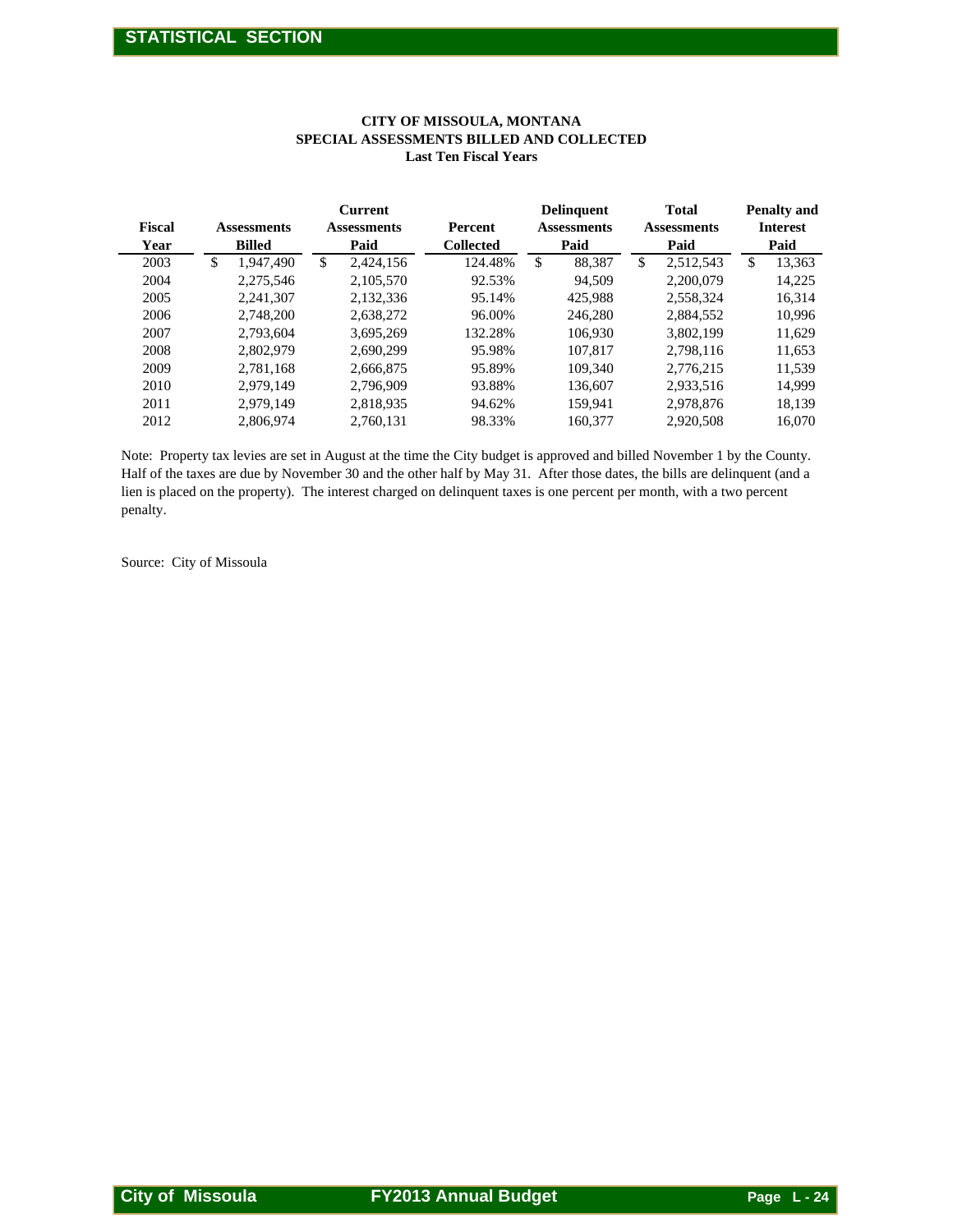#### **CITY OF MISSOULA, MONTANA SPECIAL IMPROVEMENT DISTRICT 512, 521 AND 522 REQUIRED CONTINUING DISCLOSURE**

|              |                                         |                                                              | CITY OF MISSOULA, MONTANA<br>SPECIAL IMPROVEMENT DISTRICT 512, 521 AND 522<br>REQUIRED CONTINUING DISCLOSURE |                                                                                          |                                                             |  |  |  |  |  |
|--------------|-----------------------------------------|--------------------------------------------------------------|--------------------------------------------------------------------------------------------------------------|------------------------------------------------------------------------------------------|-------------------------------------------------------------|--|--|--|--|--|
| Fiscal       | ${\bf Combined}$<br><b>Market Value</b> | <b>Average Ratio</b><br>of Market Value<br>to Assessments of | <b>Highest Ratio</b><br>of Market Value<br>to Assessments of                                                 | <b>Lowest Ratio</b><br>of Market Value<br>to Assessments of<br><b>Individual Parcels</b> | <b>Median Ratio</b><br>of Market Value<br>to Assessments of |  |  |  |  |  |
| Year<br>2003 | of All Districts<br>\$<br>136,898,208   | <b>Individual Parcels</b><br>127.17<br>$\mathbb{S}$          | <b>Individual Parcels</b><br>\$<br>2,887.04                                                                  | \$<br>9.01                                                                               | <b>Individual Parcels</b><br>39.80<br>\$                    |  |  |  |  |  |
| 2004         | 158,065,283                             | 89.06                                                        | 1,154.30                                                                                                     | 6.30                                                                                     | 79.15                                                       |  |  |  |  |  |
| 2005         | 166,871,500                             | 95.60                                                        | 2,692.30                                                                                                     | 2.07                                                                                     | 117.52                                                      |  |  |  |  |  |
| 2006         | 158,701,080                             | 757.82                                                       | 10,797.00                                                                                                    | 5.82                                                                                     | 221.17                                                      |  |  |  |  |  |
| 2007         | 191,613,295                             | 1,219.98                                                     | 13,841.43                                                                                                    | 6.35                                                                                     | 221.37                                                      |  |  |  |  |  |
| 2008         | 211,405,977                             | 317.09                                                       | 4,977.27                                                                                                     | 5.04                                                                                     | 141.94                                                      |  |  |  |  |  |
| 2009<br>2010 | 234,349,048<br>236,039,170              | 954.97<br>1,071.95                                           | 6,111.87<br>30,710.27                                                                                        | 20.47<br>22.07                                                                           | 160.49<br>247.40                                            |  |  |  |  |  |
| 2011         | 215,320,296                             | 970.68                                                       | 20,413.48                                                                                                    | 28.17                                                                                    | 917.27                                                      |  |  |  |  |  |
| 2012         | 290,142,694                             | 1,313.47                                                     | 26,719.49                                                                                                    | 2.05                                                                                     | 954.39                                                      |  |  |  |  |  |
|              |                                         |                                                              |                                                                                                              |                                                                                          |                                                             |  |  |  |  |  |
|              |                                         |                                                              |                                                                                                              |                                                                                          |                                                             |  |  |  |  |  |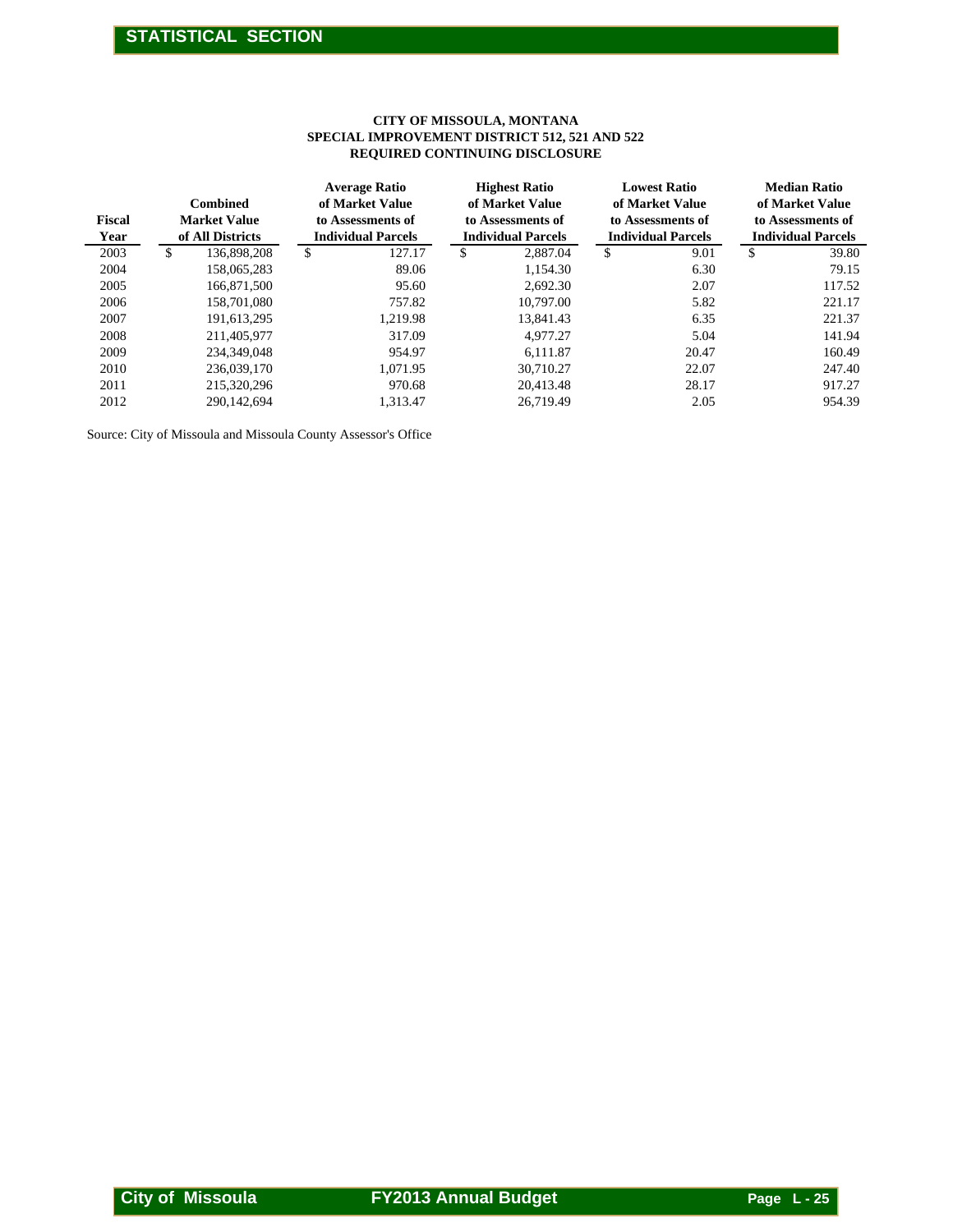#### **CITY OF MISSOULA, MONTANA SPECIAL IMPROVEMENT DISTRICTS Current as of June 30, 2012**

|                             |                                                            |                                                                                                                                      | CITY OF MISSOULA, MONTANA<br>SPECIAL IMPROVEMENT DISTRICTS<br>Current as of June 30, 2012 |                                                                                          |                                                                                          |
|-----------------------------|------------------------------------------------------------|--------------------------------------------------------------------------------------------------------------------------------------|-------------------------------------------------------------------------------------------|------------------------------------------------------------------------------------------|------------------------------------------------------------------------------------------|
| <b>SID</b><br><b>Number</b> | <b>Combined</b><br><b>Market Value</b><br>of All Districts | <b>Average Ratio</b><br>of Market Value<br>to Assessments of<br><b>Individual Parcels</b>                                            | <b>Highest Ratio</b><br>of Market Value<br>to Assessments of<br><b>Individual Parcels</b> | <b>Lowest Ratio</b><br>of Market Value<br>to Assessments of<br><b>Individual Parcels</b> | <b>Median Ratio</b><br>of Market Value<br>to Assessments of<br><b>Individual Parcels</b> |
| FY11 Total ^                | \$2,698,949,941                                            | \$<br>1,042.61                                                                                                                       | \$<br>42,350.68                                                                           | \$<br>0.03                                                                               | \$<br>341.14                                                                             |
|                             |                                                            |                                                                                                                                      |                                                                                           |                                                                                          |                                                                                          |
| 0503                        | 4,020,500                                                  | 482.25                                                                                                                               | 587.60                                                                                    | 382.98                                                                                   | 468.09                                                                                   |
| 0508<br>0510                | 158,842<br>19,176,032                                      | 440.05<br>593.36                                                                                                                     | 440.05<br>1,476.89                                                                        | 440.05<br>148.44                                                                         | 440.05<br>534.54                                                                         |
| 0511                        | 9,635,207                                                  | 760.16                                                                                                                               | 7,488.06                                                                                  | 294.04                                                                                   | 429.81                                                                                   |
| 512/521/522                 | 290,142,694                                                | 1,313.47                                                                                                                             | 26,719.49                                                                                 | 2.05                                                                                     | 954.39                                                                                   |
| 0520                        | 149,592,706                                                | 171.15                                                                                                                               | 7,100.81                                                                                  | 14.74                                                                                    | 139.53                                                                                   |
| 0524                        | 892,112,468                                                | 467.12                                                                                                                               | 20,113.91                                                                                 | 1.76                                                                                     | 312.85                                                                                   |
| 0525                        | 28,186,866                                                 | 155.10                                                                                                                               | 435.37                                                                                    | 49.81                                                                                    | 128.18                                                                                   |
| 0526                        | 118,646,237                                                | 148.02                                                                                                                               | 750.60                                                                                    | 5.14                                                                                     | 117.61                                                                                   |
| 0530                        | 6,852,600                                                  | 7,257.27                                                                                                                             | 8,555.45                                                                                  | 5,994.87                                                                                 | 7,162.17                                                                                 |
| 0531                        | 22,559,518                                                 | 1,550.48                                                                                                                             | 5,815.45                                                                                  | 434.72                                                                                   | 1,381.33                                                                                 |
| 0532                        | 64,945,612                                                 | 215.46                                                                                                                               | 583.02                                                                                    | 41.03                                                                                    | 214.09                                                                                   |
| 0533                        | 11,069,685                                                 | 120.28                                                                                                                               | 599.68                                                                                    | 55.56                                                                                    | 81.94                                                                                    |
| 0534                        | 14,099,391                                                 | 87.41                                                                                                                                | 141.36                                                                                    | 30.87                                                                                    | 88.67                                                                                    |
| 0535                        | 97,547,091                                                 | 3,335.54                                                                                                                             | 16,960.60                                                                                 | 1,157.39                                                                                 | 3,254.29                                                                                 |
| 0536                        | 24,065,700                                                 | 85.76                                                                                                                                | 192.34                                                                                    | 2.98                                                                                     | 83.30                                                                                    |
| 0539                        | 7,626,192                                                  | 1,245.13                                                                                                                             | 2,905.89                                                                                  | 710.10                                                                                   | 1,121.41                                                                                 |
| 0540                        | 104,189,280                                                | 121.92                                                                                                                               | 197.80                                                                                    | 2.88                                                                                     | 120.16                                                                                   |
| 0541                        | 570,927,450                                                | 898.65                                                                                                                               | 6,179.85                                                                                  | 103.38                                                                                   | 798.09                                                                                   |
| 0543                        | 162,227,012                                                | 1,745.63                                                                                                                             | 3,229.71                                                                                  | 720.98                                                                                   | 1,676.42                                                                                 |
| 0544                        | 92,385,537                                                 | 51.58                                                                                                                                | 106.00                                                                                    | 2.40                                                                                     | 52.92                                                                                    |
| 0545                        | 21,000,329                                                 | 938.60                                                                                                                               | 2,353.18                                                                                  | 398.34                                                                                   | 907.02                                                                                   |
| 0546                        | 12,033,400                                                 | 1,078.26                                                                                                                             | 1,425.81                                                                                  | 779.84                                                                                   | 1,069.76                                                                                 |
| CS <sub>08</sub>            | 33,853,153                                                 | 266.61                                                                                                                               | 2,261.50                                                                                  | 13.72                                                                                    | 184.22                                                                                   |
| CS <sub>09</sub>            | 31,945,431                                                 | 94.71                                                                                                                                | 494.15                                                                                    | 9.43                                                                                     | 76.83                                                                                    |
| <b>CS10</b>                 | 45,486,206                                                 | 124.07                                                                                                                               | 1,931.27                                                                                  | 8.01                                                                                     | 62.13                                                                                    |
| 3402<br>3412                | 25,433,656<br>3,680,808                                    | 1,853.36<br>694.00                                                                                                                   | 12,476.31                                                                                 | 101.29<br>69.54                                                                          | 627.48<br>750.23                                                                         |
| 3422                        | 10,300,008                                                 | 167.77                                                                                                                               | 1,693.92<br>800.14                                                                        | 34.59                                                                                    | 102.29                                                                                   |
| CS343                       | 11,800,736                                                 | 598.62                                                                                                                               | 1,752.24                                                                                  | 33.86                                                                                    | 856.73                                                                                   |
| CS344                       | 61,006,919                                                 | 1,488.56                                                                                                                             | 11,546.56                                                                                 | 17.42                                                                                    | 1,065.03                                                                                 |
| CS345                       | 108,587,806                                                | 617.80                                                                                                                               | 4,619.19                                                                                  | 15.86                                                                                    | 392.03                                                                                   |
| CS346                       | 49,855,872                                                 | 317.60                                                                                                                               | 1,662.34                                                                                  | 9.10                                                                                     | 90.68                                                                                    |
| FY12 Total ^                | \$3,105,150,944                                            | \$<br>893.51                                                                                                                         | 26,719.49<br>\$                                                                           | $\frac{1}{2}$<br>1.76                                                                    | 429.81<br>$\frac{1}{2}$                                                                  |
|                             |                                                            | Source: City of Missoula and Missoula County Assessor's Office<br>^ First year to disclose information for all City SID's is FY 2011 |                                                                                           |                                                                                          |                                                                                          |
| <b>City of Missoula</b>     |                                                            |                                                                                                                                      | <b>FY2013 Annual Budget</b>                                                               |                                                                                          | <b>Page L-26</b>                                                                         |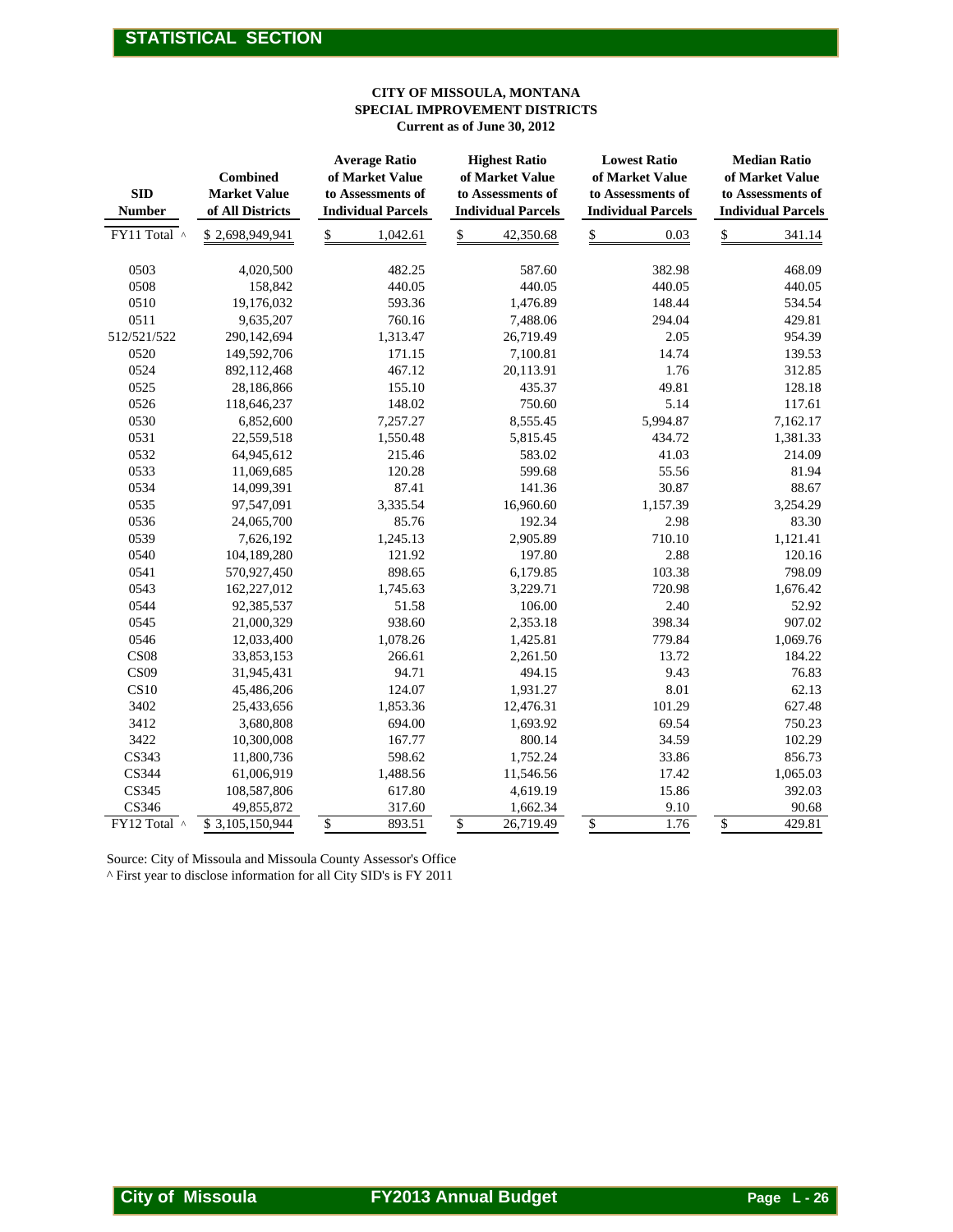## **CITY OF MISSOULA, MONTANA MISSOULA PARKING COMMISSION RATES AND FEES**

#### **Last Ten Fiscal Years**

|                      |                                             |               |                         | CITY OF MISSOULA, MONTANA<br>MISSOULA PARKING COMMISSION RATES AND FEES<br><b>Last Ten Fiscal Years</b> |                                         |                                            |       |
|----------------------|---------------------------------------------|---------------|-------------------------|---------------------------------------------------------------------------------------------------------|-----------------------------------------|--------------------------------------------|-------|
| <b>Fiscal</b>        | <b>On-Street</b><br><b>Hourly</b>           |               | Garage<br><b>Hourly</b> | <b>Parking</b><br>Garage<br><b>Lease Space</b>                                                          | <b>Off-Street</b><br><b>Lease Space</b> | Average<br><b>Off-Street</b><br>and Garage |       |
| Year                 | <b>Parking</b>                              |               | <b>Parking</b>          | Range                                                                                                   | Range                                   | <b>Lease Rate</b>                          |       |
| $\mathbb{S}$<br>2002 | 0.50                                        | $\mathcal{S}$ | 0.25                    | \$55.00 TO \$65.00                                                                                      | 25.00 TO \$50.00<br>\$                  | $\mathsf{\$}$                              | 38.00 |
| 2003                 | 0.50                                        |               | 0.25                    | 55.00 TO 65.00                                                                                          | 35.00 TO 50.00                          |                                            | 44.00 |
| 2004                 | 0.50                                        |               | 0.25                    | 55.00 TO 65.00                                                                                          | 30.00 TO 50.00                          |                                            | 44.00 |
| 2005                 | 0.50                                        |               | 0.25                    | 55.00 TO 65.00                                                                                          | 30.00 TO 50.00                          |                                            | 44.00 |
| 2006                 | 0.50                                        |               | 0.25                    | 55.00 TO 65.00                                                                                          | 30.00 TO 50.00                          |                                            | 44.00 |
| 2007                 | 0.50                                        |               | 0.25                    | 55.00 TO 65.00                                                                                          | 30.00 TO 50.00                          |                                            | 45.00 |
| 2008                 | 0.50                                        |               | 0.25                    | 55.00 TO 65.00                                                                                          | 30.00 TO 50.00                          |                                            | 45.00 |
| 2009                 | 0.50                                        |               | 0.25                    | 55.00 TO 65.00                                                                                          | 30.00 TO 50.00                          |                                            | 45.00 |
| 2010                 | 0.50                                        |               | 0.25                    | 55.00 TO 65.00                                                                                          | 30.00 TO 50.00                          |                                            | 45.00 |
| 2011                 | 0.50                                        |               | 1.00                    | 65.00 TO 75.00                                                                                          | 35.00 TO 55.00                          |                                            | 49.00 |
|                      |                                             |               |                         | 65.00 TO 75.00                                                                                          | 30.00 TO 55.00                          |                                            | 51.00 |
| 2012                 | 0.50<br>Source: Missoula Parking Commission |               | 1.00                    |                                                                                                         |                                         |                                            |       |
|                      |                                             |               |                         |                                                                                                         |                                         |                                            |       |
|                      |                                             |               |                         |                                                                                                         |                                         |                                            |       |
|                      |                                             |               |                         |                                                                                                         |                                         |                                            |       |
|                      |                                             |               |                         |                                                                                                         |                                         |                                            |       |
|                      |                                             |               |                         |                                                                                                         |                                         |                                            |       |
|                      |                                             |               |                         |                                                                                                         |                                         |                                            |       |
|                      |                                             |               |                         |                                                                                                         |                                         |                                            |       |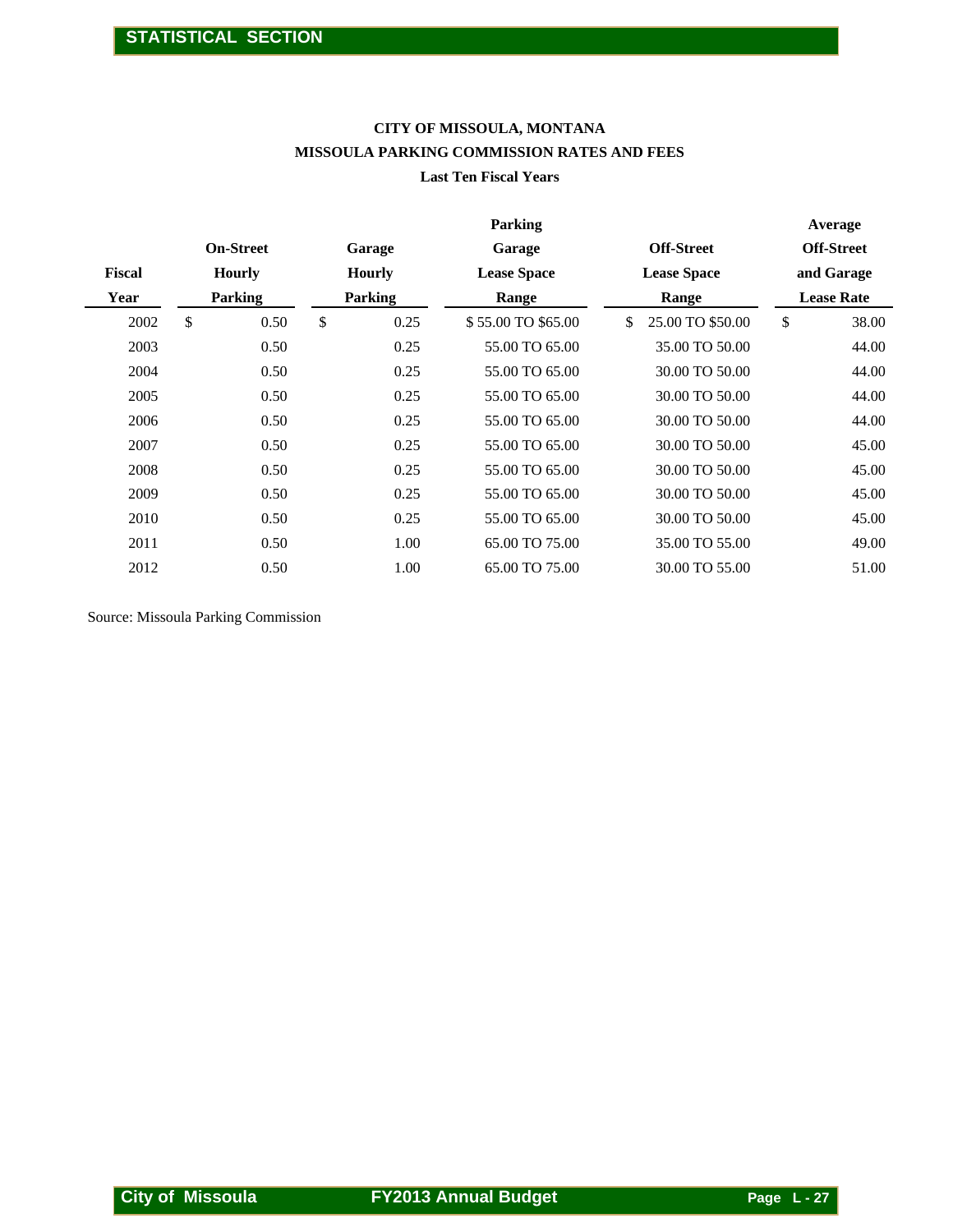| MISSOULA PARKING COMMISSION OPERATIONS AND FACILITIES<br>CITY OF MISSOULA, MONTANA<br><b>Last Ten Fiscal Years</b> |  |
|--------------------------------------------------------------------------------------------------------------------|--|
|--------------------------------------------------------------------------------------------------------------------|--|

| STATISTICAL SECTION                                                                             |                                                                                   |                                     |           |
|-------------------------------------------------------------------------------------------------|-----------------------------------------------------------------------------------|-------------------------------------|-----------|
|                                                                                                 |                                                                                   |                                     |           |
| Percentage<br>of Other<br>Revenue<br>3%<br>3%                                                   | 14%<br>10%<br>3%<br>$5%$<br>4%<br>4%<br>6%<br>$4%$<br>3%                          |                                     |           |
| <b>Leased Parking</b><br>Revenue other<br>Percentage of<br>than Parking<br>Garage<br>27%<br>27% | 24%<br>23%<br>28%<br>21%<br>27%<br>21%<br>23%<br>23%<br>29%                       |                                     |           |
| of Garage<br>Revenue<br>Parking<br>16%<br>16%                                                   | 18%<br>20%<br>14%<br>14%<br>16%<br>16%<br>18%<br>18%<br>14%                       |                                     |           |
| Percentage Percentage<br>of Parking<br>Revenue<br>Meter<br>27%<br>33%                           | 32%<br>36%<br>34%<br>34%<br>31%<br>35%<br>37%<br>37%<br>38%                       |                                     |           |
| Percentage<br>of Parking<br>Revenue<br>Ticket<br>27%<br>27%                                     | 17%<br>20%<br>20%<br>20%<br>18%<br>19%<br>18%<br>18%<br>17%                       |                                     |           |
| University<br>Parking<br>Permits<br><b>District</b><br>1,148<br>1,381                           | 1,166<br>1,592<br>1.98<br>1,012<br>1,011<br>1,145<br>1,124<br>1,097<br>1,124      |                                     |           |
| Leased<br>Parking<br>Garage<br>Spaces<br>168<br>172                                             | 259<br>257<br>257<br>257<br>257<br>257<br>257<br>257<br>257                       |                                     |           |
| Parking Lots<br>Throughout<br>Downtown<br>Missoula<br>$\tilde{=}$<br>$\overline{4}$             | nnnnn<br>22<br>$\overline{5}$                                                     |                                     |           |
| Parking<br>Leased<br>Spaces<br>1,295<br>1,107                                                   | 816<br>5.5.5.5.5.5<br>829<br>801                                                  |                                     |           |
| Parking<br><b>Meters</b><br>1,116<br>1,122                                                      | 1,075<br>1,075<br>1,075<br>1,129<br>$1,061$<br>$1,015$<br>1,064<br>1,161<br>1,061 | Source: Missoula Parking Commission |           |
| Fiscal<br>Year<br>2002<br>2003                                                                  | 2005<br>2006<br>2007<br>2008<br>2010<br>2004<br>2012<br>2011                      |                                     |           |
| <b>City of Missoula</b>                                                                         |                                                                                   | <b>FY2013 Annual Budget</b>         | Page L-28 |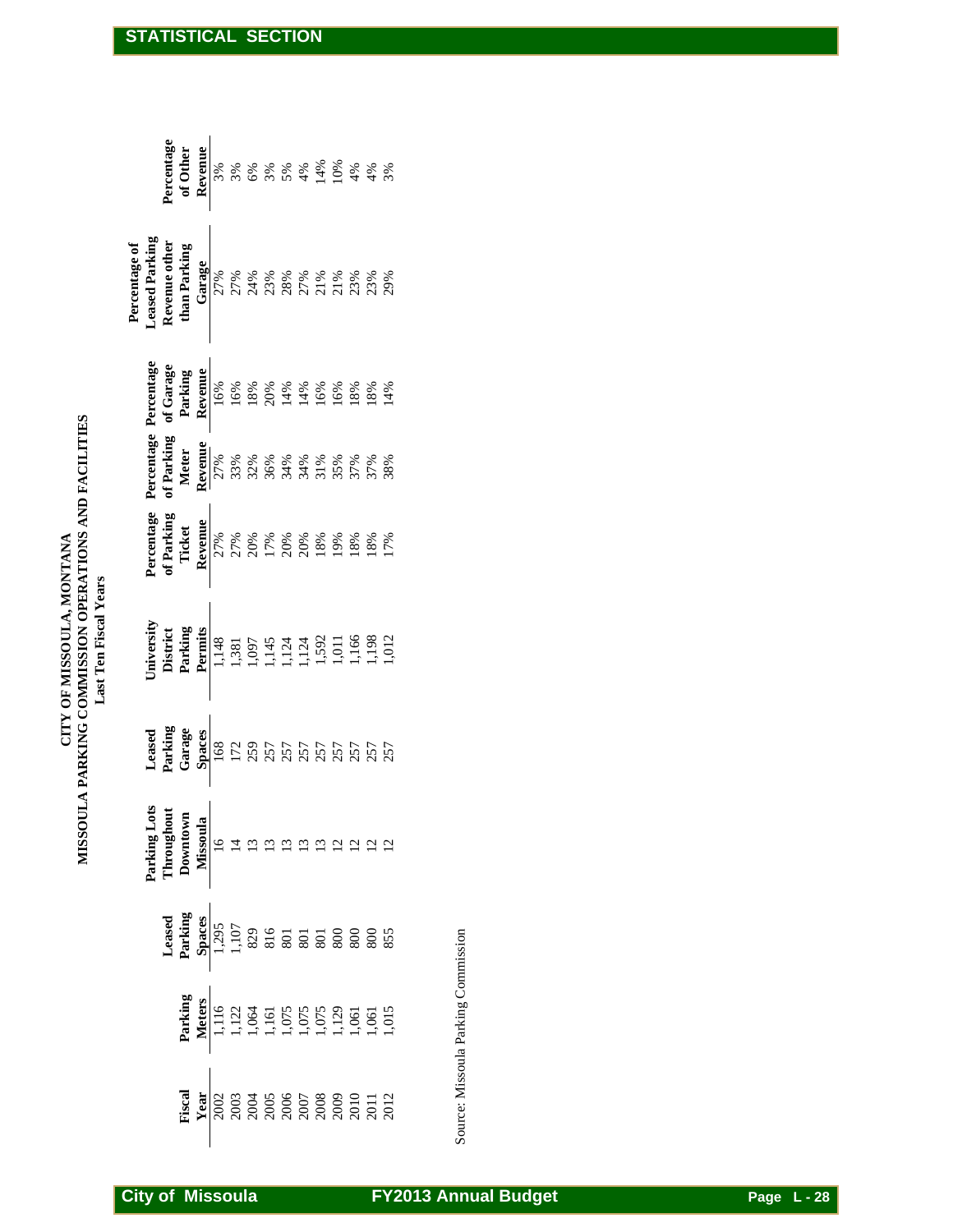#### **CITY OF MISSOULA, MONTANA COMPONENT UNIT REVENUE BOND COVERAGE PARKING COMMISSION REVENUE BONDS**

|                                                                                        |                                                                                                                                               |                                                     | <b>COMPONENT UNIT REVENUE BOND COVERAGE</b>                                                                                       | <b>CITY OF MISSOULA, MONTANA</b><br>PARKING COMMISSION REVENUE BONDS                                                    |                                                                                                                        |                                                                                                                      |                                                                                                                        |                                                                                       |
|----------------------------------------------------------------------------------------|-----------------------------------------------------------------------------------------------------------------------------------------------|-----------------------------------------------------|-----------------------------------------------------------------------------------------------------------------------------------|-------------------------------------------------------------------------------------------------------------------------|------------------------------------------------------------------------------------------------------------------------|----------------------------------------------------------------------------------------------------------------------|------------------------------------------------------------------------------------------------------------------------|---------------------------------------------------------------------------------------|
| <b>FISCAL</b><br><b>YEAR</b>                                                           | <b>OPERATING</b><br><b>REVENUES</b>                                                                                                           | <b>SID 470</b><br><b>REVENUES</b>                   | <b>OPERATING</b><br><b>EXPENSES</b><br>(A)                                                                                        | <b>NET</b><br><b>AVAILABLE</b><br>FOR DEBT<br><b>SERVICE</b>                                                            | PRINCIPAL<br>PAID                                                                                                      | <b>INTEREST</b><br><b>PAID</b>                                                                                       | <b>TOTAL</b><br><b>DEBT</b><br><b>SERVICE</b>                                                                          | <b>COVERAGE</b><br>(B)                                                                |
| 2002<br>2003<br>2004<br>2005<br>2006<br>2007<br>2008<br>2009<br>2010<br>2011<br>2012 * | \$1,284,171<br>1,351,253<br>1,407,378<br>1,369,511<br>1,474,651<br>1,391,368<br>1,429,972<br>1,448,179<br>1,415,863<br>1,443,085<br>1,738,531 | \$<br>67,849<br>58,982<br>2,838<br>1,450<br>÷<br>÷  | \$<br>686,730<br>916,166<br>964,510<br>864,335<br>855,051<br>903,019<br>1,008,437<br>1,013,313<br>1,026,254<br>947,789<br>876,484 | \$665,290<br>494,069<br>445,706<br>506,626<br>619,600<br>488,349<br>421,535<br>434,866<br>389,609<br>495,296<br>862,047 | \$<br>80,000<br>85,000<br>85,000<br>90,000<br>95,000<br>100,000<br>105,000<br>110,000<br>115,000<br>120,000<br>220,000 | \$<br>82,405<br>78,754<br>74,950<br>70,990<br>66,230<br>63,237<br>58,345<br>53,162<br>46,778<br>(86, 268)<br>384,813 | \$162,405<br>163,754<br>159,950<br>160,990<br>161,230<br>163,237<br>163,345<br>163,162<br>161,778<br>33,732<br>604,813 | 4.10<br>3.02<br>2.79<br>3.15<br>3.84<br>2.99<br>2.58<br>2.67<br>2.41<br>14.68<br>1.43 |
|                                                                                        |                                                                                                                                               | * Debt Service Coverage Calculation - 2012          |                                                                                                                                   |                                                                                                                         |                                                                                                                        |                                                                                                                      |                                                                                                                        |                                                                                       |
|                                                                                        |                                                                                                                                               |                                                     | FY 2012                                                                                                                           |                                                                                                                         |                                                                                                                        |                                                                                                                      |                                                                                                                        |                                                                                       |
| Revenues                                                                               |                                                                                                                                               |                                                     |                                                                                                                                   |                                                                                                                         |                                                                                                                        |                                                                                                                      |                                                                                                                        |                                                                                       |
| <b>Total Operating Revenue</b><br><b>MRA</b> Pledge                                    |                                                                                                                                               |                                                     | 1,470,109<br>\$<br>268,422                                                                                                        |                                                                                                                         |                                                                                                                        |                                                                                                                      |                                                                                                                        |                                                                                       |
| <b>Total Revenues Pledged</b>                                                          |                                                                                                                                               |                                                     | 1,738,531                                                                                                                         |                                                                                                                         |                                                                                                                        |                                                                                                                      |                                                                                                                        |                                                                                       |
| <b>Expenses</b>                                                                        |                                                                                                                                               |                                                     |                                                                                                                                   |                                                                                                                         |                                                                                                                        |                                                                                                                      |                                                                                                                        |                                                                                       |
| <b>Operating Expenses</b>                                                              |                                                                                                                                               |                                                     | (1,546,441)                                                                                                                       |                                                                                                                         |                                                                                                                        |                                                                                                                      |                                                                                                                        |                                                                                       |
|                                                                                        | Add back transfers to other funds                                                                                                             |                                                     | 386,494                                                                                                                           |                                                                                                                         |                                                                                                                        |                                                                                                                      |                                                                                                                        |                                                                                       |
| Add back Depreciation                                                                  |                                                                                                                                               |                                                     | 133,651                                                                                                                           |                                                                                                                         |                                                                                                                        |                                                                                                                      |                                                                                                                        |                                                                                       |
| Add back PILOT-Admin Chg                                                               |                                                                                                                                               |                                                     | 149,812                                                                                                                           |                                                                                                                         |                                                                                                                        |                                                                                                                      |                                                                                                                        |                                                                                       |
| <b>Total Operating Expenses</b>                                                        |                                                                                                                                               |                                                     | (876, 484)                                                                                                                        |                                                                                                                         |                                                                                                                        |                                                                                                                      |                                                                                                                        |                                                                                       |
|                                                                                        | <b>Revenues Available for Debt Service</b>                                                                                                    |                                                     | 862,047<br>\$                                                                                                                     |                                                                                                                         |                                                                                                                        |                                                                                                                      |                                                                                                                        |                                                                                       |
| <b>Debt Service</b>                                                                    |                                                                                                                                               |                                                     |                                                                                                                                   |                                                                                                                         |                                                                                                                        |                                                                                                                      |                                                                                                                        |                                                                                       |
| Principal                                                                              |                                                                                                                                               |                                                     | 220,000<br>\$                                                                                                                     |                                                                                                                         |                                                                                                                        |                                                                                                                      |                                                                                                                        |                                                                                       |
| Interest                                                                               |                                                                                                                                               |                                                     | 687,012                                                                                                                           |                                                                                                                         |                                                                                                                        |                                                                                                                      |                                                                                                                        |                                                                                       |
| Less: Federal Credit                                                                   |                                                                                                                                               |                                                     | (302, 199)                                                                                                                        |                                                                                                                         |                                                                                                                        |                                                                                                                      |                                                                                                                        |                                                                                       |
| Net Debt Service                                                                       |                                                                                                                                               |                                                     | 604,813<br>\$                                                                                                                     |                                                                                                                         |                                                                                                                        |                                                                                                                      |                                                                                                                        |                                                                                       |
| Coverage                                                                               |                                                                                                                                               |                                                     | 1.43                                                                                                                              |                                                                                                                         |                                                                                                                        |                                                                                                                      |                                                                                                                        |                                                                                       |
|                                                                                        |                                                                                                                                               | (A) Does not include depreciation or bond interest. |                                                                                                                                   |                                                                                                                         |                                                                                                                        |                                                                                                                      |                                                                                                                        |                                                                                       |

| * Debt Service Coverage Calculation - 2012 |    |             |  |  |  |  |  |  |  |  |
|--------------------------------------------|----|-------------|--|--|--|--|--|--|--|--|
|                                            |    | FY 2012     |  |  |  |  |  |  |  |  |
| <b>Revenues</b>                            |    |             |  |  |  |  |  |  |  |  |
| <b>Total Operating Revenue</b>             | \$ | 1,470,109   |  |  |  |  |  |  |  |  |
| <b>MRA</b> Pledge                          |    | 268,422     |  |  |  |  |  |  |  |  |
| <b>Total Revenues Pledged</b>              |    | 1,738,531   |  |  |  |  |  |  |  |  |
| <b>Expenses</b>                            |    |             |  |  |  |  |  |  |  |  |
| <b>Operating Expenses</b>                  |    | (1,546,441) |  |  |  |  |  |  |  |  |
| Add back transfers to other funds          |    | 386,494     |  |  |  |  |  |  |  |  |
| Add back Depreciation                      |    | 133,651     |  |  |  |  |  |  |  |  |
| Add back PILOT-Admin Chg                   |    | 149,812     |  |  |  |  |  |  |  |  |
| <b>Total Operating Expenses</b>            |    | (876, 484)  |  |  |  |  |  |  |  |  |
| <b>Revenues Available for Debt Service</b> | \$ | 862,047     |  |  |  |  |  |  |  |  |
| <b>Debt Service</b>                        |    |             |  |  |  |  |  |  |  |  |
| Principal                                  | \$ | 220,000     |  |  |  |  |  |  |  |  |
| <b>Interest</b>                            |    | 687,012     |  |  |  |  |  |  |  |  |
| Less: Federal Credit                       |    | (302, 199)  |  |  |  |  |  |  |  |  |
| Net Debt Service                           | \$ | 604,813     |  |  |  |  |  |  |  |  |
| Coverage                                   |    | 1.43        |  |  |  |  |  |  |  |  |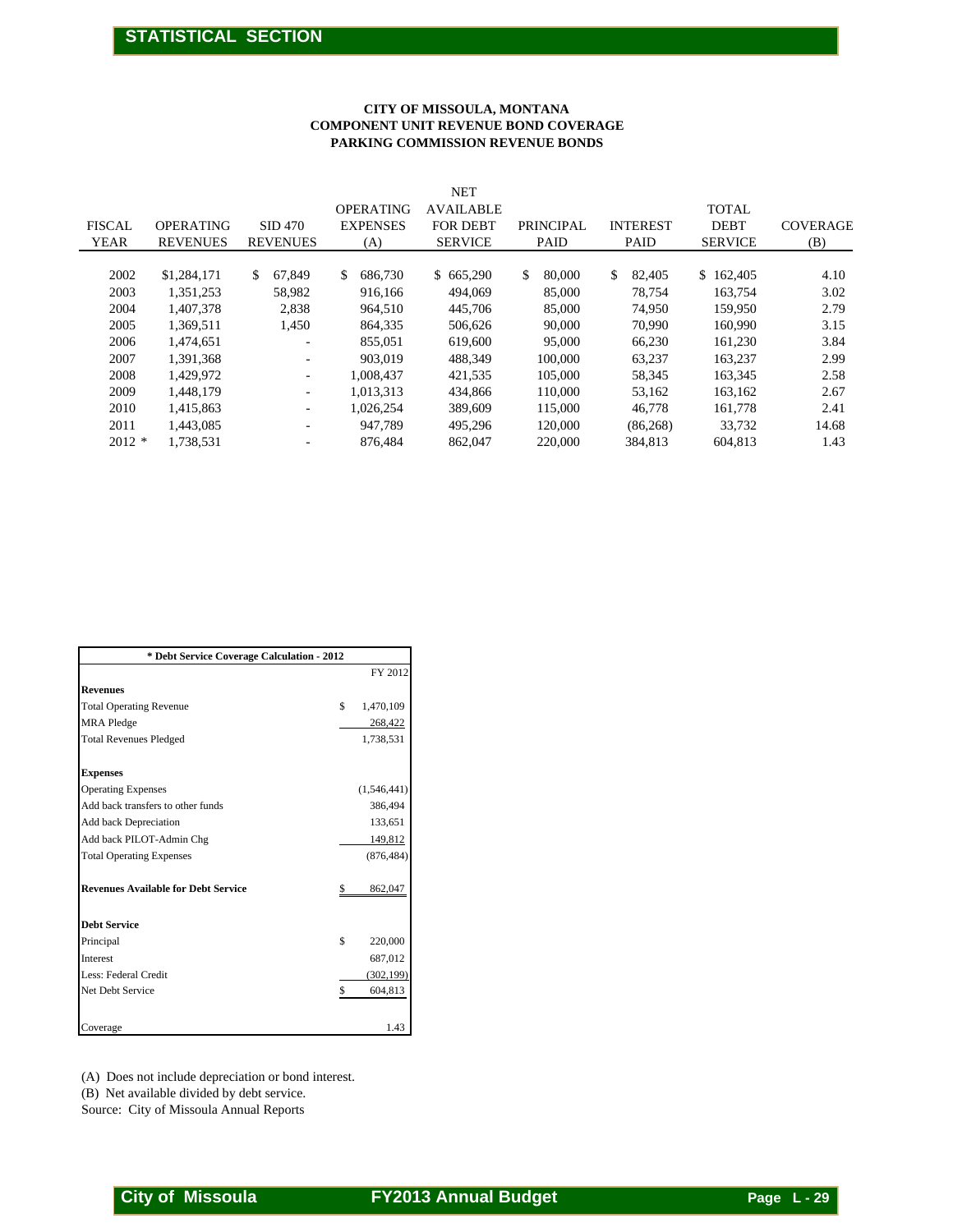#### **CITY OF MISSOULA, MONTANA COMPONENT UNIT MISSOULA REDEVELOPMENT AGENCY HISTORICAL VALUE OF TAX INCREMENT DISTRICTS For the Last Ten Fiscal Years**

| <b>COMPONENT UNIT MISSOULA REDEVELOPMENT AGENCY</b><br>HISTORICAL VALUE OF TAX INCREMENT DISTRICTS<br>For the Last Ten Fiscal Years |                            |                                                                                                                                                                                                    |                        |  |  |  |  |  |  |  |  |
|-------------------------------------------------------------------------------------------------------------------------------------|----------------------------|----------------------------------------------------------------------------------------------------------------------------------------------------------------------------------------------------|------------------------|--|--|--|--|--|--|--|--|
|                                                                                                                                     |                            | <b>Urban Renewal District II</b>                                                                                                                                                                   |                        |  |  |  |  |  |  |  |  |
| Fiscal                                                                                                                              | <b>Personal Attached</b>   | <b>Personal Property</b><br>(Unattached)                                                                                                                                                           | <b>Total</b>           |  |  |  |  |  |  |  |  |
| Year                                                                                                                                | <b>Taxable Value</b>       | <b>Taxable Value</b>                                                                                                                                                                               | <b>Taxable Value</b>   |  |  |  |  |  |  |  |  |
| 2004                                                                                                                                | \$<br>2,243,639            | \$<br>128,090                                                                                                                                                                                      | \$<br>2,371,729        |  |  |  |  |  |  |  |  |
| 2005                                                                                                                                | 2,377,104                  | 190,777                                                                                                                                                                                            | 2,567,881              |  |  |  |  |  |  |  |  |
| 2006                                                                                                                                | 2,444,439                  | 197,268                                                                                                                                                                                            | 2,641,707              |  |  |  |  |  |  |  |  |
| 2007                                                                                                                                | 2,660,473                  | 311,261                                                                                                                                                                                            | 2,971,734              |  |  |  |  |  |  |  |  |
| 2008                                                                                                                                | 2,718,817                  | 342,487                                                                                                                                                                                            | 3,061,304              |  |  |  |  |  |  |  |  |
| 2009                                                                                                                                | 3,162,083                  | 358,422                                                                                                                                                                                            | 3,520,505              |  |  |  |  |  |  |  |  |
| 2010                                                                                                                                | 3,302,146                  | 318,269                                                                                                                                                                                            | 3,620,415              |  |  |  |  |  |  |  |  |
| 2011<br>2012                                                                                                                        | 3,415,110<br>3,371,473     | 336,897<br>309,233                                                                                                                                                                                 | 3,752,007<br>3,680,706 |  |  |  |  |  |  |  |  |
| 2013                                                                                                                                | 3,379,411                  | 262,535                                                                                                                                                                                            | 3,641,946              |  |  |  |  |  |  |  |  |
|                                                                                                                                     |                            |                                                                                                                                                                                                    |                        |  |  |  |  |  |  |  |  |
|                                                                                                                                     | <b>Real Property &amp;</b> | <b>Urban Renewal District III</b>                                                                                                                                                                  |                        |  |  |  |  |  |  |  |  |
| Fiscal                                                                                                                              | <b>Personal Attached</b>   | <b>Personal Property</b><br>(Unattached)                                                                                                                                                           | <b>Total</b>           |  |  |  |  |  |  |  |  |
| Year                                                                                                                                | <b>Taxable Value</b>       | <b>Taxable Value</b>                                                                                                                                                                               | <b>Taxable Value</b>   |  |  |  |  |  |  |  |  |
| 2004                                                                                                                                | \$<br>6,739,549            | $\mathbb{S}$<br>469,329                                                                                                                                                                            | \$<br>7,208,878        |  |  |  |  |  |  |  |  |
| 2005                                                                                                                                | 6,809,431                  | 621,899                                                                                                                                                                                            | 7,431,330              |  |  |  |  |  |  |  |  |
| 2006                                                                                                                                | 6,991,926                  | 677,495                                                                                                                                                                                            | 7,669,421              |  |  |  |  |  |  |  |  |
| 2007                                                                                                                                | 7,111,962                  | 586,632                                                                                                                                                                                            | 7,698,594              |  |  |  |  |  |  |  |  |
| 2008                                                                                                                                | 7,306,424                  | 406,379                                                                                                                                                                                            | 7,712,803              |  |  |  |  |  |  |  |  |
| 2009                                                                                                                                | 8,468,861                  | 468,589                                                                                                                                                                                            | 8,937,450              |  |  |  |  |  |  |  |  |
| 2010                                                                                                                                | 9,027,375                  | 514,481                                                                                                                                                                                            | 9,541,856              |  |  |  |  |  |  |  |  |
| 2011                                                                                                                                | 8,939,540                  | 568,590                                                                                                                                                                                            | 9,508,130              |  |  |  |  |  |  |  |  |
| 2012                                                                                                                                | 9,118,547                  | 552,532                                                                                                                                                                                            | 9,671,079              |  |  |  |  |  |  |  |  |
| 2013                                                                                                                                | 8,797,853                  | 381,195                                                                                                                                                                                            | 9,179,048              |  |  |  |  |  |  |  |  |
|                                                                                                                                     |                            | <b>Front Street URD</b>                                                                                                                                                                            |                        |  |  |  |  |  |  |  |  |
|                                                                                                                                     | <b>Real Property &amp;</b> | <b>Personal Property</b>                                                                                                                                                                           |                        |  |  |  |  |  |  |  |  |
| Fiscal                                                                                                                              | <b>Personal Attached</b>   | (Unattached)                                                                                                                                                                                       | <b>Total</b>           |  |  |  |  |  |  |  |  |
| Year                                                                                                                                | <b>Taxable Value</b>       | <b>Taxable Value</b>                                                                                                                                                                               | <b>Taxable Value</b>   |  |  |  |  |  |  |  |  |
| 2009 *                                                                                                                              | \$<br>1,362,450            | \$<br>51,225                                                                                                                                                                                       | \$<br>1,413,675        |  |  |  |  |  |  |  |  |
| 2010                                                                                                                                | 1,571,488                  | 50,604                                                                                                                                                                                             | 1,622,092              |  |  |  |  |  |  |  |  |
| 2011                                                                                                                                | 2,105,933                  | 124,059                                                                                                                                                                                            | 2,229,992              |  |  |  |  |  |  |  |  |
| 2012                                                                                                                                | 1,908,040                  | 121,154                                                                                                                                                                                            | 2,029,194              |  |  |  |  |  |  |  |  |
| 2013                                                                                                                                | 1,903,163                  | 83,983                                                                                                                                                                                             | 1,987,146              |  |  |  |  |  |  |  |  |
|                                                                                                                                     |                            | <b>Riverfront Triangle URD</b>                                                                                                                                                                     |                        |  |  |  |  |  |  |  |  |
|                                                                                                                                     | <b>Real Property &amp;</b> | <b>Personal Property</b>                                                                                                                                                                           |                        |  |  |  |  |  |  |  |  |
| Fiscal                                                                                                                              | <b>Personal Attached</b>   | (Unattached)                                                                                                                                                                                       | <b>Total</b>           |  |  |  |  |  |  |  |  |
| Year                                                                                                                                | <b>Taxable Value</b>       | <b>Taxable Value</b>                                                                                                                                                                               | <b>Taxable Value</b>   |  |  |  |  |  |  |  |  |
| $2010$ ^                                                                                                                            | \$<br>1,571,488            | \$                                                                                                                                                                                                 | \$<br>1,571,488        |  |  |  |  |  |  |  |  |
| 2011                                                                                                                                | 153,701                    | 36,236                                                                                                                                                                                             | 189,937                |  |  |  |  |  |  |  |  |
| 2012                                                                                                                                | 132,286                    | 36,579                                                                                                                                                                                             | 168,865                |  |  |  |  |  |  |  |  |
| 2013                                                                                                                                | 112,584                    | 279                                                                                                                                                                                                | 112,863                |  |  |  |  |  |  |  |  |
|                                                                                                                                     |                            | * First year data available as district was created in FY 2009<br>^ First year data available as district was created in FY 2010<br>Source: City of Missoula and Missoula County Assessor's Office |                        |  |  |  |  |  |  |  |  |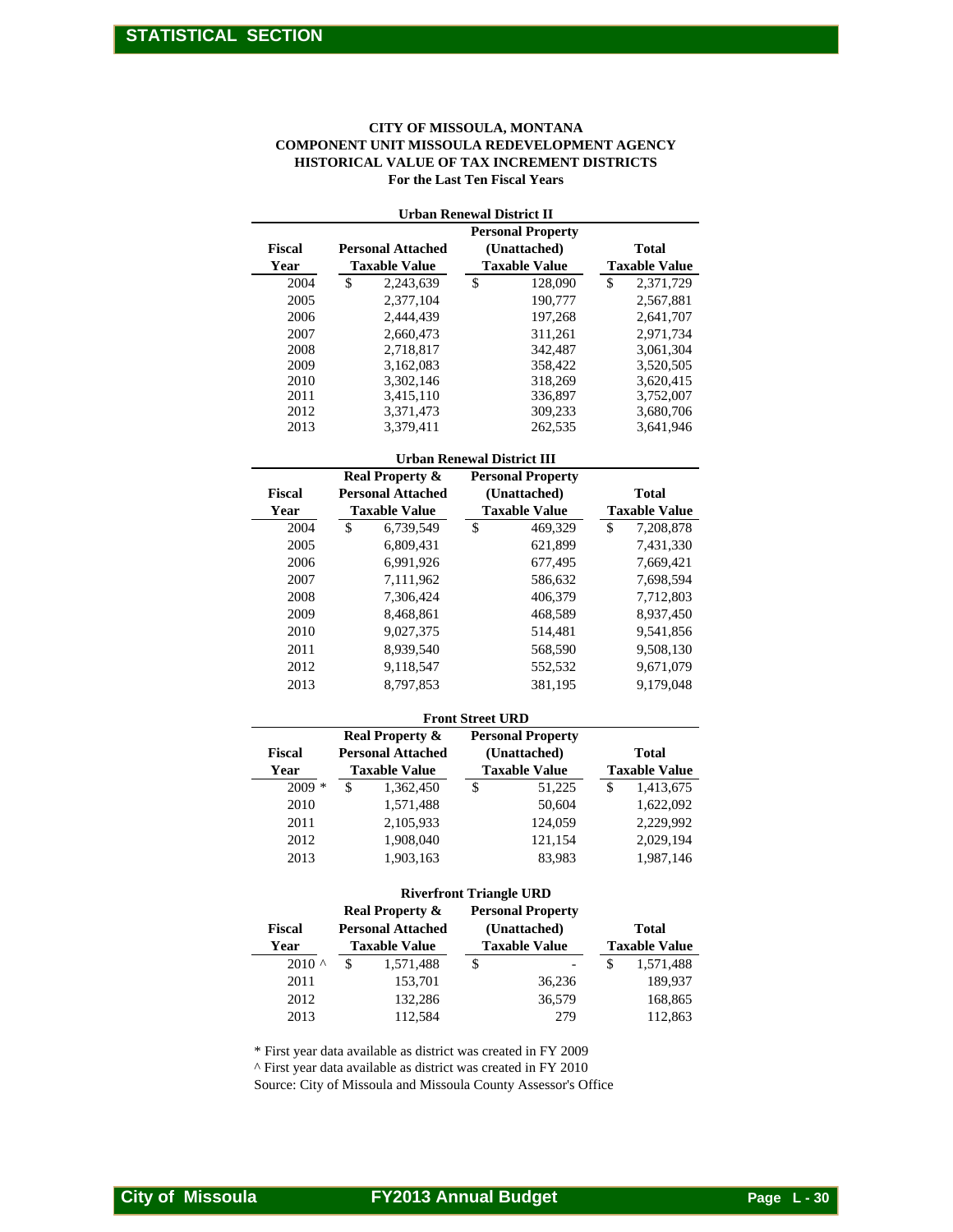#### **For the Last Ten Fiscal Years CITY OF MISSOULA, MONTANA COMPONENT UNIT MISSOULA REDEVELOPMENT AGENCY TAXABLE VALUE OF DISTRICTS COMPARED TO CITY**

|                                                                                                 | For the Last Ten Fiscal Years<br><b>Urban Renewal District II</b>                                      |                                                                                              |                                                                        |  |  |  |  |  |  |  |  |  |  |
|-------------------------------------------------------------------------------------------------|--------------------------------------------------------------------------------------------------------|----------------------------------------------------------------------------------------------|------------------------------------------------------------------------|--|--|--|--|--|--|--|--|--|--|
| <b>Tax</b><br><b>Total Taxable</b><br><b>Incremental</b><br><b>Increment</b>                    |                                                                                                        |                                                                                              |                                                                        |  |  |  |  |  |  |  |  |  |  |
| Fiscal<br><b>Total City</b><br>Year<br><b>Taxable Value</b>                                     | <b>Value Within</b><br><b>Tax Increment</b><br><b>District</b>                                         | <b>Taxable Value</b><br><b>Within Tax</b><br><b>Increment District</b>                       | as Percentage<br>of City's<br><b>Taxable Value</b>                     |  |  |  |  |  |  |  |  |  |  |
| 2004<br>88,189,948<br>\$                                                                        | \$<br>2,371,729                                                                                        | \$<br>511,906                                                                                | 0.6%                                                                   |  |  |  |  |  |  |  |  |  |  |
| 2005<br>91,358,406                                                                              | 2,567,881                                                                                              | 708,058                                                                                      | 0.8%                                                                   |  |  |  |  |  |  |  |  |  |  |
| 2006<br>93,533,579                                                                              | 2,641,707                                                                                              | 781,884                                                                                      | 0.8%                                                                   |  |  |  |  |  |  |  |  |  |  |
| 2007<br>99,332,558                                                                              | 2,971,734                                                                                              | 1,111,911                                                                                    | 1.1%                                                                   |  |  |  |  |  |  |  |  |  |  |
| 2008<br>103,000,436                                                                             | 3,061,304                                                                                              | 1,201,481                                                                                    | 1.2%                                                                   |  |  |  |  |  |  |  |  |  |  |
| 2009<br>106,334,891                                                                             | 3,520,504                                                                                              | 1,392,741                                                                                    | 1.3%                                                                   |  |  |  |  |  |  |  |  |  |  |
| 2010<br>107,159,214                                                                             | 3,620,415                                                                                              | 1,760,592                                                                                    | 1.6%                                                                   |  |  |  |  |  |  |  |  |  |  |
| 2011<br>111,474,037                                                                             | 3,752,007                                                                                              | 1,892,184                                                                                    | 1.7%                                                                   |  |  |  |  |  |  |  |  |  |  |
| 2012<br>112,993,774                                                                             | 3,680,706                                                                                              | 1,820,883                                                                                    | 1.6%                                                                   |  |  |  |  |  |  |  |  |  |  |
| 2013<br>112,697,955                                                                             | 3,641,946                                                                                              | 1,782,123                                                                                    | 1.6%                                                                   |  |  |  |  |  |  |  |  |  |  |
|                                                                                                 | <b>Urban Renewal District III</b>                                                                      |                                                                                              | Tax                                                                    |  |  |  |  |  |  |  |  |  |  |
| <b>Total City</b><br>Fiscal                                                                     | <b>Total Taxable</b><br><b>Value Within</b><br><b>Tax Increment</b>                                    | <b>Incremental</b><br><b>Taxable Value</b><br><b>Within Tax</b>                              | <b>Increment</b><br>as Percentage<br>of City's                         |  |  |  |  |  |  |  |  |  |  |
| <b>Taxable Value</b><br>Year                                                                    | <b>District</b>                                                                                        | <b>Increment District</b>                                                                    | <b>Taxable Value</b>                                                   |  |  |  |  |  |  |  |  |  |  |
| 2004<br>\$<br>88,189,948                                                                        | \$<br>7,208,878                                                                                        | \$<br>204,532                                                                                | 0.2%                                                                   |  |  |  |  |  |  |  |  |  |  |
| 2005<br>91,358,406                                                                              | 7,431,330                                                                                              | 426,984                                                                                      | 0.5%                                                                   |  |  |  |  |  |  |  |  |  |  |
| 2006<br>93,533,579                                                                              | 7,669,421                                                                                              | 665,075                                                                                      | 0.7%                                                                   |  |  |  |  |  |  |  |  |  |  |
| 2007<br>99,332,558                                                                              | 7,698,594                                                                                              | 694,248                                                                                      | 0.7%                                                                   |  |  |  |  |  |  |  |  |  |  |
| 2008<br>103,000,436                                                                             | 7,712,803                                                                                              | 708,457                                                                                      | 0.7%                                                                   |  |  |  |  |  |  |  |  |  |  |
| 2009<br>106,334,891                                                                             | 8,937,450                                                                                              | 1,933,104                                                                                    | 1.8%                                                                   |  |  |  |  |  |  |  |  |  |  |
| 2010<br>107,159,214<br>2011<br>111,474,037                                                      | 9,541,856<br>9,508,130                                                                                 | 2,537,510<br>2,503,784                                                                       | 2.4%<br>2.2%                                                           |  |  |  |  |  |  |  |  |  |  |
| 2012<br>112,993,774                                                                             | 9,671,079                                                                                              | 2,666,733                                                                                    | 2.4%                                                                   |  |  |  |  |  |  |  |  |  |  |
| 2013<br>112,697,955                                                                             | 9,179,048                                                                                              | 2,174,702                                                                                    | 1.9%                                                                   |  |  |  |  |  |  |  |  |  |  |
|                                                                                                 | <b>Front Street URD</b>                                                                                |                                                                                              |                                                                        |  |  |  |  |  |  |  |  |  |  |
|                                                                                                 | <b>Total Taxable</b>                                                                                   | <b>Incremental</b>                                                                           | <b>Tax</b><br>Increment                                                |  |  |  |  |  |  |  |  |  |  |
| Fiscal<br><b>Total City</b><br><b>Taxable Value</b><br>Year                                     | <b>Value Within</b><br><b>Tax Increment</b><br><b>District</b>                                         | <b>Taxable Value</b><br><b>Within Tax</b><br><b>Increment District</b>                       | as Percentage<br>of City's<br><b>Taxable Value</b>                     |  |  |  |  |  |  |  |  |  |  |
| $2009 *$<br>\$106,334,891                                                                       | \$<br>1,413,675                                                                                        | \$<br>640                                                                                    | 0.0%                                                                   |  |  |  |  |  |  |  |  |  |  |
| 2010<br>107,159,214                                                                             | 1,622,092                                                                                              | 209,057                                                                                      | 0.2%                                                                   |  |  |  |  |  |  |  |  |  |  |
| 2011<br>111,474,037                                                                             | 2,229,992                                                                                              | 816,957                                                                                      | 0.7%                                                                   |  |  |  |  |  |  |  |  |  |  |
| 2012<br>112,993,774                                                                             | 2,029,197                                                                                              | 616,159                                                                                      | 0.5%<br>0.5%                                                           |  |  |  |  |  |  |  |  |  |  |
|                                                                                                 |                                                                                                        |                                                                                              |                                                                        |  |  |  |  |  |  |  |  |  |  |
|                                                                                                 |                                                                                                        |                                                                                              | <b>Tax</b>                                                             |  |  |  |  |  |  |  |  |  |  |
| Fiscal<br><b>Total City</b><br>Year<br><b>Taxable Value</b>                                     | <b>Value Within</b><br><b>Tax Increment</b><br><b>District</b>                                         | <b>Incremental</b><br><b>Taxable Value</b><br><b>Within Tax</b><br><b>Increment District</b> | <b>Increment</b><br>as Percentage<br>of City's<br><b>Taxable Value</b> |  |  |  |  |  |  |  |  |  |  |
|                                                                                                 |                                                                                                        |                                                                                              | 0.0%                                                                   |  |  |  |  |  |  |  |  |  |  |
|                                                                                                 |                                                                                                        |                                                                                              | 0.0%                                                                   |  |  |  |  |  |  |  |  |  |  |
| 2013<br>112,697,955                                                                             | 112,863                                                                                                |                                                                                              | 0.0%<br>0.0%                                                           |  |  |  |  |  |  |  |  |  |  |
| 2013<br>112,697,955<br>2010 ^<br>104,408,018<br>S<br>2011<br>111,474,037<br>2012<br>112,993,774 | 1,987,146<br><b>Riverfront Triangle</b><br><b>Total Taxable</b><br>\$<br>133,871<br>189,937<br>168,865 | 574,111<br>\$<br>32,079<br>11,007                                                            |                                                                        |  |  |  |  |  |  |  |  |  |  |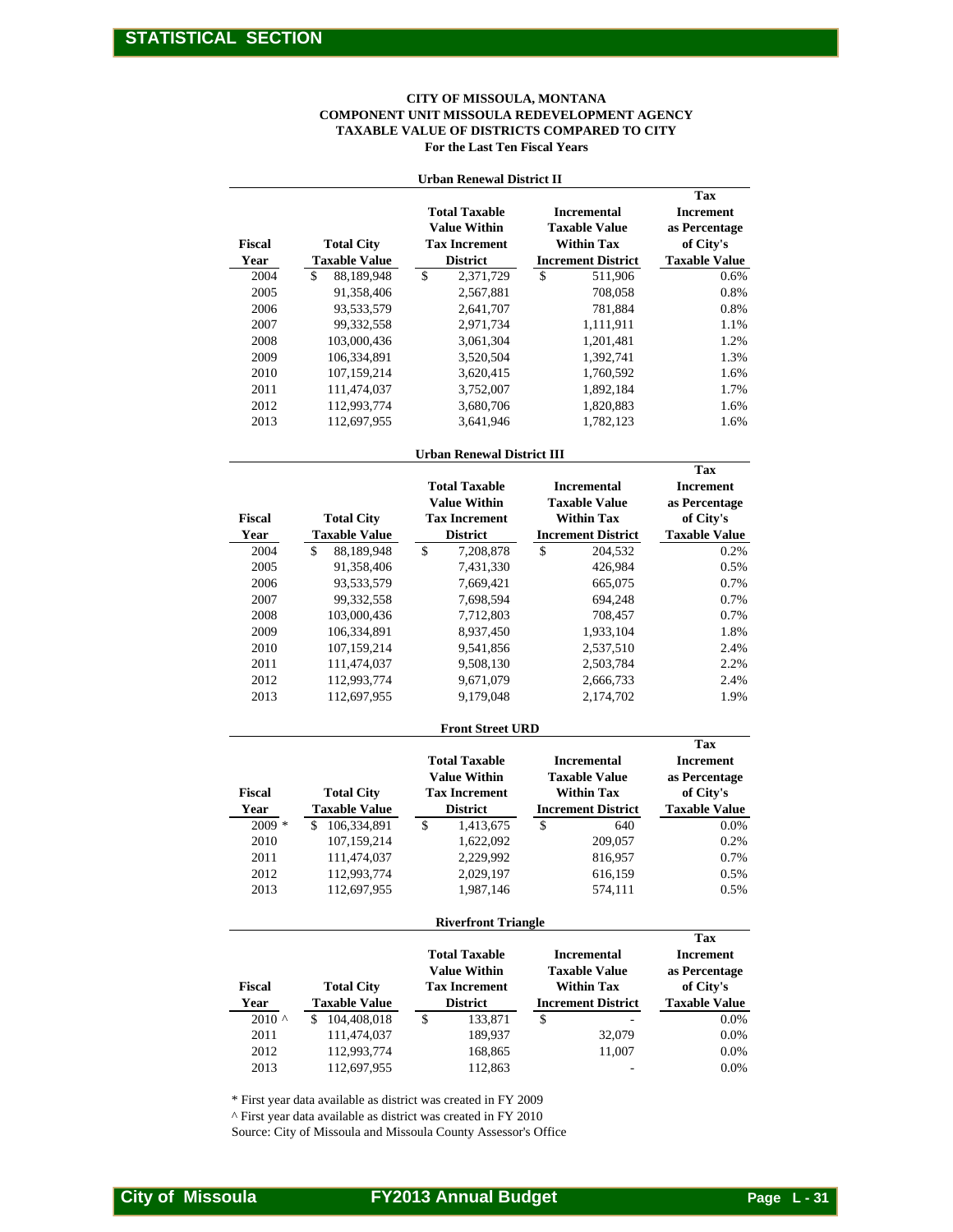| <b>Net</b> | Taxable Value   | <i>(excluding</i>                                                 | districts)              | 84,586,453                                                                                                                                                                                                                                                                                                                    | 87,513,540 | 93,533,579     | 99,332,558           | 101,090,498    | 103,008,406         | 102,652,055                                                                          | 106,229,033                | 107,878,992    | 108,167,019    |
|------------|-----------------|-------------------------------------------------------------------|-------------------------|-------------------------------------------------------------------------------------------------------------------------------------------------------------------------------------------------------------------------------------------------------------------------------------------------------------------------------|------------|----------------|----------------------|----------------|---------------------|--------------------------------------------------------------------------------------|----------------------------|----------------|----------------|
|            | Incremental     | Taxable Value                                                     | Riverfront Triangle URD | ↮<br>5                                                                                                                                                                                                                                                                                                                        |            |                |                      |                |                     |                                                                                      | 32,079                     | 11,007         |                |
|            | Incremental     | Taxable Value                                                     | Front Street URD        | S                                                                                                                                                                                                                                                                                                                             |            |                |                      |                | 640                 | 209,057                                                                              | 816,957                    | 616,159        | 574,111        |
|            | Incremental     | Taxable Value                                                     | District III            | 204,532<br>S                                                                                                                                                                                                                                                                                                                  | 426,984    | 665,075        | 694,248              | 708,457        | 1,933,104           | 2,537,510                                                                            | 2,503,784                  | 2,666,733      | 2,174,702      |
|            | Incremental     | Taxable Value                                                     | District II             | 511,906<br>\$                                                                                                                                                                                                                                                                                                                 | 708,058    | 781,884        | ,111,911             | ,201,481       | ,392,741            | ,760,592                                                                             | ,892,184                   | ,820,883       | 1,782,123      |
|            | Incremental     | Taxable Value                                                     | <b>District</b>         | 2,887,057<br>2,709,824<br>$\leftrightarrow$                                                                                                                                                                                                                                                                                   |            | not applicable | icable<br>not applic | not applicable | icable<br>not appli | not applicable                                                                       | not applicable             | not applicable | not applicable |
|            | City<br>Taxable | Ta.s.<br>Value<br>(includes district)<br>88,189,948<br>88,189,940 |                         | $\rightarrow$                                                                                                                                                                                                                                                                                                                 |            |                |                      |                |                     | 91,358,406<br>94,980,538<br>101,138,717<br>103,000,436<br>106,334,891<br>106,334,891 | 111,474,037<br>112,993,774 |                | 12,697,955     |
|            |                 | City<br>Appraised                                                 |                         | $\begin{array}{l} \textbf{Value} \\ \textbf{2,656,857,585} \\ \textbf{2,656,424,077} \\ \textbf{2,805,424,077} \\ \textbf{2,805,424,077} \\ \textbf{3,195,587,513} \\ \textbf{3,195,587,513} \\ \textbf{3,12,313,560} \\ \textbf{3,412,313,560} \\ \textbf{3,684,720,974} \\ \textbf{4,140,685,284} \\ \textbf{4,110,699,383$ |            |                |                      |                |                     |                                                                                      |                            |                |                |
|            |                 | Fiscal                                                            | Year                    | \$<br>2004                                                                                                                                                                                                                                                                                                                    |            |                |                      |                |                     |                                                                                      |                            |                |                |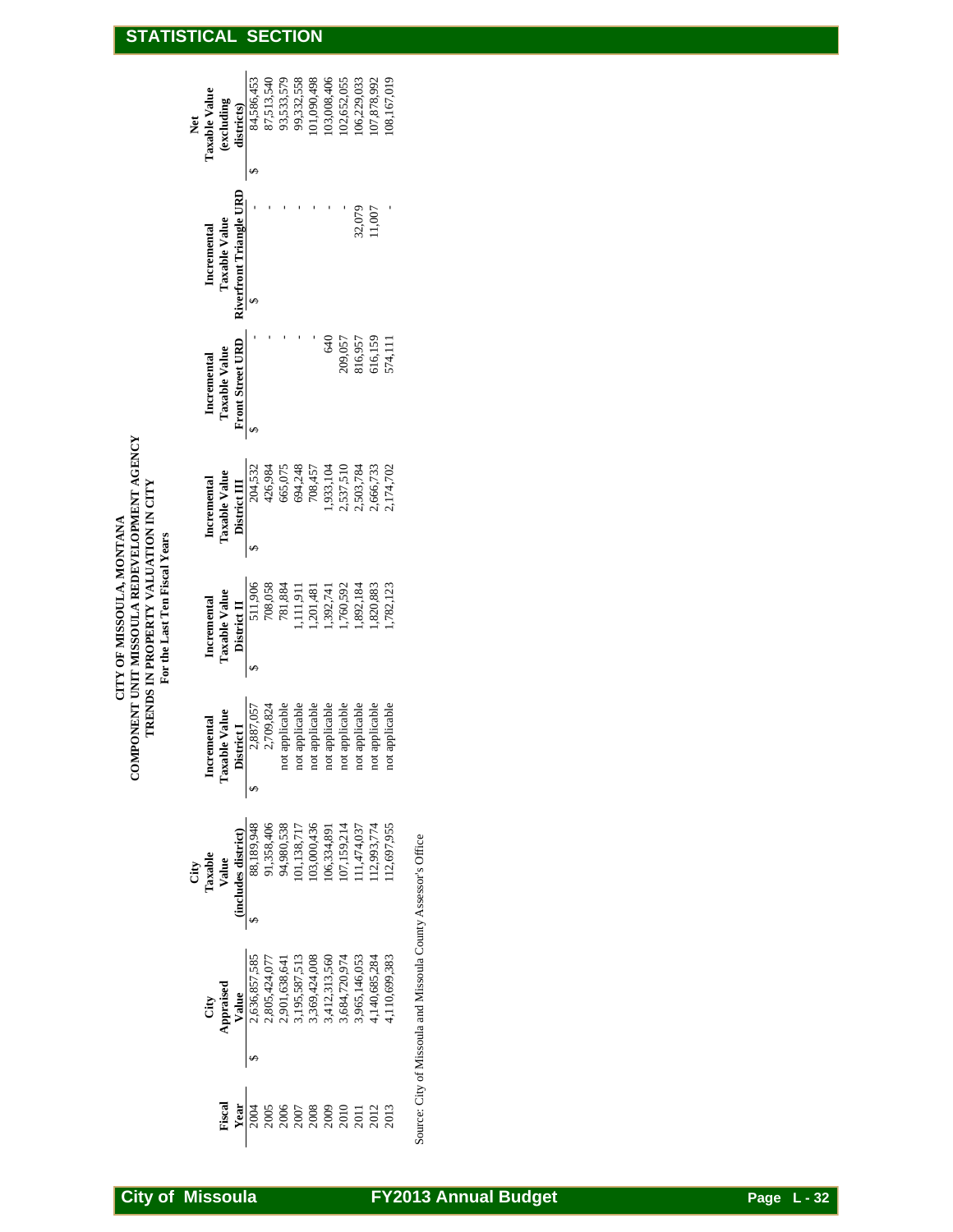#### **URD II: MILLSITE \$3.6M BONDS COMPONENT UNIT TAX INCREMENT REVENUE BOND COVERAGE MISSOULA REDEVELOPMENT AGENCY CITY OF MISSOULA, MONTANA**

| <b>COMPONENT UNIT TAX INCREMENT REVENUE BOND COVERAGE</b>                                                                                                           | MISSOULA REDEVELOPMENT AGENCY<br>URD II: MILLSITE \$3.6M BONDS |                                                           |                 |
|---------------------------------------------------------------------------------------------------------------------------------------------------------------------|----------------------------------------------------------------|-----------------------------------------------------------|-----------------|
| <b>FISCAL</b><br><b>YEAR</b>                                                                                                                                        | <b>PROJECTED</b><br><b>PLEDGED</b><br>TAX INCREMENT            | <b>MAXIMUM</b><br><b>PROJECTED</b><br><b>DEBT SERVICE</b> | <b>COVERAGE</b> |
| 2007                                                                                                                                                                |                                                                |                                                           |                 |
| With State Entitlement<br><b>Without State Entitlement</b>                                                                                                          | 1,033,421<br>749,799                                           | 250,500<br>250,500                                        | 413%<br>299%    |
| 2008                                                                                                                                                                |                                                                |                                                           |                 |
| With State Entitlement<br><b>Without State Entitlement</b>                                                                                                          | 1,129,477<br>845,855                                           | 250,500<br>250,500                                        | 451%<br>338%    |
| 2009                                                                                                                                                                |                                                                |                                                           |                 |
| With State Entitlement<br><b>Without State Entitlement</b>                                                                                                          | 1,302,970<br>1,019,348                                         | 250,400<br>250,400                                        | 520%<br>407%    |
| 2010                                                                                                                                                                |                                                                |                                                           |                 |
| With State Entitlement<br><b>Without State Entitlement</b>                                                                                                          | 1,369,859<br>1,113,237                                         | 250,400<br>250,400                                        | 547%<br>445%    |
| 2011                                                                                                                                                                |                                                                |                                                           |                 |
| With State Entitlement<br><b>Without State Entitlement</b>                                                                                                          | 1,493,995<br>1,210,373                                         | 250,400<br>250,400                                        | 597%<br>483%    |
| 2012                                                                                                                                                                |                                                                |                                                           |                 |
| <b>With State Entitlement</b><br>Without State Entitlement                                                                                                          | 1,429,000<br>1,173,740                                         | ∗<br>500,400<br>$***$<br>500,400                          | 286%<br>235%    |
| State Entitlement amount reduced by 10% to \$255,260 by 2011 Legislative action<br>Civic Stadium Noted issued February 2012 on parity with Series 2006 bonds.<br>** |                                                                |                                                           |                 |
| Source: City of Missoula Annual Reports                                                                                                                             |                                                                |                                                           |                 |
|                                                                                                                                                                     |                                                                |                                                           |                 |
|                                                                                                                                                                     |                                                                |                                                           |                 |
|                                                                                                                                                                     |                                                                |                                                           |                 |
|                                                                                                                                                                     |                                                                |                                                           |                 |
|                                                                                                                                                                     |                                                                |                                                           |                 |
|                                                                                                                                                                     |                                                                |                                                           |                 |
|                                                                                                                                                                     |                                                                |                                                           |                 |
|                                                                                                                                                                     |                                                                |                                                           |                 |
|                                                                                                                                                                     |                                                                |                                                           |                 |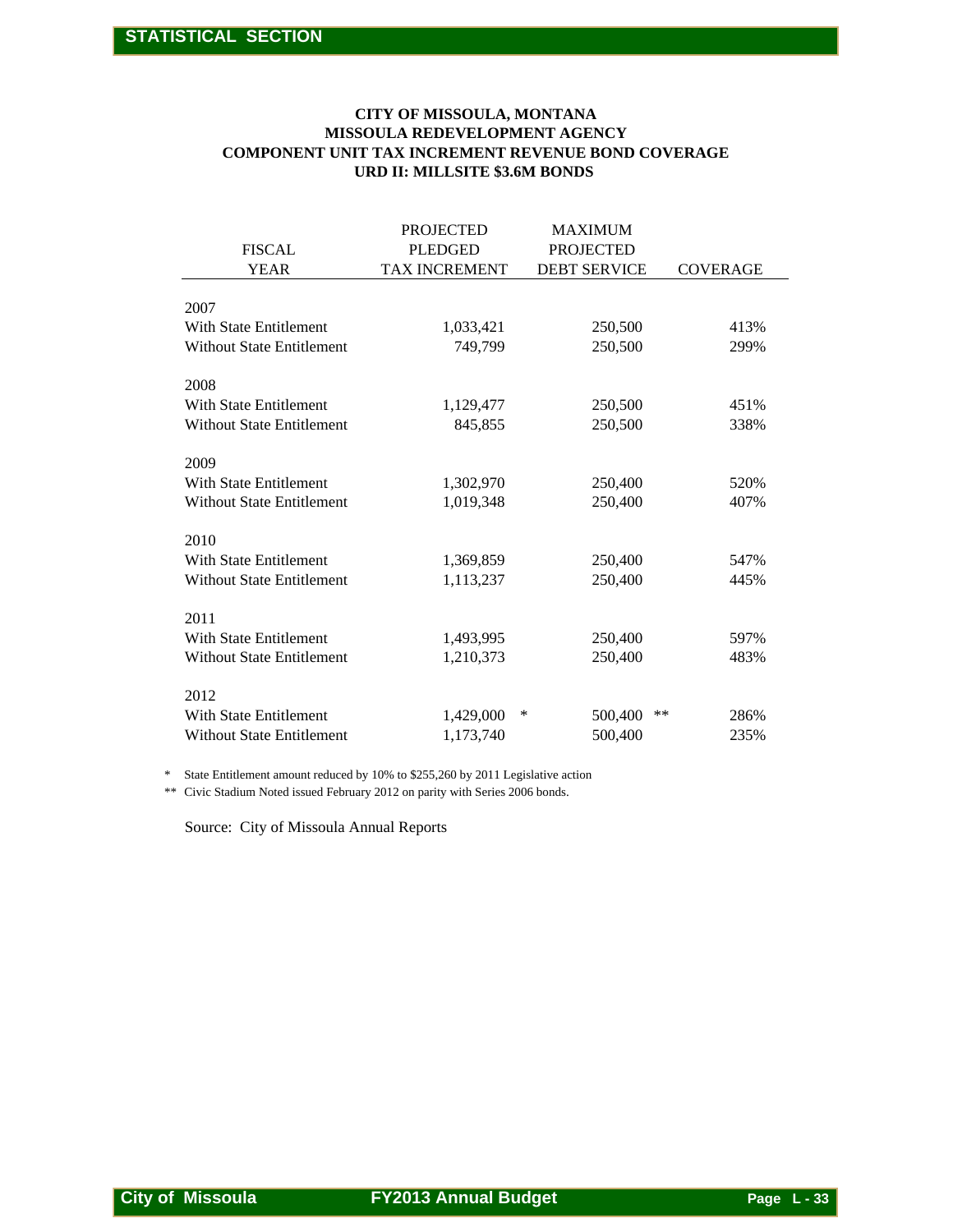#### **Last Ten Fiscal Years PROPERTY TAX LEVIES IN THE URBAN RENEWAL DISTRICT II CITY OF MISSOULA, MONTANA**

|                                                                                                                                                                                                                                                              | PROPERTY TAX LEVIES IN THE URBAN RENEWAL DISTRICT II |                   | <b>Last Ten Fiscal Years</b> | CITY OF MISSOULA, MONTANA   |                          |                   |                   |                   |                   |                   |
|--------------------------------------------------------------------------------------------------------------------------------------------------------------------------------------------------------------------------------------------------------------|------------------------------------------------------|-------------------|------------------------------|-----------------------------|--------------------------|-------------------|-------------------|-------------------|-------------------|-------------------|
| <b>Taxing Authority</b>                                                                                                                                                                                                                                      | FY '04<br>2003/04                                    | FY '05<br>2004/05 | <b>FY '06</b><br>2005/06     | FY '07<br>2006/07           | <b>FY '08</b><br>2007/08 | FY '09<br>2008/09 | FY '10<br>2009/10 | FY '11<br>2010/11 | FY '12<br>2011/12 | FY '13<br>2012/13 |
| State University Mill Levy                                                                                                                                                                                                                                   | 6.00                                                 | 6.00              | 6.00                         | 6.00                        | 6.00                     | 6.00              | 6.00              | 6.00              | 6.00              | 6.00              |
| State Statewide School Equalization                                                                                                                                                                                                                          | 34.09                                                | 31.28             | 30.20                        | 25.91                       | 25.39                    | 25.44             | 26.92             | 26.60             | 26.28             | 26.55             |
| General Countywide School Levy                                                                                                                                                                                                                               | 92.32                                                | 79.45             | 77.20                        | 67.53                       | 66.04                    | 67.17             | 54.71             | 53.28             | 51.18             | 51.46             |
| Missoula County                                                                                                                                                                                                                                              | 104.68                                               | 99.42             | 97.47                        | 86.56                       | 86.44                    | 89.27             | 72.66             | 72.00             | 72.24             | 74.51             |
| Missoula Highschool District<br>City of Missoula                                                                                                                                                                                                             | 71.81<br>150.25                                      | 65.04<br>142.78   | 62.96<br>148.27              | 53.25<br>132.60             | 48.91<br>134.71          | 50.33<br>141.49   | 39.98<br>116.33   | 38.44<br>116.17   | 38.76<br>118.27   | 36.94<br>123.75   |
| <b>Urban Transportation District</b>                                                                                                                                                                                                                         | 10.17                                                | 9.56              | 9.35                         | 9.01                        | 9.28                     | 9.45              | 8.52              | 8.47              | 8.97              | 10.02             |
| Increment 1-1C*                                                                                                                                                                                                                                              | 103.94                                               | 153.64            | 175.00                       | 256.84                      | 266.50                   | 270.27            | 353.75            | 359.55            | 372.64            | 369.31            |
| Subtotal                                                                                                                                                                                                                                                     | 573.26                                               | 587.17            | 606.45                       | 637.70                      | 643.27                   | 659.42            | 678.87            | 680.51            | 694.34            | 698.54            |
| School District 1-1C<br>Total leviesfor property in the District                                                                                                                                                                                             | 135.72<br>708.98                                     | 123.79<br>710.96  | 113.74<br>720.19             | 97.32<br>735.02             | 92.32<br>735.59          | 89.20<br>748.62   | 74.65<br>753.52   | 72.88<br>753.39   | 73.61<br>767.95   | 72.88<br>771.42   |
| lying within School District 1-1C                                                                                                                                                                                                                            |                                                      |                   |                              |                             |                          |                   |                   |                   |                   |                   |
|                                                                                                                                                                                                                                                              | FY '04                                               | FY '05            | <b>FY '06</b>                | FY '07                      | <b>FY '08</b>            | FY '09            | FY '10            | FY '11            | FY '12            | FY '13            |
| <b>Taxing Authority</b>                                                                                                                                                                                                                                      | 2003/04                                              | 2004/05           | 2005/06                      | 2006/07                     | 2007/08                  | 2008/09           | 2009/10           | 2010/11           | 2011/12           | 2012/13           |
| State University Mill Levy<br>State Statewide School Equalization                                                                                                                                                                                            | 6.00<br>22.51                                        | 6.00<br>21.23     | 6.00<br>21.13                | 6.00<br>21.46               | 6.00<br>20.06            | 6.00<br>18.77     | 6.00<br>24.90     | 6.00<br>22.73     | 6.00<br>25.87     | 6.00<br>25.85     |
| General Countywide School Levy                                                                                                                                                                                                                               | 60.98                                                | 53.93             | 24.02                        | 55.95                       | 52.19                    | 49.56             | 49.44             | 43.27             | 50.14             | 49.71             |
| Missoula County                                                                                                                                                                                                                                              | 69.14                                                | 67.48             | 68.21                        | 71.71                       | 68.31                    | 65.86             | 65.66             | 58.47             | 70.77             | 71.98             |
| Missoula Highschool District                                                                                                                                                                                                                                 | 47.43                                                | 44.15             | 44.06                        | 44.11                       | 38.65                    | 37.13             | 36.13             | 31.21             | 37.97             | 35.69             |
| City of Missoula                                                                                                                                                                                                                                             | 99.27                                                | 96.92             | 103.75                       | 109.86                      | 106.45                   | 104.38            | 105.12            | 94.34             | 115.86            | 119.55            |
| <b>Urban Transportation District</b><br>Increment 4-1C *                                                                                                                                                                                                     | 6.71<br>288.25                                       | 6.49<br>314.24    | 6.54<br>328.52               | 7.46<br>335.27              | 7.33<br>355.00           | 6.97<br>402.98    | 7.70<br>398.69    | 6.88<br>441.03    | 8.79<br>384.35    | 9.68<br>384.05    |
| Subtotal                                                                                                                                                                                                                                                     | 600.29                                               | 610.44            | 602.23                       | 651.82                      | 653.99                   | 691.65            | 693.64            | 703.93            | 699.75            | 702.51            |
| School District 4-1C                                                                                                                                                                                                                                         | 65.10                                                | 65.38             | 70.20                        | 77.67                       | 64.27                    | 73.61             | 74.27             | 66.18             | 75.98             | 71.89             |
| Total leviesfor property in the District<br>lying within School District                                                                                                                                                                                     | 665.39                                               | 675.82            | 672.43                       | 729.49                      | 718.26                   | 765.26            | 767.91            | 770.11            | 775.73            | 774.40            |
| a percentage of total taxable value in a district, from information provided by the Montana Department of Revenue. For purposes of<br>disclosure, this report shows that same percentage broken down as a portion of the total mills levied in the district. |                                                      |                   |                              |                             |                          |                   |                   |                   |                   |                   |
|                                                                                                                                                                                                                                                              |                                                      |                   |                              |                             |                          |                   |                   |                   |                   |                   |
| <b>City of Missoula</b>                                                                                                                                                                                                                                      |                                                      |                   |                              | <b>FY2013 Annual Budget</b> |                          |                   |                   |                   | Page $L - 34$     |                   |

| <b>Taxing Authority</b>                                                       | 2003/04           | 2004/05           | 2005/06           | 2006/07           | 2007/08                  | 2008/09           | 2009/10           | 2010/11           | 2011/12           | 2012/13           |
|-------------------------------------------------------------------------------|-------------------|-------------------|-------------------|-------------------|--------------------------|-------------------|-------------------|-------------------|-------------------|-------------------|
| <b>State University Mill Levy</b>                                             | 6.00              | 6.00              | 6.00              | 6.00              | 6.00                     | 6.00              | 6.00              | 6.00              | 6.00              | 6.00              |
| State Statewide School Equalization                                           | 34.09             | 31.28             | 30.20             | 25.91             | 25.39                    | 25.44             | 26.92             | 26.60             | 26.28             | 26.55             |
| General Countywide School Levy                                                | 92.32             | 79.45             | 77.20             | 67.53             | 66.04                    | 67.17             | 54.71             | 53.28             | 51.18             | 51.46             |
| Missoula County                                                               | 104.68            | 99.42             | 97.47             | 86.56             | 86.44                    | 89.27             | 72.66             | 72.00             | 72.24             | 74.51             |
| Missoula Highschool District                                                  | 71.81             | 65.04             | 62.96             | 53.25             | 48.91                    | 50.33             | 39.98             | 38.44             | 38.76             | 36.94             |
| City of Missoula                                                              | 150.25            | 142.78            | 148.27            | 132.60            | 134.71                   | 141.49            | 116.33            | 116.17            | 118.27            | 123.75            |
| <b>Urban Transportation District</b>                                          | 10.17             | 9.56              | 9.35              | 9.01              | 9.28                     | 9.45              | 8.52              | 8.47              | 8.97              | 10.02             |
| Increment 1-1C*                                                               | 103.94            | 153.64            | 175.00            | 256.84            | 266.50                   | 270.27            | 353.75            | 359.55            | 372.64            | 369.31            |
| Subtotal                                                                      | 573.26            | 587.17            | 606.45            | 637.70            | 643.27                   | 659.42            | 678.87            | 680.51            | 694.34            | 698.54            |
|                                                                               |                   |                   |                   |                   |                          |                   |                   |                   |                   |                   |
| School District 1-1C                                                          | 135.72            | 123.79            | 113.74            | 97.32             | 92.32                    | 89.20             | 74.65             | 72.88             | 73.61             | 72.88             |
| Total leviesfor property in the District<br>lying within School District 1-1C | 708.98            | 710.96            | 720.19            | 735.02            | 735.59                   | 748.62            | 753.52            | 753.39            | 767.95            | 771.42            |
| <b>Taxing Authority</b>                                                       | FY '04<br>2003/04 | FY '05<br>2004/05 | FY '06<br>2005/06 | FY '07<br>2006/07 | <b>FY '08</b><br>2007/08 | FY '09<br>2008/09 | FY '10<br>2009/10 | FY '11<br>2010/11 | FY '12<br>2011/12 | FY '13<br>2012/13 |
| <b>State University Mill Levy</b>                                             | 6.00              | 6.00              | 6.00              | 6.00              | 6.00                     | 6.00              | 6.00              | 6.00              | 6.00              | 6.00              |
| State Statewide School Equalization                                           | 22.51             | 21.23             | 21.13             | 21.46             | 20.06                    | 18.77             | 24.90             | 22.73             | 25.87             | 25.85             |
| General Countywide School Levy                                                | 60.98             | 53.93             | 24.02             | 55.95             | 52.19                    | 49.56             | 49.44             | 43.27             | 50.14             | 49.71             |
| Missoula County                                                               | 69.14             | 67.48             | 68.21             | 71.71             | 68.31                    | 65.86             | 65.66             | 58.47             | 70.77             | 71.98             |
| Missoula Highschool District                                                  | 47.43             | 44.15             | 44.06             | 44.11             | 38.65                    | 37.13             | 36.13             | 31.21             | 37.97             | 35.69             |
| City of Missoula                                                              | 99.27             | 96.92             | 103.75            | 109.86            | 106.45                   | 104.38            | 105.12            | 94.34             | 115.86            | 119.55            |
| <b>Urban Transportation District</b>                                          | 6.71              | 6.49              | 6.54              | 7.46              | 7.33                     | 6.97              | 7.70              | 6.88              | 8.79              | 9.68              |
| Increment 4-1C *                                                              | 288.25            | 314.24            | 328.52            | 335.27            | 355.00                   | 402.98            | 398.69            | 441.03            | 384.35            | 384.05            |
| Subtotal                                                                      | 600.29            | 610.44            | 602.23            | 651.82            | 653.99                   | 691.65            | 693.64            | 703.93            | 699.75            | 702.51            |
| School District 4-1C                                                          | 65.10             | 65.38             | 70.20             | 77.67             | 64.27                    | 73.61             | 74.27             | 66.18             | 75.98             | 71.89             |
| Total leviesfor property in the District                                      | 665.39            | 675.82            | 672.43            | 729.49            | 718.26                   | 765.26            | 767.91            | 770.11            | 775.73            | 774.40            |
| lying within School District                                                  |                   |                   |                   |                   |                          |                   |                   |                   |                   |                   |
| $x \sim m$                                                                    |                   |                   |                   |                   |                          |                   |                   |                   |                   |                   |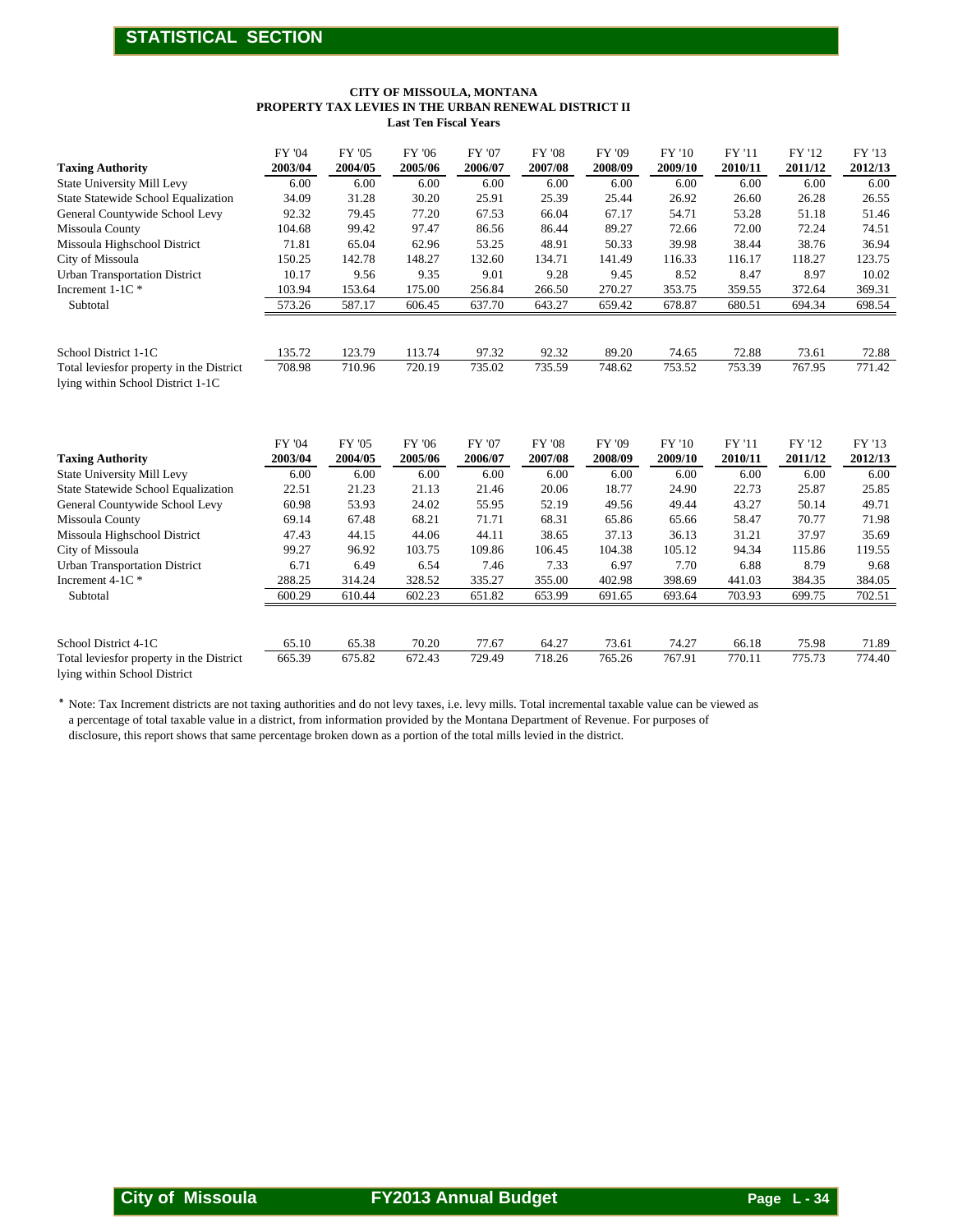| $*$<br>$\ast$<br>∗<br>237,233<br>73,670<br>185,788<br>135,364<br>128,069<br>120,524<br>105,232<br>49,214<br>55,587<br>.198,743<br>63,581<br>44,481<br>Taxable Value<br>2012<br>᠊᠕<br>∽<br>᠊ᡃ<br>᠊᠍᠍ᡐ<br>᠊᠊ᢅ<br>∽<br>∽<br>5,563,895<br>3,507,728<br>2,417,533<br>1,871,229<br>8,763,340<br>7,067,512<br>4,268,965<br>2,113,564<br>4,785,962<br>2,801,157<br>741,352<br>43,902,237<br>Market Value<br>2012<br>∽<br>s s<br>᠊ᡐ<br>᠊ᡐ<br>᠊ᡐ<br>᠊ᡐ<br>᠊ᡐ<br>᠊ᡐ<br>∽<br>∽<br>50,506<br>949,999<br>116,975<br>43,393<br>30,154<br>187,594<br>99,854<br>39,841<br>145,517<br>96,531<br>82,047<br>57,587<br><b>Total Tax</b><br>2012<br>Ş<br>∽<br>᠊ᠬ<br>᠊ᡐ<br>᠊ᡐ<br>᠊ᠬ<br>∽<br>∽<br>᠊ᠬ<br>᠊ᠬ<br>᠊᠕<br>Total<br>Residential/Commercial Development<br>Bowling Alley, Undeveloped Land<br>Food Supplement Manufacturer<br>Tax Year 2012 (FY13)<br>Combines two tax IDs listed seperately for Safeway and Nutritional Labs on County report.<br>Coop Communications<br>Commercial Grocery<br>Coop Electric Utility<br>Automotive Repair<br>Undeveloped Land<br>Type of Business<br>Water Company<br><b>Building Center</b><br>Grocery Store<br>** Combines tax IDs listed separately for Millsite property.<br>Silver Foundation/Millsite Revitalization Project LLC<br>Nutritional Laboratories<br>Missoula Electric Coop<br>Like-Nu Auto Services<br><b>Blackfoot Telephone</b><br>Mountain Water Co<br>UBC Real Estate LLC<br>Talbert Demeester<br>Good Food Store<br>Norman B. Carey<br>Safeway Inc.<br><b>Taxpayer</b><br>$\ast$<br>5 6 7<br>$\infty$<br>G<br>$\overline{10}$<br>$\,$ $\,$<br>4<br>$\sim$<br>11<br>H | <b>STATISTICAL</b> |  |  |  |  | <b>SECTION</b> |  |  |
|--------------------------------------------------------------------------------------------------------------------------------------------------------------------------------------------------------------------------------------------------------------------------------------------------------------------------------------------------------------------------------------------------------------------------------------------------------------------------------------------------------------------------------------------------------------------------------------------------------------------------------------------------------------------------------------------------------------------------------------------------------------------------------------------------------------------------------------------------------------------------------------------------------------------------------------------------------------------------------------------------------------------------------------------------------------------------------------------------------------------------------------------------------------------------------------------------------------------------------------------------------------------------------------------------------------------------------------------------------------------------------------------------------------------------------------------------------------------------------------------------------------------------------------------------------------------------------------------------------------|--------------------|--|--|--|--|----------------|--|--|
|                                                                                                                                                                                                                                                                                                                                                                                                                                                                                                                                                                                                                                                                                                                                                                                                                                                                                                                                                                                                                                                                                                                                                                                                                                                                                                                                                                                                                                                                                                                                                                                                              |                    |  |  |  |  |                |  |  |
|                                                                                                                                                                                                                                                                                                                                                                                                                                                                                                                                                                                                                                                                                                                                                                                                                                                                                                                                                                                                                                                                                                                                                                                                                                                                                                                                                                                                                                                                                                                                                                                                              |                    |  |  |  |  |                |  |  |
|                                                                                                                                                                                                                                                                                                                                                                                                                                                                                                                                                                                                                                                                                                                                                                                                                                                                                                                                                                                                                                                                                                                                                                                                                                                                                                                                                                                                                                                                                                                                                                                                              |                    |  |  |  |  |                |  |  |
|                                                                                                                                                                                                                                                                                                                                                                                                                                                                                                                                                                                                                                                                                                                                                                                                                                                                                                                                                                                                                                                                                                                                                                                                                                                                                                                                                                                                                                                                                                                                                                                                              |                    |  |  |  |  |                |  |  |
|                                                                                                                                                                                                                                                                                                                                                                                                                                                                                                                                                                                                                                                                                                                                                                                                                                                                                                                                                                                                                                                                                                                                                                                                                                                                                                                                                                                                                                                                                                                                                                                                              |                    |  |  |  |  |                |  |  |
|                                                                                                                                                                                                                                                                                                                                                                                                                                                                                                                                                                                                                                                                                                                                                                                                                                                                                                                                                                                                                                                                                                                                                                                                                                                                                                                                                                                                                                                                                                                                                                                                              |                    |  |  |  |  |                |  |  |
|                                                                                                                                                                                                                                                                                                                                                                                                                                                                                                                                                                                                                                                                                                                                                                                                                                                                                                                                                                                                                                                                                                                                                                                                                                                                                                                                                                                                                                                                                                                                                                                                              |                    |  |  |  |  |                |  |  |
|                                                                                                                                                                                                                                                                                                                                                                                                                                                                                                                                                                                                                                                                                                                                                                                                                                                                                                                                                                                                                                                                                                                                                                                                                                                                                                                                                                                                                                                                                                                                                                                                              |                    |  |  |  |  |                |  |  |
| <b>City of Missoula</b><br><b>FY2013 Annual Budget</b><br>Page $L - 35$                                                                                                                                                                                                                                                                                                                                                                                                                                                                                                                                                                                                                                                                                                                                                                                                                                                                                                                                                                                                                                                                                                                                                                                                                                                                                                                                                                                                                                                                                                                                      |                    |  |  |  |  |                |  |  |

**MISSOULA COUNTY Urban Renewal District II ‐ Top 10 Taxpayers**

MISSOULA COUNTY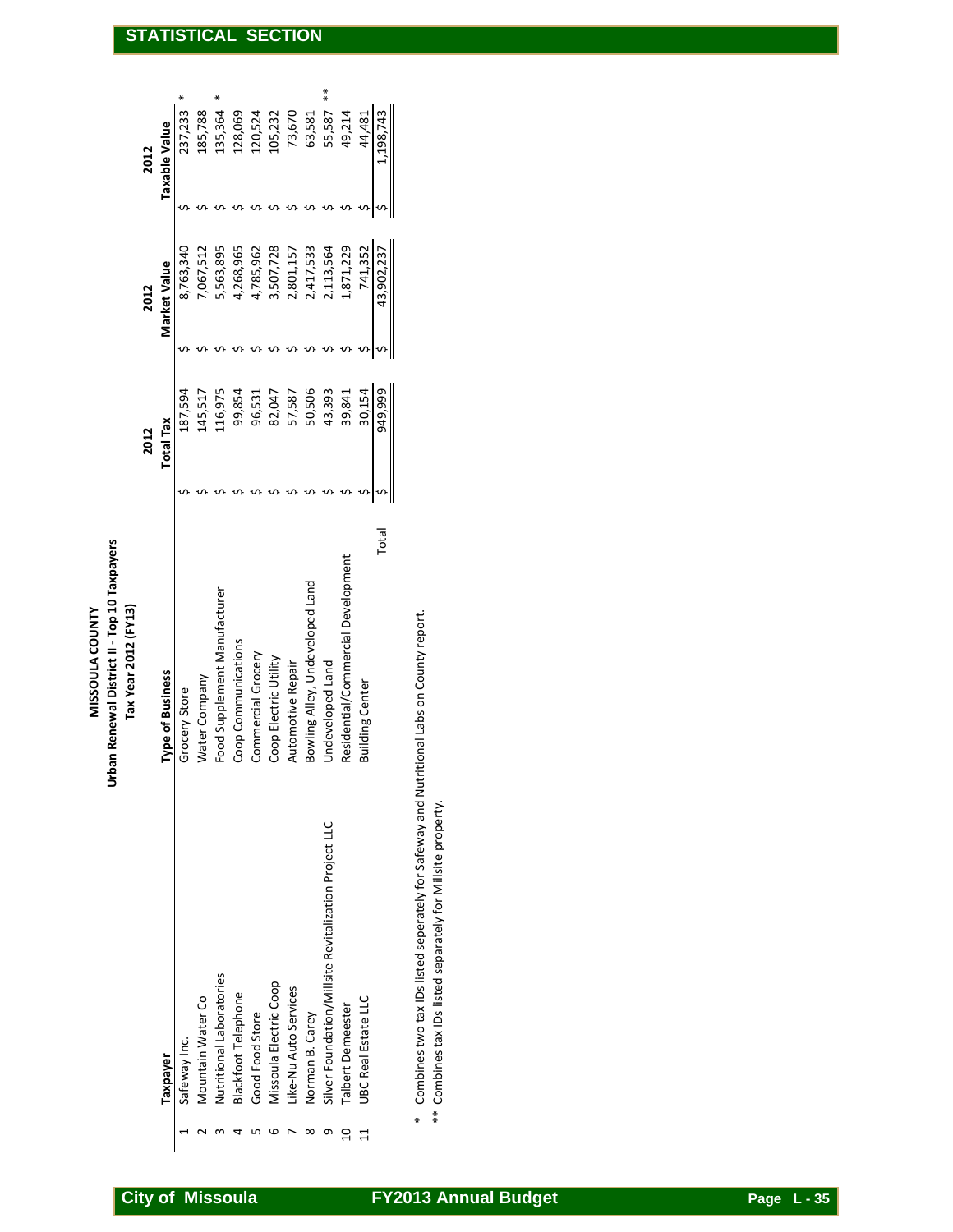#### **CITY OF MISSOULA SCHEDULE OF FTE TRENDS FY 2009 – 2013**

|                                    | 2009     | 2010     | 2011     | 2012     | 2013    |
|------------------------------------|----------|----------|----------|----------|---------|
|                                    | #FTE     | #FTE     | #FTE     | #FTE     | $#$ FTE |
| <b>City Departments</b>            |          |          |          |          |         |
| City Council                       | 12.00    | 12.00    | 12.00    | 12.00    | 12.00   |
| Mayor's Office                     | 5.00     | 5.00     | 5.00     | 5.00     | 5.00    |
| <b>Human Resources</b>             | 4.15     | 4.00     | 4.00     | 4.00     | 4.00    |
| <b>City Clerk</b>                  | 4.50     | 4.50     | 3.50     | 4.00     | 4.00    |
| <b>Information Systems</b>         | 6.00     | 6.00     | 6.00     | 6.00     | 6.00    |
| <b>Municipal Court</b>             | 13.00    | 14.25    | 13.75    | 13.75    | 16.85   |
| Finance/Treasurer                  | 16.00    | 15.00    | 15.00    | 15.00    | 15.00   |
| City Attorney                      | 14.90    | 13.25    | 12.75    | 12.75    | 12.75   |
| <b>Public Works</b>                | 29.87    | 29.87    | 29.82    | 27.52    | 27.80   |
| <b>Street Division</b>             | 28.54    | 28.54    | 25.38    | 28.54    | 28.75   |
| Vehicle Maintenance                | 11.00    | 11.00    | 10.50    | 10.50    | 11.00   |
| <b>Police Department</b>           | 124.50   | 124.50   | 117.00   | 117.00   | 126.01  |
| Fire Department                    | 95.00    | 94.00    | 95.00    | 95.00    | 95.00   |
| <b>City Cemetery</b>               | 8.92     | 8.92     | 8.92     | 8.92     | 8.93    |
| Parks and Recreation               | 55.74    | 55.74    | 52.51    | 55.74    | 54.97   |
| <b>Total General</b>               | 429.12   | 426.57   | 411.13   | 415.72   | 428.06  |
| <b>General Fund % Increase</b>     | 0.07%    | $-0.59%$ | $-3.62%$ | 1.12%    | 2.97%   |
| <b>Special District Funds</b>      |          |          |          |          |         |
| Road District 1                    |          |          | 3.16     |          |         |
| <b>Parks District 1</b>            |          |          | 3.23     |          |         |
| <b>Total Special District</b>      |          |          | 6.39     |          |         |
| <b>Enterprise Funds</b>            |          |          |          |          |         |
| Aquatics                           | 30.81    | 30.81    | 30.81    | 26.81    | 26.81   |
| <b>MRA</b>                         | 6.00     | 6.00     | 6.00     | 6.00     | 6.00    |
| <b>Building Division</b>           | 13.00    | 9.00     | 9.00     | 9.00     | 9.00    |
| Wastewater                         | 22.20    | 22.20    | 21.50    | 21.50    | 21.50   |
| Parking Commission                 | 11.00    | 11.00    | 11.33    | 11.33    | 11.50   |
| <b>Total Enterprise</b>            | 83.01    | 79.01    | 78.64    | 74.64    | 74.81   |
| <b>Non-General Fund % Increase</b> | $-0.41%$ | $-4.82%$ | $-0.47%$ | $-5.09%$ | 0.23%   |
| <b>Total for City Departments</b>  | 512.13   | 505.58   | 496.16   | 490.36   | 502.87  |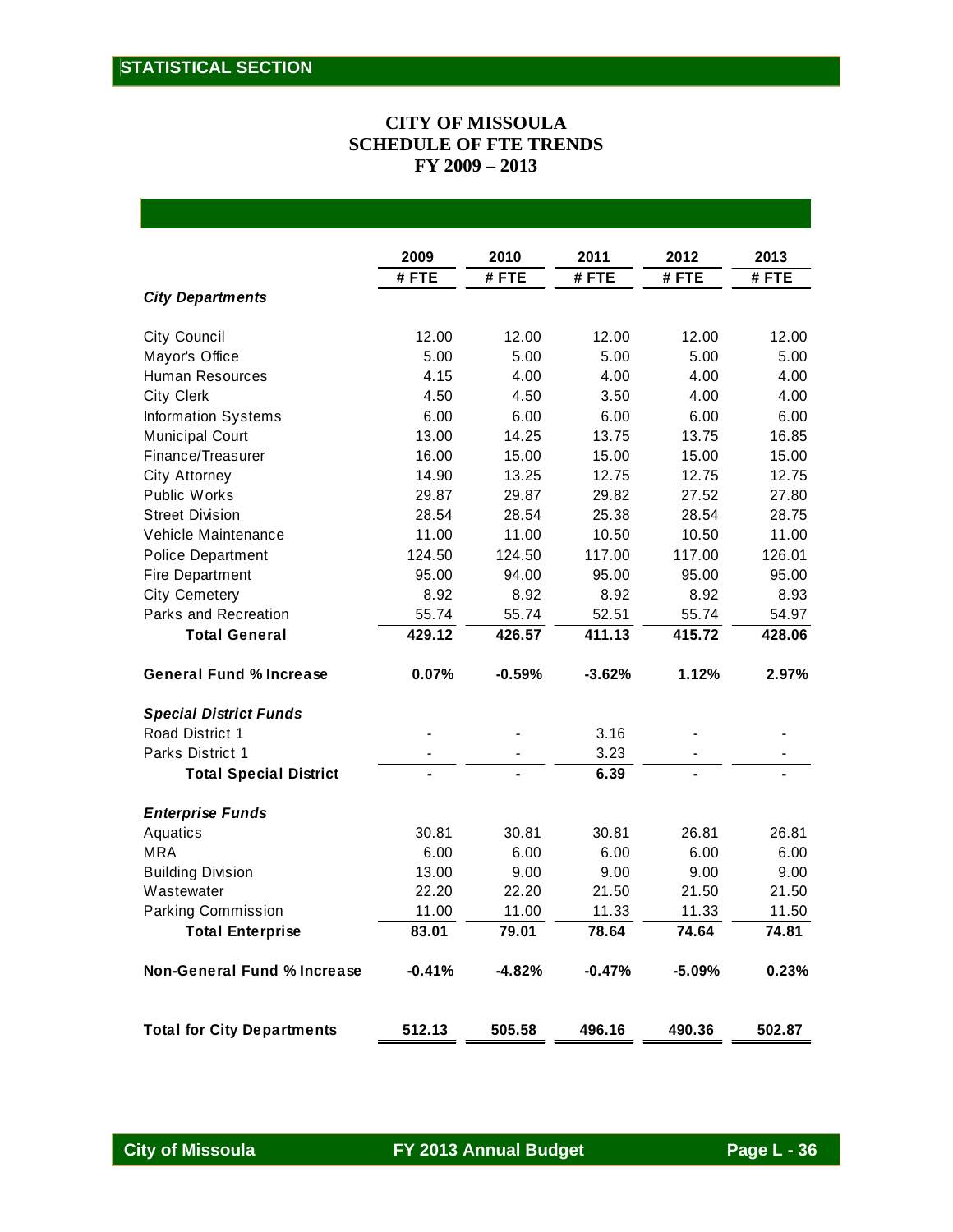# **City FTE Count by Department - FY 2013**

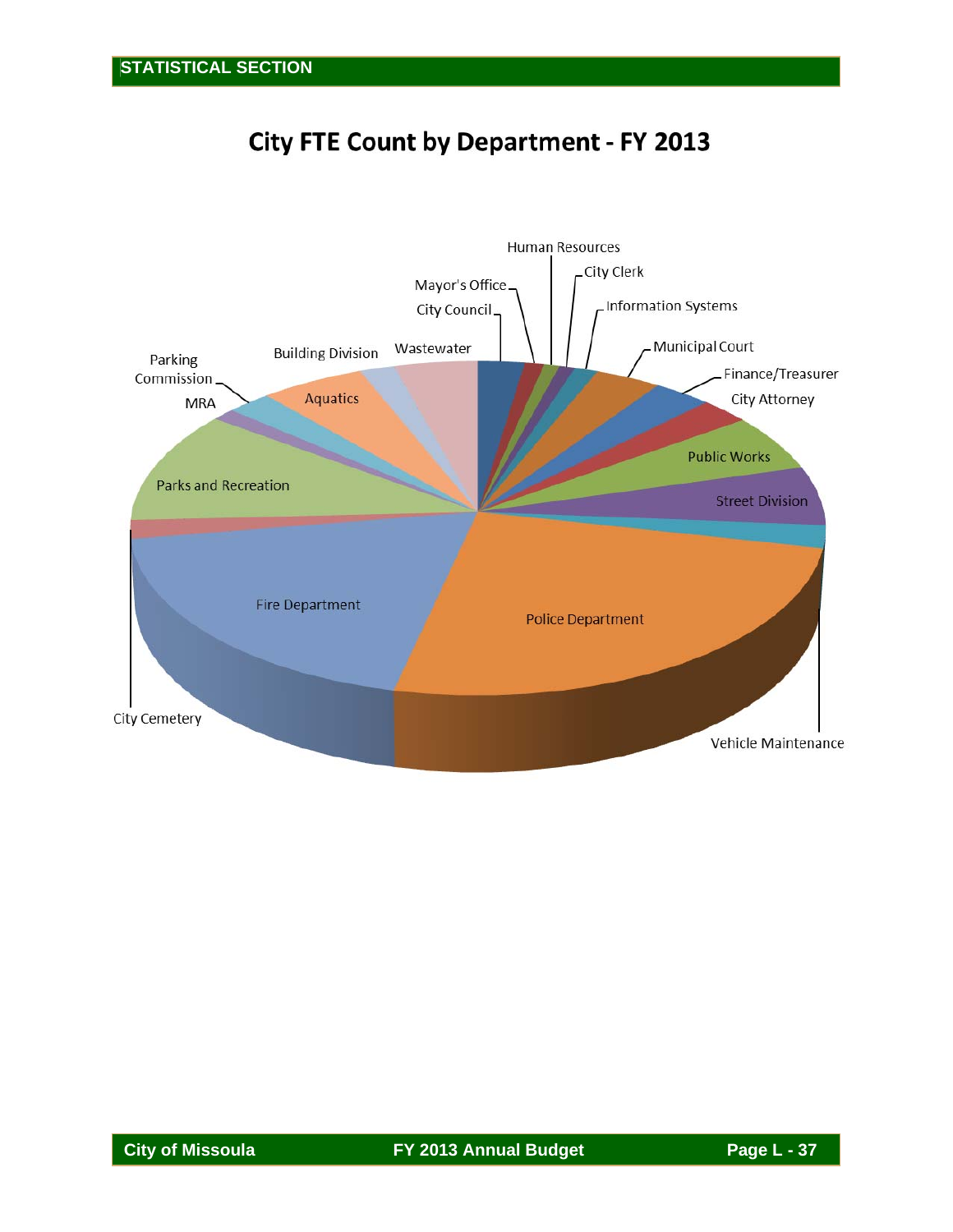# **City FTE Count by Function - FY2013**